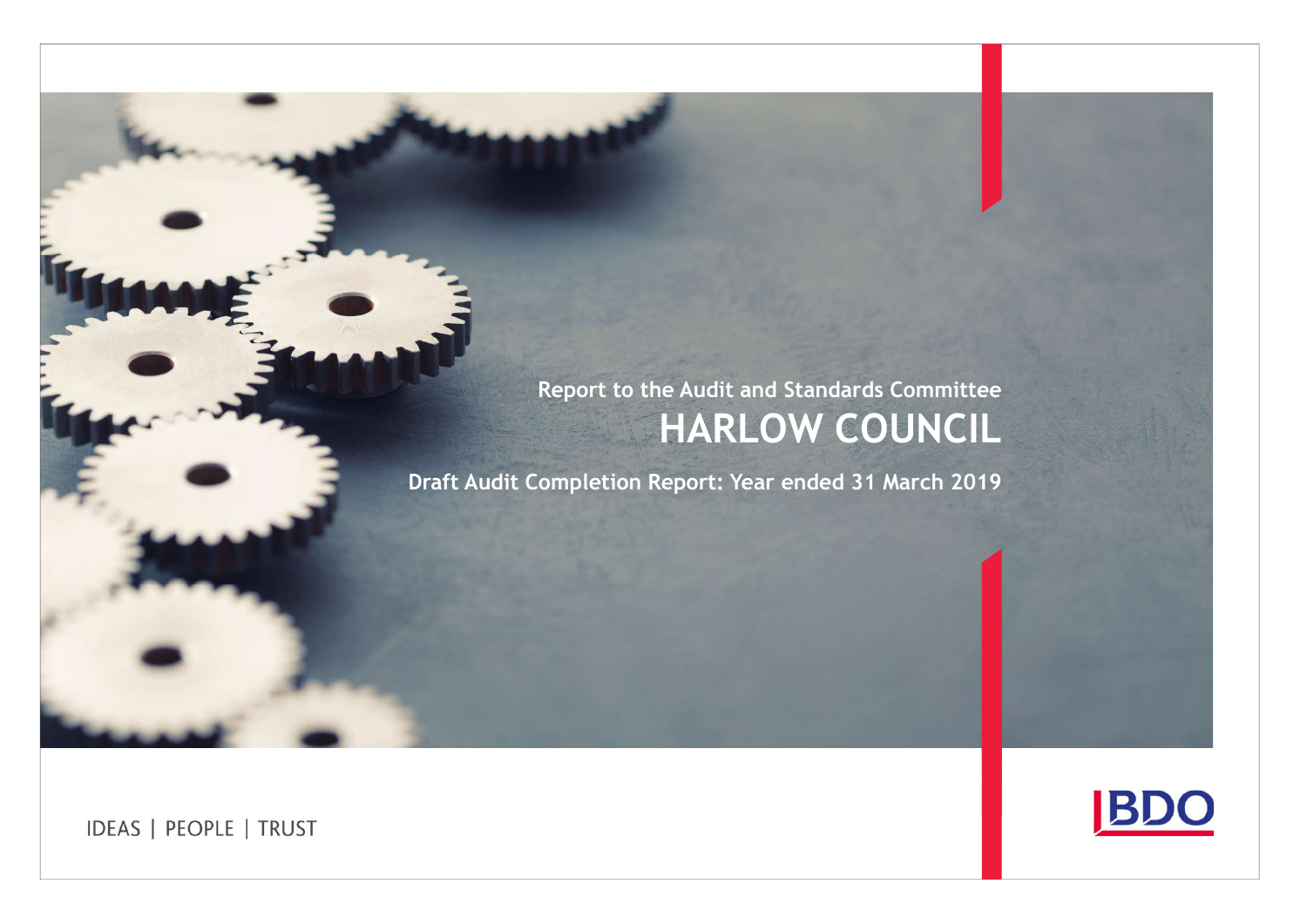

# **CONTENTS**

| $\mathbf 1$    | Introduction                                                 | 3              |                | Unadjusted disclosu  |
|----------------|--------------------------------------------------------------|----------------|----------------|----------------------|
|                | Welcome                                                      | 3              |                | Adjusted audit diffe |
| $\overline{2}$ | Executive summary                                            | $\overline{4}$ |                | Adjusted audit diffe |
|                | Overview                                                     | $\overline{4}$ |                | Adjusted audit diffe |
|                | The numbers                                                  | 5              |                | Adjusted disclosure  |
|                | Other matters                                                | 6              | 5              | Other reporting ma   |
| 3              | <b>Financial statements</b>                                  | 8              |                | Reporting on other   |
|                | Audit risks overview                                         | 8              |                | Whole of Governme    |
|                | Management override of controls                              | 9              | 6              | Use of resources     |
|                | Revenue (and Expenditure) recognition                        | 10             |                | Overview             |
|                | Property Plant & Equipment and Investment Property Valuation | 11             | $\overline{7}$ | Control environmen   |
|                | Pension Liability Valuation                                  | 14             |                | Significant deficien |
|                | Pension liability assumptions                                | 15             |                | Other deficiencies   |
|                | HTS Pension costs and liability treatment                    | 16             | 8              | Audit report         |
|                | Other matters                                                | 17             |                | Overview             |
|                | Matters requiring additional consideration                   | 18             | 9              | Independence and t   |
| 4              | Audit differences                                            | 19             |                | Independence         |
|                | Unadjusted audit differences: summary                        | 19             |                | Fees                 |
|                | Unadjusted audit differences: detail                         | 20             | 10             | Appendices content   |
|                |                                                              |                |                |                      |

|                | Unadjusted disclosure omissions and improvements | 24 |
|----------------|--------------------------------------------------|----|
|                | Adjusted audit differences: summary              | 25 |
|                | Adjusted audit differences: Current year         | 26 |
|                | Adjusted audit differences: Prior year           | 28 |
|                | Adjusted disclosure omissions and improvements   | 30 |
| 5              | Other reporting matters                          | 31 |
|                | Reporting on other information                   | 31 |
|                | Whole of Government Accounts                     | 32 |
| 6              | Use of resources                                 | 33 |
|                | Overview                                         | 33 |
| $\overline{7}$ | Control environment                              | 34 |
|                | Significant deficiencies                         | 34 |
|                | Other deficiencies                               | 35 |
| 8              | Audit report                                     | 36 |
|                | Overview                                         | 36 |
| 9              | Independence and fees                            | 37 |
|                | Independence                                     | 37 |
|                | Fees                                             | 38 |
| 10             | Appendices contents                              | 39 |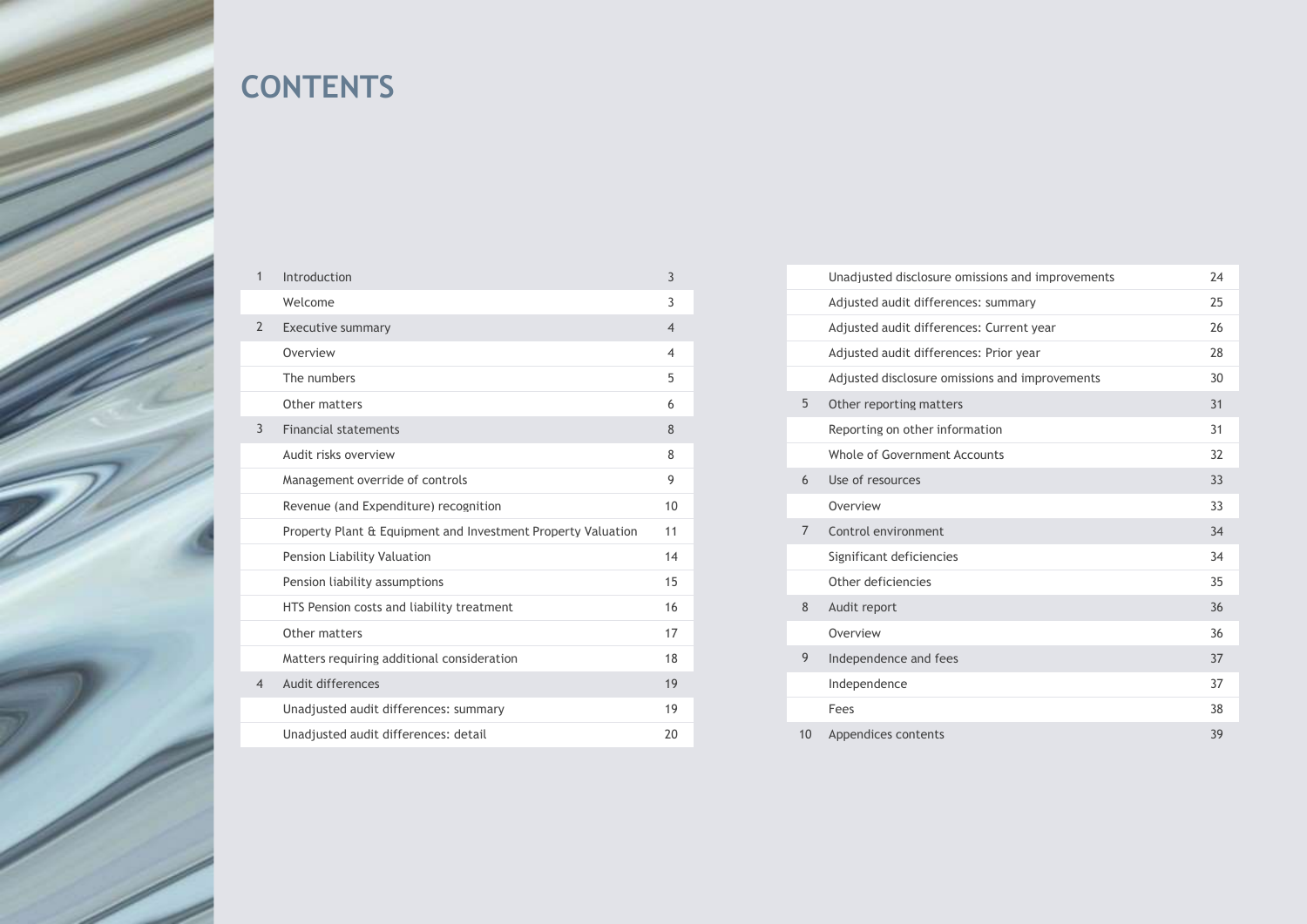

#### **Contents**

Other reporting matters

Control environment

Audit report

Independence and fees

Appendices contents

We have pleasure in presenting our Audit Completion Report to the Audit and Standards Committee. This report is an integral part of our communication Introduction **Exercise 2020** Strategy with you, a strategy which is designed to ensure effective two **Intervention** WELCOME<br>
Introduction<br>
We have pleasure in presenting our Audit Completion Report to the Audit and<br>
Standards Committee. This report is an integral part of our communication<br>
strategy with you, a strategy which is designed Welcome **Example 2018** Way communication throughout the audit process with those charged Executive summary **Executive summary** 

WELCOME<br>
Introduction<br>
Introduction<br>
Standards Committee. This report is an integral part of our communication<br>
Strandards Committee. This report is an integral part of our communication<br>
strategy with you, a strategy whic **INTELCOME**<br>
Introduction<br>
Standards Committee. This report is an integral part of our communication<br>
Standards Committee. This report is an integral to ensure effective two<br>
started with gour as attendy which is designed Specific audit midlings and areas requiring further discussion and/or the middle and state of the middle of controller audit fills report is an intergral part of our communication strategy with you, a strategy witch is des Audit differences **Exercise 2 and Standards Committee.** During the completion and Standards Committee. During the completion stage of the audit it is essential that we engage with the Audit and Standards Committee on the results of our audit of the Group and the Council financial Use of resources **Statements and use of resources comprising:** audit work on key risk areas, including significant estimates and judgements made by management, critical accounting policies, any significant deficiencies in internal controls, and the presentation and disclosure in the financial statements. We have pleasure in presenting our Audit Completion Report to the Audit and<br>
Strategy with you, a strategy which is aintegral part of our communication<br>
strategy with you, a strategy which is designed to ensure effective t We have pleasure in presenting our Audit Completion Report to the Audit and<br>Standards Committee. This report is an integral part of our communication<br>strategy with you, a strategy which is designed to ensure effective two<br> strategy with you, a strategy which is designed to ensure effective two<br>strategy with you, a strategy which the audit process with those charged<br>with governance.<br>
It summarises our planed audit approach for the yeage with Financial statements **Exercise Exercise Exercise** 1 summarises our planned audit approach for the year ended 31 March 2019,<br>specific audit findings and areas requiring further discussion and/or the

We look forward to discussing these matters with you at the Audit and Standards Committee meeting and to receiving your input.

In the meantime if you would like to discuss any aspects in advance of the meeting we would be happy to do so.

This report contains matters which should properly be considered by as it considers appropriate.

We would also like to take this opportunity to thank the management and audit.

Lisa Clampin

18 November 2020



#### Lisa Clampin Engagement Lead

t: +44(0)1473 320716 m: +44(0)7791 397160 e: lisa.clampin@bdo.co.uk



#### Francesca Palmer Audit Manager

t: +44 (0) 1473 320 739 m: +44 (0) 7970 126254 e: francesca.palmer@bdo.co.uk

Unteraction and the Council: And You are the thin the state of the state of the state of the state of the state of the state of the state of the state of the state of the state of the state of the state of the state of the The contents of this report relate only to those matters which came to our attention during the conduct of our normal audit procedures which are designed primarily for the purpose of expressing our opinion on the Group and the Council financial statements and use of resources. This report has been prepared solely for the use of the Audit and Standards Committee and those charged with governance. In preparing this report we do not accept or assume responsibility for any other purpose or to any other person. For more information on our respective responsibilities please see the appendices.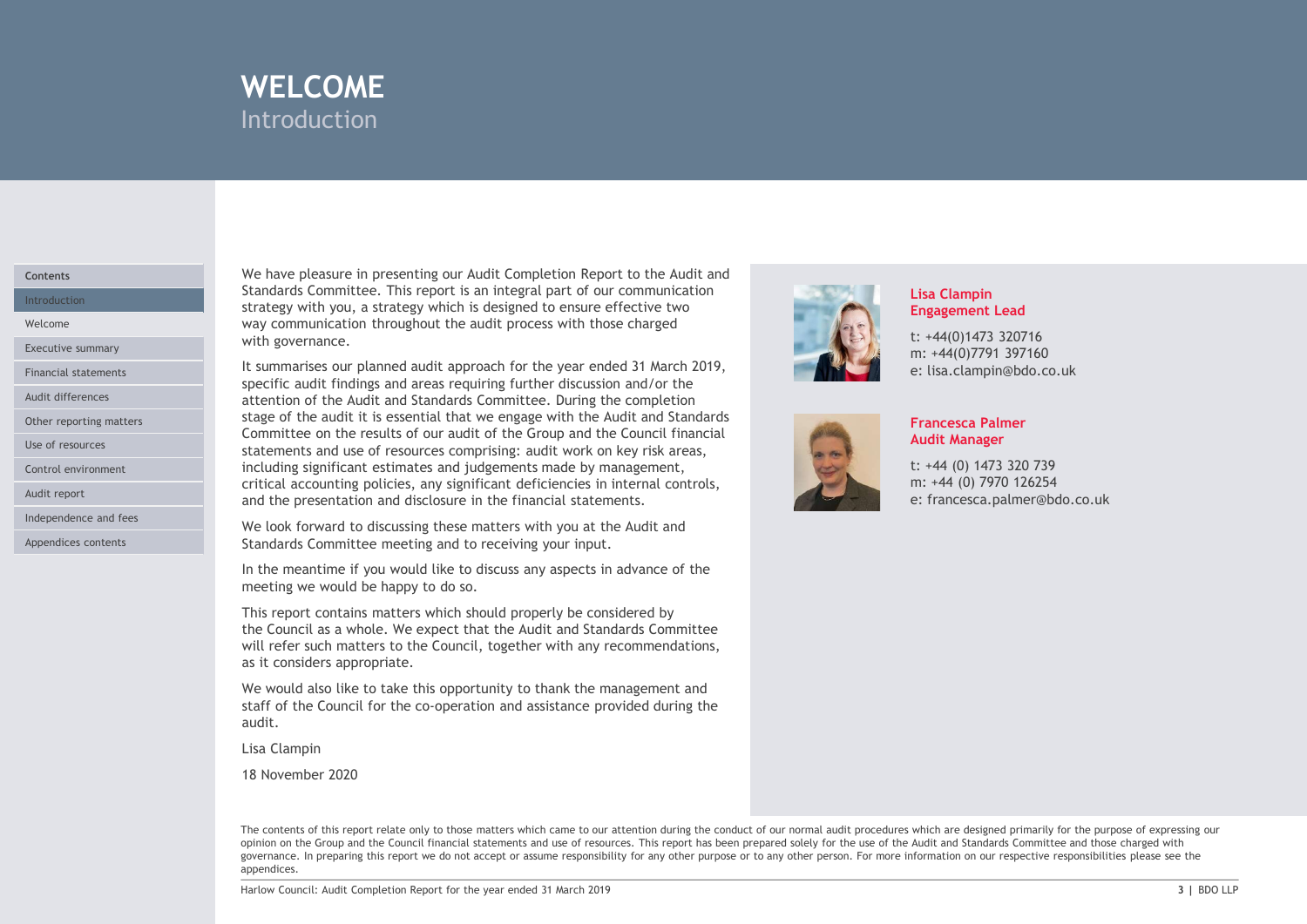# OVERVIEW EXECUTIVE SUMMARY Executive summary

The numbers

Other matters

Other matters

Audit differences

Other reporting matters

Use of resources

Control environment

Audit report

Independence and fees

Appendices contents

This summary provides an overview Contents of the audit matters that we believe Introduction **Exercise 2 are important to the Audit and Intervention Control of the Audit and Intervention Control of Terms 2 are important to the Audit and Intervention Control of Terms 2 are important to the Audit and In** Executive summary **Executive Standards Committee in reviewing** and the standard statement of the standards Committee in reviewing the results of the audit of the Overview **Example 2018** Chemical statements and use of the Chemical School of the Chemical School of the Chemical School of the Chemical School of the Chemical School of the Chemical School of the Chemical School of the Ch resources of the Group for the year ended 31 March 2019.

It is also intended to promote effective communication and Financial statements **Executes Executes and to ensure that the statements** results of the audit appropriately incorporate input from those charged with governance.



Our audit work is now substantially complete.

Committee, delays against the original timetable occurred as a result of inadequate working papers initially being provided for audit, in particular but not exclusively in respect of capital accounting, and significant adjustments being required to correct the accounts, including four prior period adjustments. The Council made two further adjustments to the prior year figures that were not individually material but if not corrected would have resulted in a material prior year unadjusted balance. Equita accounting, and signineant<br>adjustments being required to correct<br>the accounts, including four prior<br>made two further adjustments to the<br>moriv year figures that were not<br>individually material but if not<br>orrected woul

As a result of Covid-19 we are also required to consider the impact of the pandemic on our assessment of going concern. This will be done once all other queries are resolved.

Outstanding matters are listed on page 43 in the appendices.

There were no significant changes to the planned audit approach and no additional significant audit risks have been identified.

No restrictions were placed on

#### Overview Audit report

As reported previously to the second issuing an unmodified audit opinion Subject to the resolution of the outstanding matters we anticipate Audit report<br>Subject to the resolution of the<br>outstanding matters we anticipate<br>issuing an unmodified audit opinion<br>on the on the consolidated Group<br>financial statements and the<br>Council's financial statements and<br>use of re on the on the consolidated Group financial statements and the Council's financial statements and use of resources.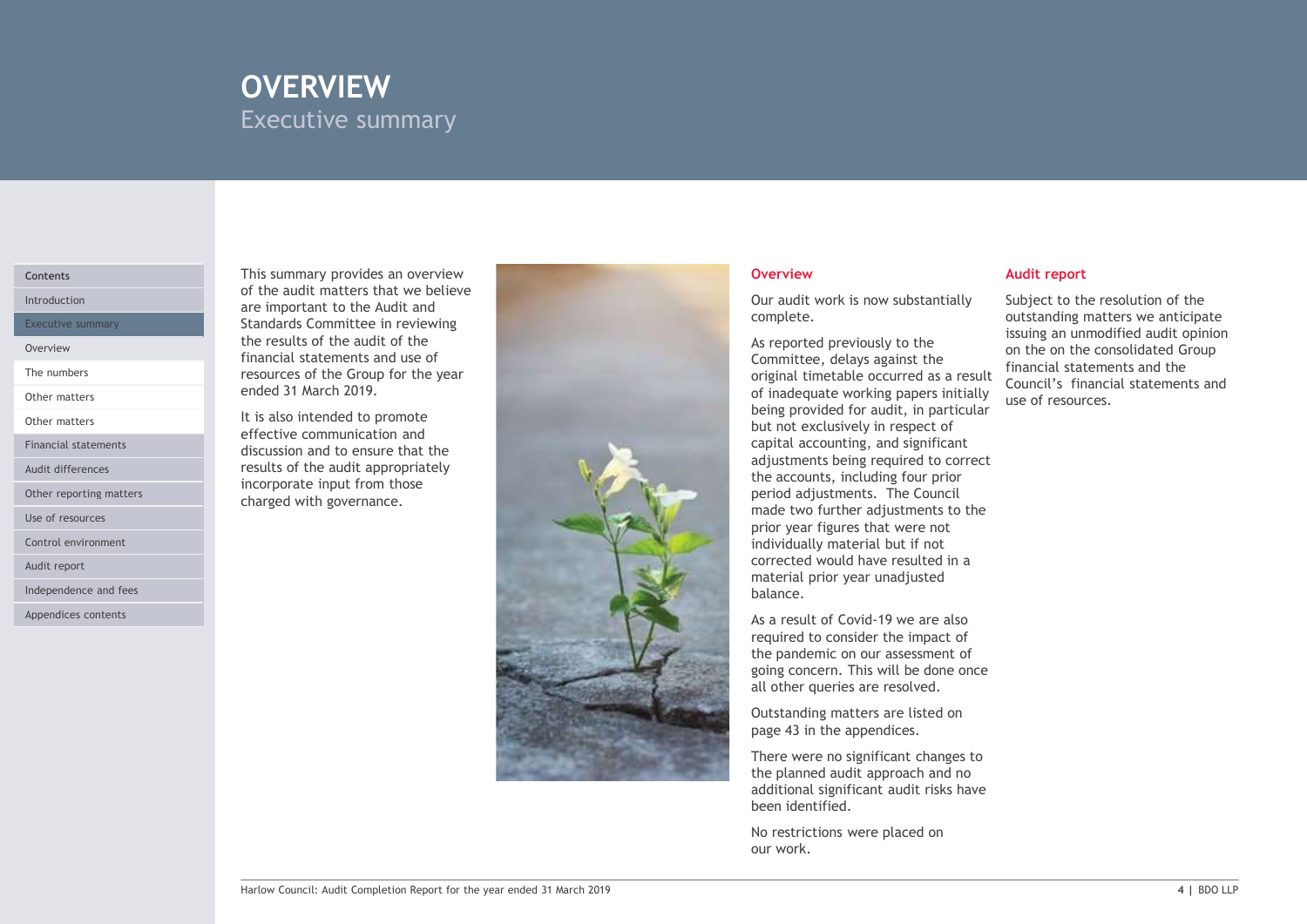## THE NUMBERS Executive summary

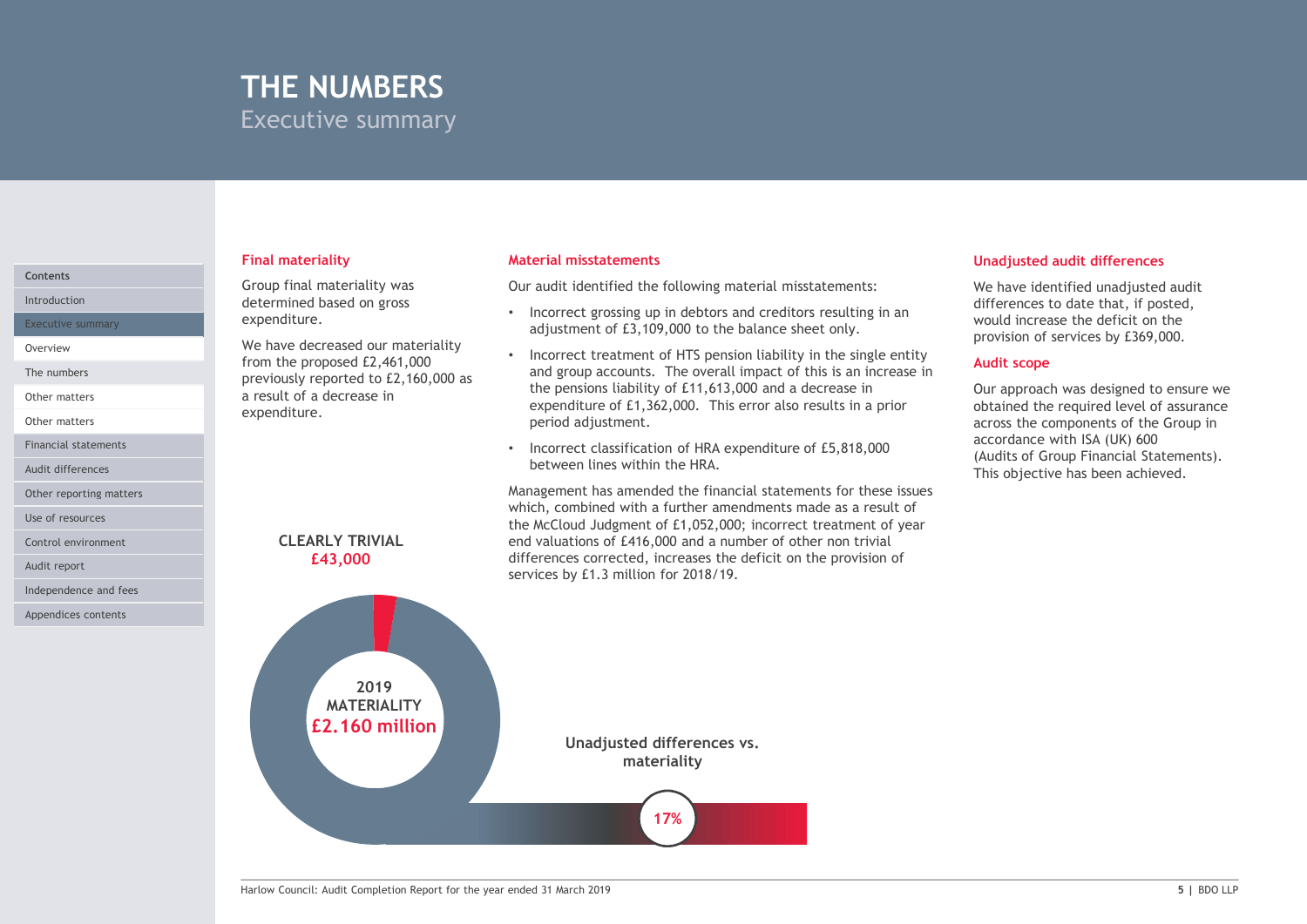## OTHER MATTERS Executive summary

Executive summary

The numbers

Other matters

Financial statements

Use of resources

Control environment

Independence and fees

Appendices contents

#### **Financial reporting Contents of the Content of Trumpers** Contents of the Contents of the Content of the Content of Trumpers of the Content of the Content of the Content of the Content of the Content of the Content of the

**COTHER MATTERS**<br>
Executive summary<br>
Financial reporting<br>
• The Pension liability for HTS was included within the<br>
single entity accounts due to the guarantee provided<br>
• Significant deficition<br>
the Council to Essex Pensio single entity accounts due to the guarantee provided  $\bullet$  Significant deficiencies identified in relation to by the Council to Essex Pension Fund. Audit enquires and discussions with management identified that as Overview the circumstances relating to the Guarantee have not<br>the confirmation on fraud, contingent liabilities and<br> $\bullet$  Confirmation on fraud, contingent liabilities and **THER MATTERS**<br>
examples are all the summary<br>
The Pension liability for HTS was included within the<br>
single entity accounts due to the guarantee provide<br>
Significant deficiencies identifie<br>
by the Council to Essex Pension THER MATTERS<br>
eccutive summary<br>
ancial reporting<br>
The Pension liability for HTS was included within the<br>
single entity accounts due to the guarantee provided<br>
by the Council. One says persion Fund. And the engines<br>
and dis that the HTS Liability of £11,613,000 is now included • Letter of Representation. in the group accounts only (PY £9,494,000). **CTHER MATTERS**<br>
Executive summary<br>
Financial reporting<br>
Financial reporting<br>
Financial reporting contribution<br>
significant deficition is due to the guarantee provided<br>
by the Council to Essex Pension Fund. Audit enquires<br> **Executive summary**<br>
• The Pension liability for HTS was included within the<br>
• The Pension liability for HTS was included within the<br>
• confirmation<br>
• significant deficity<br>
are counts to the guarantee provided<br>
• signif **Financial reporting**<br>
• The Pension liability for HTS was included within the<br> **Confirmation**<br>
signe entity accounts due to the guarantee provided<br>
by the Council to Essex Pension Fund. Audit enquires<br>
and discussions wi **Financial reporting**<br>
• The Pension liability for HTS was included within the<br>
single entity accounts due to the guarantee provided<br>
• Significant deficiend<br>
and single entity accounts are too find. Audit enquires<br>
and d is mighe entity accounts due to the guarantee provided<br>solid that defining the council to Essex Pension Fund. Audit enquires<br>and discussions with management identified that as<br>property, plant a<br>the circumstances relating t Introduction **Intervention 1989 1989 1989 1989 1989 1989 1989 1989 1989 1989 1989 1989 1989 1989 1989 1989 1989 1989 1989 1989 1989 1989 1989 1989 1989 1989 1989 1989** Other matters **Council.** Management amended the statements so

- identified impacting the current year. Audit differences **Audit differences** • No significant accounting policy changes have been
- result of the Covid-19 pandemic and the associated impact on the Council's finances. Other reporting matters **COLOGY COLOGY COLOGY COLOGY COLOGY COLOGY COLOGY COLOGY COLOGY COLOGY COLOGY COLOGY COLOGY COLOGY COLOGY COLOGY COLOGY COLOGY COLOGY COLOGY COLOGY COLOGY**
- in the Statement of Accounts with the financial statements is consistent with the financial statements and our knowledge acquired in the course of the audit. Audit report **Audit report Audit report and other information included •** The Narrative Report and other information included
	- or misleading with other information we are aware of.
	- million for a full assurance review of the Whole of Government Accounts Data Collection Tool.

#### Other matters that require discussion or confirmation

- accounts preparation process and accounting for property, plant and equipment.
- subsequent events.
- 

#### Independence

We confirm that the firm and its partners and staff involved in the audit remain independent of the Financial Reporting Council's Ethical Standard.

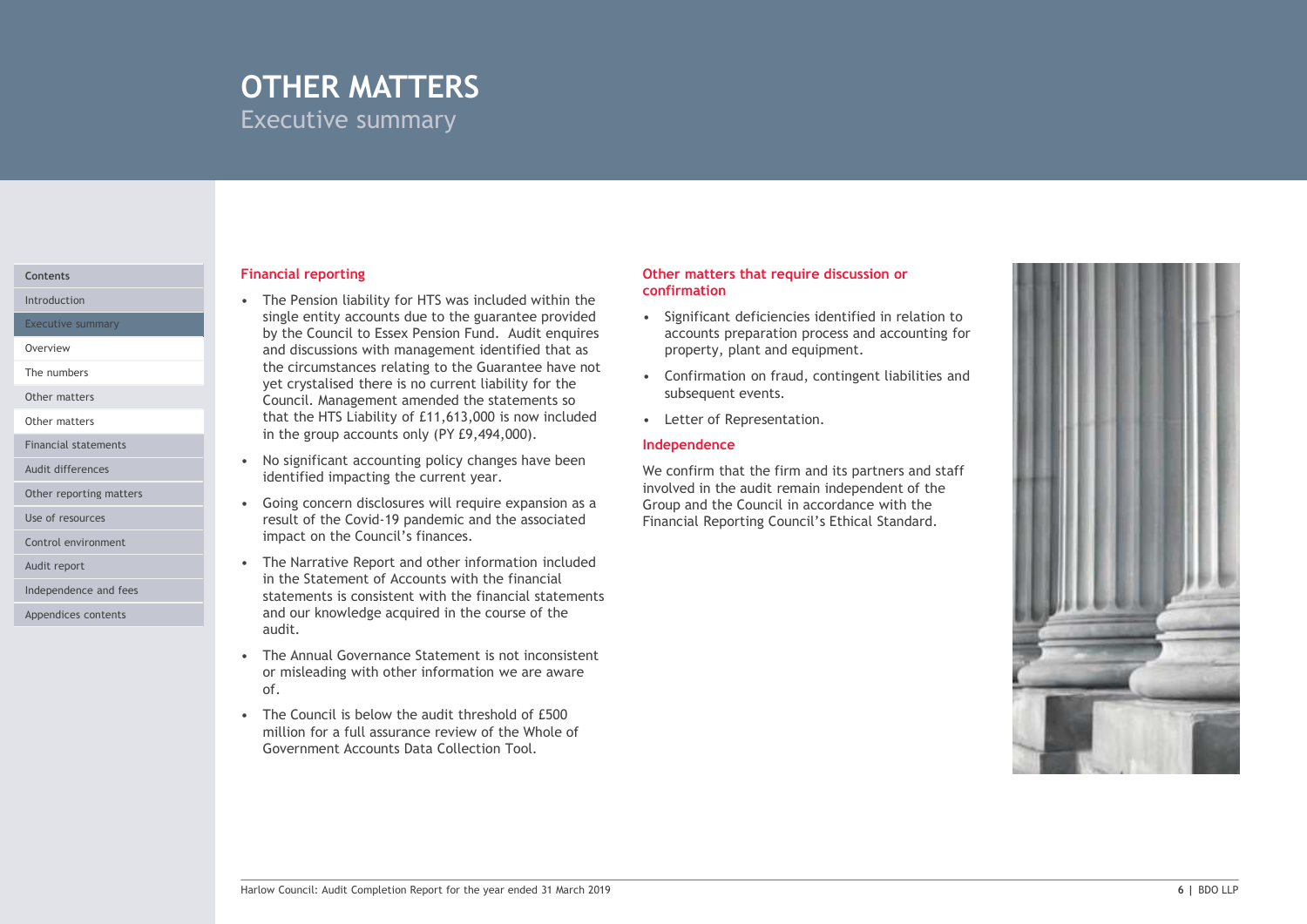# OTHER MATTERS

Significant deficiencies in internal control

#### Identified significant deficiencies in internal control Contents

Introduction

Audit differences Other reporting matters

Control environment

Independence and fees Appendices contents

Audit report

limited to those which we have concluded are of sufficient importance to merit being reported to the Audit & Standards Committee. Overview Executive summary **Executive summary** We are required to report to you, in writing, significant deficiencies in internal control that we have identified during the audit. These matters are

**Stignificant deficiencies in internal control**<br>Stignificant deficiencies in internal control<br>We are required to report to you, in writing, significant deficiencies in internal control that we have identified during the au appreciate that our audit cannot necessarily be expected to disclose all matters that may be of interest to you and, as a result, the matters reported may not be the only ones which exist. Other matters The numbers and use of resources, you will the audit is for us to express an opinion on the Group and the Council's financial statements and use of resources, you will

**Significant deficiencies in internal control**<br>Significant deficiencies in internal control<br>Metrified significant deficiencies in internal control<br>Metrified significant deficiencies in internal control<br>Metrified variage of **OTHER MATTERS**<br>Significant deficiencies in internal control<br>We are required to report to you, in writing, significant deficiencies in internal control that we have identified during the audit. These matters are<br>timited to appropriate audit procedures. This work was not for the purpose of expressing an opinion on the effectiveness of internal control. The matters being Financial statements reported here are limited to those deficiencies that we have identified during the audit and that we conclude are of sufficient importance to merit being reported to those charged with governance. Other matters<br>As part of our work, we considered internal control relevant to the preparation of the financial statements such that we were able to design

Our continuing audit of the draft statement of accounts has identified a significant number of figures included in the statements which were Use of resources **the container and the materially so.** We have raised these matters with the Council throughout the audit, which has resulted in revised working papers and the sulted in revised working papers being provided to the auditors for a significant number of areas in the accounts. As a result, it has been necessary to perform additional audit work to confirm the accuracy of revisions proposed by the Council.

> The errors identified in our audit vary in their nature and impact on the statement of accounts. They also include a number of misstatements in relation to the prior year (2017/18) comparatives in relation to Property Plant and Equipment and the Revaluation Reserve, which will result in a prior period adjustments due to their material size.

authorisation of the draft accounts and presenting the accounts for audit.

Our continuing audit of the draft statement of accounts has identified a significant number of figures included in the statements which were<br>missated, some materally os. We have raised these matters with the Council throug Mentified significant deficiencies in internal control<br>We are required to report to you, in writing, significant deficiences in internal control that we have identified during the audit. These matters are<br>limited to those We are required to report to you, in writing, significant deficiencies in internal control that we have identified during the audit. These matters are limited to those which we have concluded are of sufficient importance t We are required to report to you, in writing, significant deficiencies in internal control that we have identified during the audit. These matters are limited to those which we have also the Auth in procedured in the Local statements. At the time of writing, we continue to work with the Council on finalising the impact of the audit findings, and working toward the Council producing a final set of financial statements that are materially accurate and Code compliant.

Recommendations in relation to these deficiencies have been made on page 33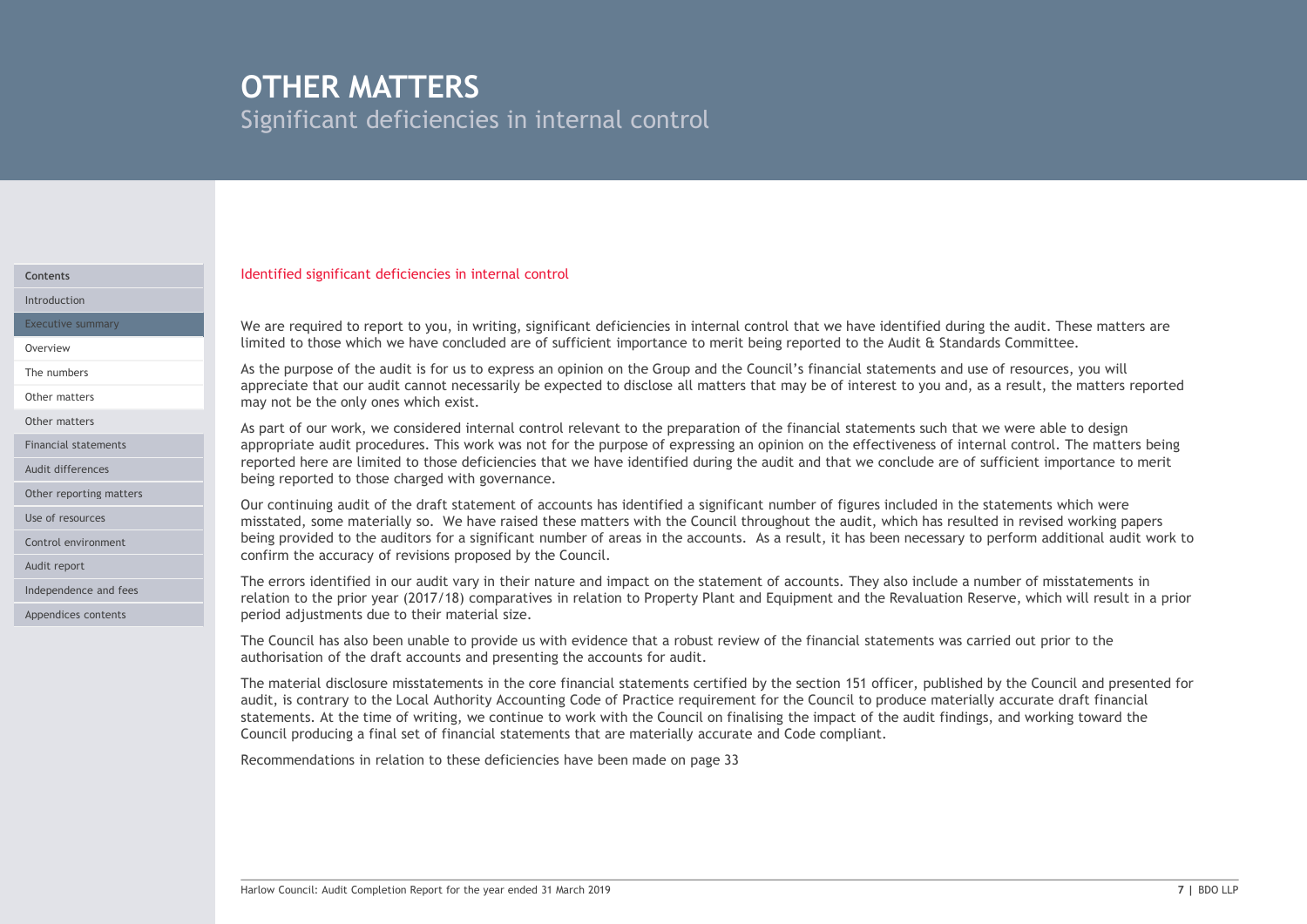# AUDIT RISKS OVERVIEW

#### Contents

|  |  | -inancial statements |  |  |
|--|--|----------------------|--|--|
|  |  |                      |  |  |

|  | <b>AUGIL FISKS OVERVIEW</b> |  |
|--|-----------------------------|--|
|  |                             |  |

Other matters

Use of resources

Audit report

| direction of the efforts of the engagement team.<br>Executive summary                                                                                                                                                                                            |                    |                                                                |                                   |                                               |                                        | As identified in our Audit Plan dated 28 February 2019 we assessed the following matters as being the most significant risks of material misstatement in the<br>financial statements. These include those risks which had the greatest effect on: the overall audit strategy; the allocation of resources in the audit and the |
|------------------------------------------------------------------------------------------------------------------------------------------------------------------------------------------------------------------------------------------------------------------|--------------------|----------------------------------------------------------------|-----------------------------------|-----------------------------------------------|----------------------------------------|--------------------------------------------------------------------------------------------------------------------------------------------------------------------------------------------------------------------------------------------------------------------------------------------------------------------------------|
| <b>Financial statements</b><br><b>Audit Risk</b><br>Audit risks overview                                                                                                                                                                                         | <b>Risk Rating</b> | <b>Significant Management</b><br><b>Estimates or Judgement</b> | <b>Use of Experts</b><br>Required | Error<br>Identified                           | Significant<br><b>Control Findings</b> | Discussion points / Letter of<br>Representation                                                                                                                                                                                                                                                                                |
| Management<br>Management override of controls<br>override of controls<br>Revenue (and Expenditure)                                                                                                                                                               | Significant        | No                                                             | No                                | No                                            | No                                     | No                                                                                                                                                                                                                                                                                                                             |
| Revenue<br>Property Plant & Equipment and<br>Recognition<br><b>Investment Property Valuation</b>                                                                                                                                                                 | Significant        | No                                                             | No                                | No                                            | No                                     | No                                                                                                                                                                                                                                                                                                                             |
| Property Plant & Equipment and<br>Property, Plant &<br><b>Investment Property Valuation</b><br>Equipment and<br>Property Plant and Equipment &<br><b>Investment Property</b><br><b>Investment Property Valuation</b><br>valuation<br>Pension Liability Valuation | Significant        | Yes                                                            | Yes                               | Yes, adjusted<br>Work ongoing in<br>this area | Yes                                    | Yes                                                                                                                                                                                                                                                                                                                            |
| Pension liability assumptions<br>Pension liability                                                                                                                                                                                                               | Significant        | Yes                                                            | Yes                               | Yes, adjusted                                 | No                                     | Yes                                                                                                                                                                                                                                                                                                                            |
| HTS Pension costs and liability<br>valuation                                                                                                                                                                                                                     |                    |                                                                |                                   |                                               |                                        |                                                                                                                                                                                                                                                                                                                                |
| Treatment of HTS<br>pension costs and<br>liability                                                                                                                                                                                                               | Significant        | Yes                                                            | No                                | Yes, adjusted                                 | No                                     | No                                                                                                                                                                                                                                                                                                                             |
| Matters requiring additional<br>Other reporting matters<br>Control environment                                                                                                                                                                                   |                    |                                                                |                                   |                                               |                                        |                                                                                                                                                                                                                                                                                                                                |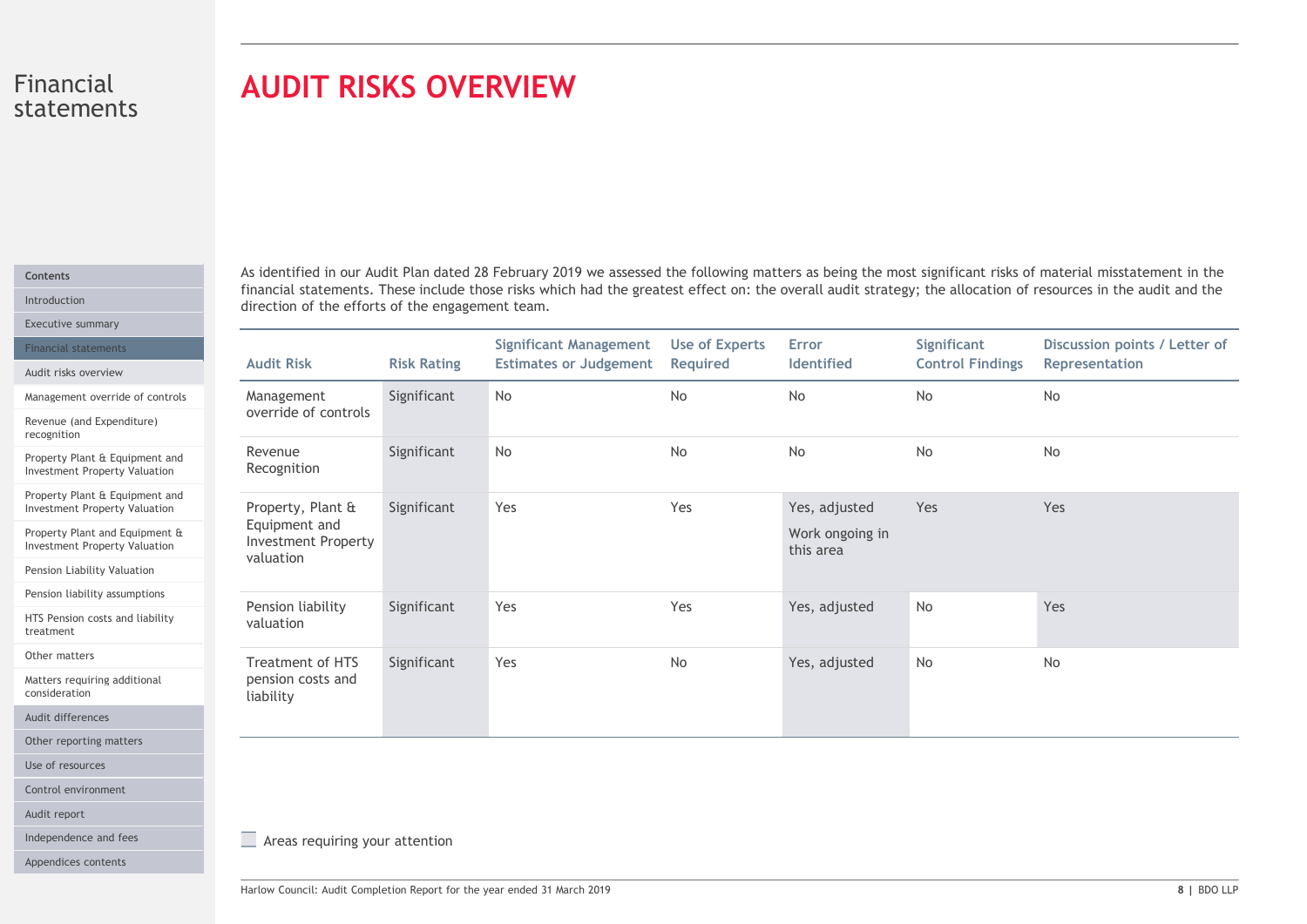# MANAGEMENT OVERRIDE OF CONTROLS

#### **Contents**

Audit risks overview

Management override of controls

Revenue (and Expenditure) recognition

Property Plant & Equipment and Investment Property Valuation

Property Plant & Equipment and Investment Property Valuation

Property Plant and Equipment & Investment Property Valuation

Pension Liability Valuation **Exercise Services** Normal risk

Pension liability assumptions

HTS Pension costs and liability treatment

Other matters

Matters requiring additional consideration

Audit differences

Other reporting matters

Use of resources

Control environment

Audit report

Independence and fees

Appendices contents

Introduction **that management is in**  $I_{\text{A}}(UK)$   $I_{\text{A}}(UK)$  and  $I_{\text{B}}(UK)$  and  $I_{\text{B}}(IK)$ Executive summary **Executive summary a unique position to West Bank** Financial statements **Example 19 Perpetrate fraud.** The contracter of the contracted of the contracted of the contracted of the contracted of the contracted of the contracted of the contracted of the contracted of the cont

Significant risk

judgement Use of experts Unadjusted error Adjusted error

Significant management

Additional disclosure required Significant Control Findings Letter of Representation point

#### Risk description

**ISA (UK) 240 - The auditor's responsibilities relating to fraud in an audit of financial statements requires us to presume that the risk of management override of controls is present and significant in all entities.<br>Werk** that the risk of management override of controls is present and significant in all entities. ISA (UK) 240 presumes<br>that management is in ISA (UK) 240 - The auditor's responsibilities relating to fraud in an audit of financial statements requires us to presume

#### Work performed

We carried out the following planned audit procedures:

- FIRANCE SECT AND TROLS<br>
FIRAL CONSIDENCIAL CONSIDER SECTION OF THE ANDER CONSIDENT OF THE ANDER ON THE ANDER OF THE ANDER OF THE ANDER OF THE ANDER THE SCHOOL OF THE ANDER THE SCHOOL OF JOURNAL CONSIDERATION OF JOURNAL CON We determined key risk characteristics to filter the population of journals to identify unusual or potentially inappropriate journals. We used our IT team to assist with the journal extraction **ERRIDE OF CONTROLS**<br> **EAST AND 240 - The auditor's responsibilities relating to fraud in an audit of financial statements requires us to presume<br>
that the risk of management override of controls is present and significant**
- appropriateness and the existence of any systematic bias
- 

#### Results

Faculti and the state of madjusted audit differences for indications of bias or deliberate misstatement Results<br>
Reported that the Council has a policy of a senior<br>
Normal risk completion Report and Discussion on a Journal **REVIEW ORT CONTROLL CONTROLL CONTROLL CONTROLL CONTROLL CONTROLL**<br>
SIGN (UK) 240 - The auditor's responsibilities relating to fraud in an audit of financial statements requires us to presume<br>
that the risk of management o Our audit work on journals has not identified any significant issues. We noted that the Council has a policy of a senior officer approving journals on a journal transfer paper and then the originating officer entering the journal onto the Normal risk accounting system. We consider this increases the risk of incorrect journals being posted to the accounting system as there is no evidence of review process within the system and errors could be made when posting the journal to the system which would not be picked up on review. There was no indication of inappropriate journals being posted.

Our work on estimates has not identified any management bias indicating a risk of material misstatement.

We have obtained an understanding for transactions outside the normal course of business for the Council such as land purchases and have not identified any indications of management override.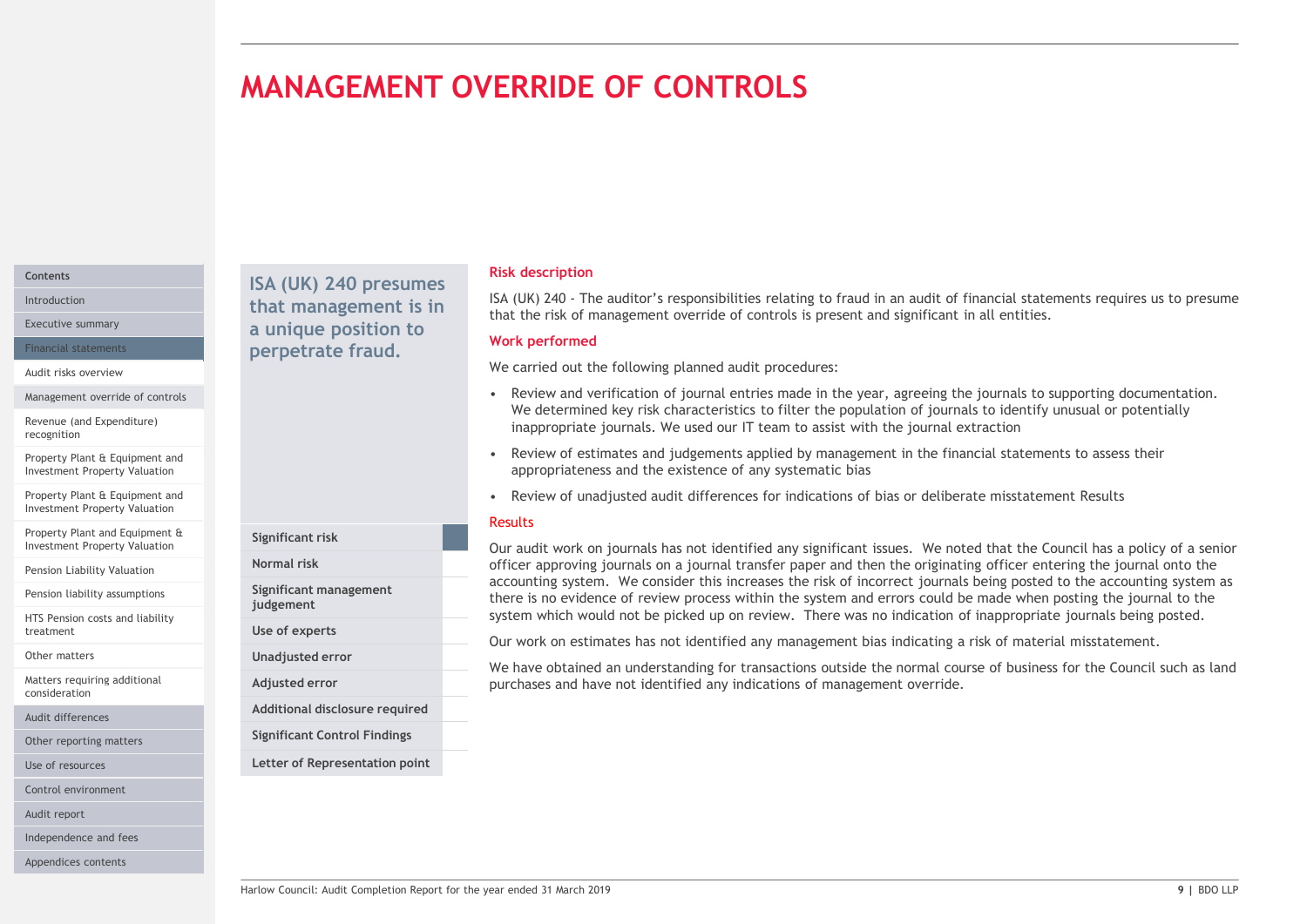# REVENUE (AND EXPENDITURE) RECOGNITION

#### Contents

Management override of controls

Revenue (and Expenditure) recognition

Property Plant & Equipment and Investment Property Valuation

Property Plant & Equipment and Investment Property Valuation

Property Plant and Equipment & Investment Property Valuation

Pension Liability Valuation **Exercise Services** Normal risk

Pension liability assumptions

HTS Pension costs and liability treatment

Other matters

Matters requiring additional consideration

Audit differences

Other reporting matters

Use of resources

Control environment

Audit report

Independence and fees

Appendices contents

Under auditing Introduction **Standards there is a** We consider the Unitroduction Executive summary **Executive summary presumption that** expenditure expenditure Financial statements **Example 20 income recognition** and the public Audit risks overview **Exercise Service Service Service Connect Presents a fraud risk.** Reporting Council.

Significant risk

judgement Use of experts Unadjusted error Adjusted error

Significant management

Additional disclosure required Significant Control Findings Letter of Representation point

#### Risk description

We consider there to be a significant risk in respect of the existence (recognition) of revenue and capital grants that are subject to performance conditions before these may be recognised as revenue in the comprehensive income and expenditure statement (CIES) and fees and charges.

In the public sector the risk of fraud in revenue recognition is modified by Practice Note 10 issued by the Financial Reporting Council. This states that auditors should also consider the risk that material misstatements may occur through the manipulation of expenditure recognition. This risk is identified as being relevant to cut-off of expenditure, where testing will be focussed.

#### Work performed

We carried out the following planned audit procedures:

- Tested an increased sample of grants included in income to documentation from grant paying bodies and check whether recognition criteria had been met; and
- Tested an increased sample of fees and charges to ensure they have been recorded in the correct period and to ensure that all income that should have been recorded had been recognised.
- Tested an increased sample of expenditure either side of year end, to confirm that expenditure had been recorded Normal risk in the correct period and that all expenditure that should have been recorded at year end had been.

#### Results

Figure 1 and increased sample of grants and necessary and enecestive methods in microme to documentation from grant paying bootes and check<br>
Mether recognition criteria had been method above been accorded in the correct pe Our testing has not identified any issues with recognition of grants and fees and charges income within the CIES or the recording of expenditure.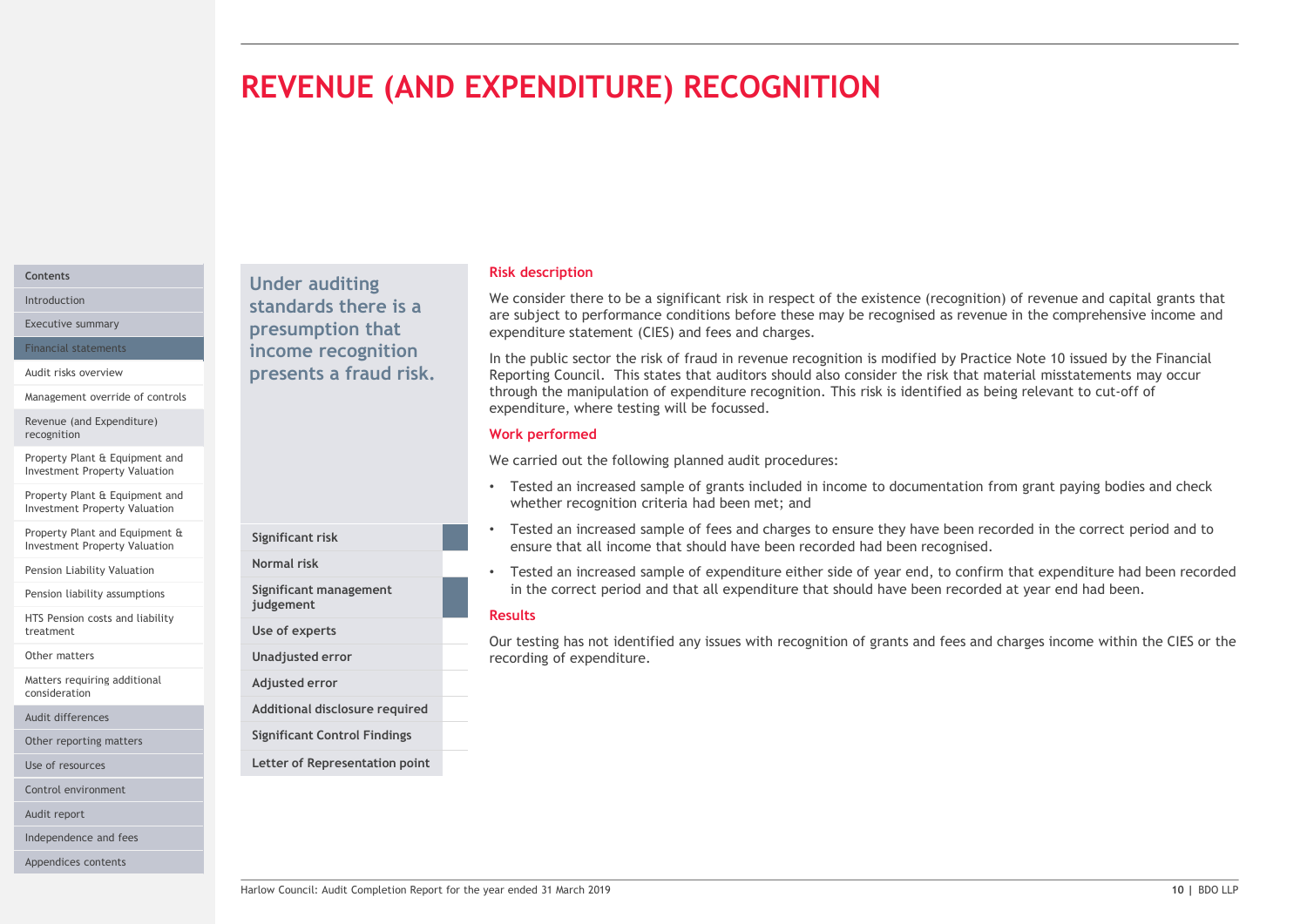# THE **EQUIPMENT AND INVESTMENT PROPERTY**<br>
Risk description<br>
local authorities are required to ensure that the carrying value of property, plant and equipment (PPE) is not<br>
materially different to the current value of fair v PROPERTY PLANT & EQUIPMENT AND INVESTMENT PROPERTY **VALUATION**

#### **Contents**

Management override of controls

Revenue (and Expenditure) recognition

Property Plant & Equipment and Investment Property Valuation

Property Plant & Equipment and Investment Property Valuation

Property Plant and Equipment & Investment Property Valuation

Pension Liability Valuation

Pension liability assumptions

HTS Pension costs and liability treatment

Other matters

Matters requiring additional consideration

Audit differences

Other reporting matters

Use of resources

Control environment

Audit report

Independence and fees

Appendices contents

There is a risk over the Introduction **Example 2 Valuation of land, Example 2 LOCAL AUTH** Executive summary **Executive summary Executive summary Executive summary Executive summary** Financial statements **Example 11 investment properties** The Code require Audit risks overview **EXEC EXECUTE:** Where valuations are **the set of Syears**). In the based on significant assumptions.

Normal risk

Use of experts

Adjusted error

Significant management

Significant Control Findings Letter of Representation point

Risk description

Local authorities are required to ensure that the carrying value of property, plant and equipment (PPE) is not materially different to the current value or fair value (as applicable) at the balance sheet date. PPE values are subject to valuation changes and material judgemental inputs and estimation techniques.

The Code requires management to carry out a full valuation of its land and buildings on a periodic basis (at least every 5 years). In the intervening years, management is required to assess whether there has been a material change in the value of its assets that should be accounted for. **Risk description**<br>
Risk description<br>
Risk description<br>
Incastrially different to the current value of six value (as applicable) at the balance sheet date. PPE values are subject<br>
to valuation changes and material in outer **Risk description**<br>
Local authorities are required to ensure that the carrying value of property, plant and equipment (PPE) is not<br>
materially different to the current value of rair value (as applicable) at the balance she **Risk description**<br>
Risk description<br>
Local authorities are required to ensure value or fair value (as applicable) at the balance sheet date. PPE values are subject<br>
materially different to the current value or fair value terially different to the current value or fair value (as applicable) at the balance sheet date. PPE-<br>cludication changes and material judgemental inputs and estimation techniques.<br>Code requires management to carry out a f

As part of the 5 year rolling re-valuation programme, approximately 20% of the land and buildings assets have been revalued in 2018/19.

#### Work performed

We carried out the following planned audit procedures:

- Significant risk<br>
We carried out the following planned audit procedures:<br>
We carried out the following planned to the valuer and review the valuer's skills and expertise in order to determine<br>
Significant management<br>
Signi if we can rely on the management expert; Significant risk **Significant risk** entertainment of the viewed the instructions provided to the valuer and review the valuer's skills and expertise in order to determine
	- Confirmed that the basis of valuation for assets valued in year is appropriate based on their usage;
- and sizes; judgement example the accuracy and completeness of asset information provided to the valuer such as rental agreements
- follow up valuation movements that appear unusual; Unadjusted error **Starfer Engles** • Reviewed assumptions used by the valuer and movements against relevant indices for similar classes of assets and
- Reviewed the basis for the approach to calculation of useful economic life for housing assets given the recent Additional disclosure required entity change in valuer and approach; and
	- Confirmed that PPE not specifically revalued in the year had been assessed to ensure reported values remained materially accurate.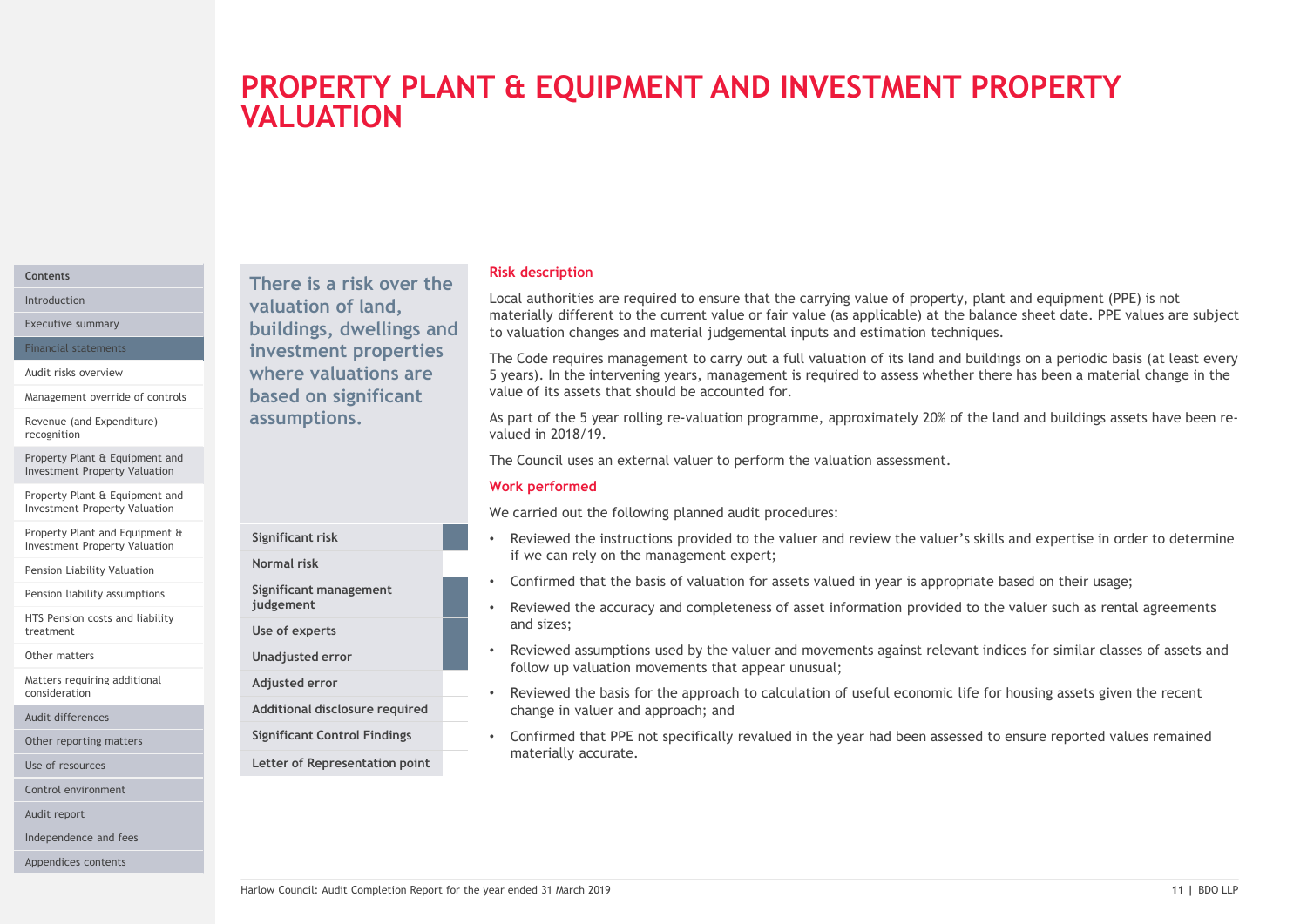# **EQUIPMENT AND INVESTMENT PROPERTY**<br>
We reviewed the instructions to the valuer and their skills and expertise and confirmed that we can rely on them as<br>
management's expert.<br>
We confirmed that the basis of valuation for a **EQUIPMENT AND INVESTMENT PROPERTY**<br>
We reviewed the instructions to the valuer and their skills and expertise and confirmed that we can rely on them as<br>
We reviewed the instructions to the valuer and their skills and expe PROPERTY PLANT & EQUIPMENT AND INVESTMENT PROPERTY **VALUATION**

#### **Contents**

Management override of controls

Revenue (and Expenditure) recognition

Property Plant & Equipment and Investment Property Valuation

Property Plant & Equipment and Investment Property Valuation

Property Plant and Equipment & Investment Property Valuation

Pension Liability Valuation **Exercise Services** Normal risk

Pension liability assumptions

HTS Pension costs and liability treatment

Other matters

Matters requiring additional consideration

Other reporting matters

Use of resources

Control environment

Audit report

Independence and fees

Appendices contents

Introduction **We review valuation of land,** We review Executive summary **Executive summary buildings, dwellings and Meanwhile** that Financial statements **Example 11 investment properties** and the communical diversion of the communical diversion Audit risks overview **Audit risks overview Audit risks overview** and circle the **Audit risks** overviewed the experiment of  $\mathbb{R}^n$ based on significant

## Significant risk Significant management judgement Use of experts Unadjusted error Adjusted error Significant Control Findings Letter of Representation point Audit differences **Auditional disclosure required**

#### Results

management's expert. There is a risk over the<br>and the instructions to the valuer and their skills and expertise and confirmed that we can rely on them as

We confirmed that the basis of valuation for assets valued in year is appropriate based on their usage.

and sizes for Depreciated Replacement Cost (DRC) property and did not identify any issues. Work on fair value and existing use value properties is still ongoing.

**COUPMENT AND INVESTMENT PROPERTY**<br>We reviewed the instructions to the valuer and their skills and expertise and confirmed that we can rely on them as<br>management's expert.<br>We confirmed that the basis of valuation for asset companies for the right to access communication equipment on Council property as investment property, however discussions with Council staff have confirmed that there is no separate asset and therefore these should not be classified as investment property. The accounts have been amended for this error (£569,000). assumptions. Our review of investment property identified that the Council had capitalised license agreements with telecoms

We reviewed the assessment made by the Council of PPE not specifically revalued in the year and confirmed that their reported values remain materially accurate.

We identified that the Council's treatment of revaluation gains at 31 March has been incorrect for a number of years resulting in misstatements to the value taken to the CIES, revaluation reserve and capital adjustment account. The Normal risk accounts have been amended for this error in 2018/19 (£416,000), but not for the 2017/18 error as it is not material (£1,916,000).

Significant risk<br>
We reviewed vehicle that the Council's treatment materially accurate.<br>
We identified that the Council's treatment of revaluation gains at 31 March has been incorrect for a number of years<br>
Now identified As part of our work on revaluation and reserves accounting we have identified further issues in the accounting treatment and the Council is in the process of investigating these and providing us with updated working papers. The errors identified in this area resulted in a further prior period adjustment in relation to the incorrect accounting treatment of the Harlow Enterprise Zone land and buildings over a number of years being made to the accounts, together with associated additional disclosures. There is a further difference of £1.1m that the Council has been Additional disclosure required unable to explain and this has been reported as an unadjusted error. There is no impact on the General Fund as a result of this difference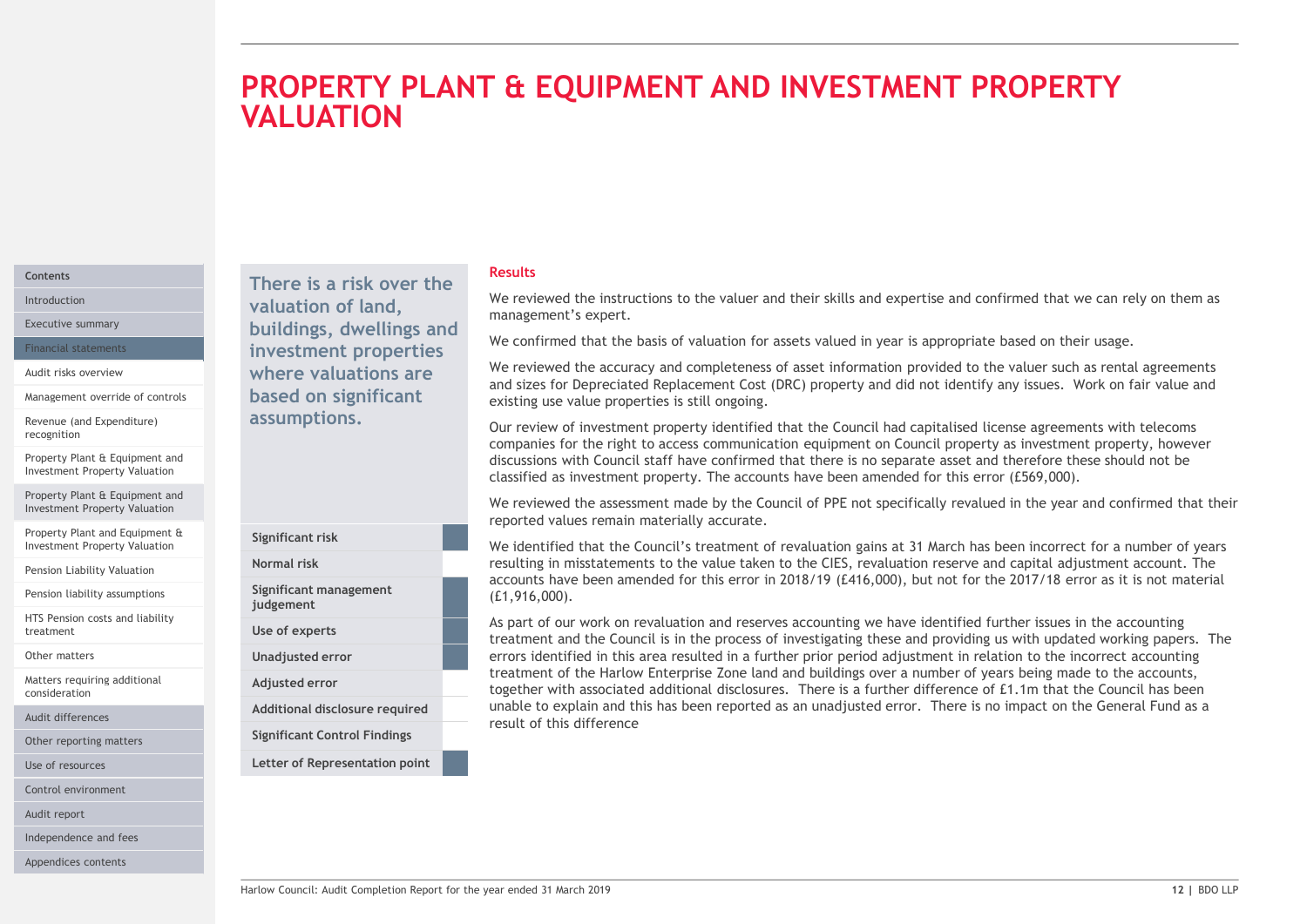# PROPERTY PLANT AND EQUIPMENT & INVESTMENT PROPERTY **VALUATION PROPERTY PLANT AND EQUIPMENT & INVESTMENT F**<br>
Significant accounting estimates - Land and building valuations<br>
Significant accounting estimates - Land and building valuations<br>
Discussion<br>
Discussion data distributions of **PROPERTY PLANT AND EQUIPMENT & INVEST**<br>
Significant accounting estimates - Land and building valuations<br>
Discussion<br>
Discussion<br>
Discussion<br>
Discussion<br>
Discussion<br>
Discussion<br>
Discussion<br>
Discussion<br>
Discussion<br>
Discussi

#### Continued

Introduction **Districts CONSIDERED PROPERTY ISSUED:** OVERVIEW

Executive summary

Management override of controls

Revenue (and Expenditure) recognition

Property Plant & Equipment and<br>Investment Property Valuation

Property Plant & Equipment and Investment Property Valuation

Property Plant and Equipment & Investment Property Valuation

Pension Liability Valuation

Pension liability assumptions

HTS Pension costs and liability treatment

Other matters

Matters requiring additional consideration

Audit differences

Use of resources

Control environment

Audit report

Independence and fees

Appendices contents

#### Significant accounting estimates - Land and building valuations

#### Overview

Land and buildings used by the Council for operational purposes are valued Financial statements **by reference to existing use market values.** 

the discounted social rents charged to tenants. The adjustment reflects information provided by DCLG in 2016 for regional differences between market rents and social rents. Audit risks overview **EXEC EXECUTES AUGE CONCRUSTER** HRA Dwellings are valued at open market value and then adjusted to reflect

Investment Property Valuation **indices for the year produced by Gerald Eve LLP** and reviewed the medical section information and assumptions used by the valuers.

#### **Discussion**

Land and buildings have increased by £12.225m in 2018/19. This is mainly due to an increase in valuations of £10.641m which is 9%.

We have benchmarked the valuation movements to land and building price the more localised information used by the valuer. Our work on this area<br>included consideration of the specific local benchmarks, data used by the Our benchmark report for rebuild costs from the national BCIS Tender Price Index suggests an increase in value for depreciated replacement cost (DRC) valuations of +3.2% per annum, although this is subject to a higher degree of volatility and estimation from regional costs and other factors compared to **EFRIMENT PROPERTY**<br>
Discussion<br>
Land and buildings have increased by £12.225m in 2018/19. This is mainly<br>
due to an increase in valuations of £10.641m which is 9%.<br>
Our benchmark report for rebuild costs from the national **ENVESTMENT PROPERTY**<br>
Discussion<br>
Land and buildings have increased by £12.225m in 2018/19. This is mainly<br>
due to an increase in valuations of £10.641m which is 9%.<br>
Our benchmark report for rebuild costs from the nation Discussion<br>Discussion<br>Land and buildings have increased by £12.225m in 2018/19. This is mainly<br>due to an increase in valuations of £10.641m which is 9%.<br>Our benchmark report for rebuild costs from the national BCIS Tender Discussion<br>Discussion<br>Land and buildings have increased by £12.225m in 2018/19. This is mainly<br>due to an increase in valuations of £10.641m which is 9%.<br>Our benchmark report for rebuild costs from the national BCIS Tender differences between the BCIS Tender Price Index and the valuation increase included within the accounts we consider that the valuation may be at the higher end of the acceptable range.

We concluded that the information used supported the increase in asset values reported.

Land and buildings have been valued using an appropriate basis of valuation (such as existing use, depreciated replacement cost or market value) depending on the use of the asset.

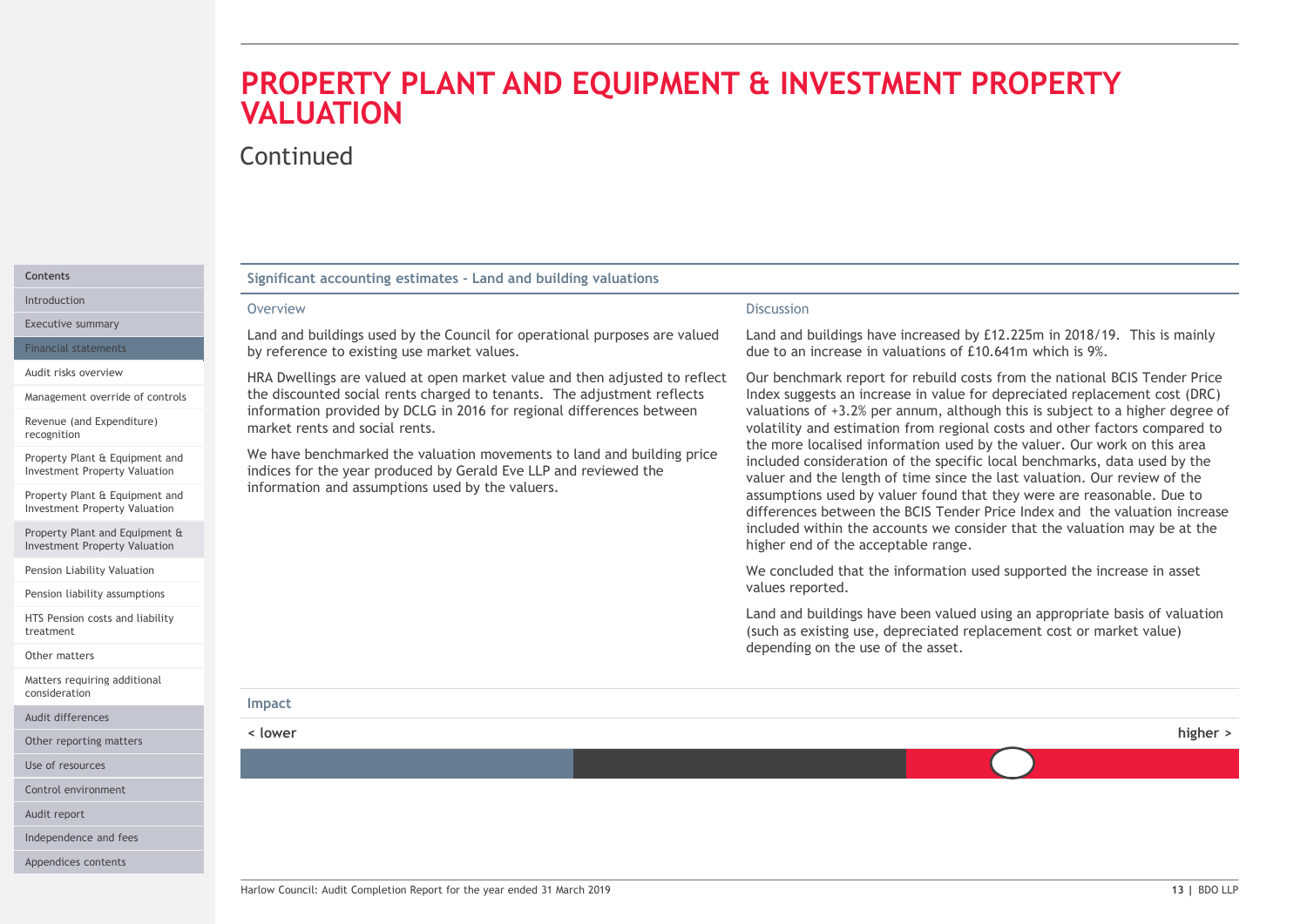# PENSION LIABILITY VALUATION

#### **Contents**

Management override of controls

Revenue (and Expenditure)

Property Plant & Equipment and Investment Property Valuation

Property Plant & Equipment and Investment Property Valuation

Property Plant and Equipment & Investment Property Valuation

Pension Liability Valuation **Exercise Services** Normal risk

Pension liability assumptions

HTS Pension costs and liability treatment

Other matters

Matters requiring additional consideration

Other reporting matters

Use of resources

Control environment

Audit report

Independence and fees

Appendices contents

There is a risk the Introduction **Exercise Property Controllership data and** Internet pension Executive summary **Executive summary Cash flows used by the** Financial statements **Exercise 2 Contains a Setuary in the roll-**Audit risks overview **Example 20 Forward valuation may** as mortality rates not be correct, or the valuation uses recognition **Exercise Exercise Exercise Contract Contract Contract Contract Contract Contract Contract Contract Contract Contract Contract Contract Contract Contract Contract Contract Contract Contract Contract Contract Co** assumptions to value the liability.

Significant risk

Significant management judgement

Use of experts

Unadjusted error

Adjusted error

Audit differences **Auditional disclosure required** 

Significant Control Findings Letter of Representation point

#### Risk description

The net pension liability comprises the Council's share of the market value of assets held in the pension fund and the estimated future liability to pay pensions.

An actuarial estimate of the liability is calculated by an independent firm of actuaries. The estimate is based on the roll forward of membership data from the 2016 triennial valuation exercise, updated at 31 March 2019 for factors such as mortality rates and expected pay rises along with other assumptions around inflation when calculating the liability.

There is a risk the valuation is not based on appropriate membership data where there are significant changes or uses inappropriate assumptions to value the liability.

#### Work performed

We carried out the following planned audit procedures:

- Agree the disclosures to the information provided by the pension fund actuary;
- Review the competence of the management expert (actuary);
- Review the reasonableness of the assumptions used in the calculation against other local government actuaries and other observable data; Normal risk
	- Review the controls for providing accurate membership data to the actuary;
	- Contact the administering authority and request confirmation of the controls in place for providing accurate membership data to the actuary and testing of that data; and
	- Check that any significant changes in membership data have been communicated to the actuary.

#### Results

ETHE ITADILITY.<br>
Significant risk<br>
Significant risk<br>
Review the completence of the amagement experiment actuaries and<br>
Normal risk<br>
Significant management<br>
Significant management<br>
Significant management<br>
Significant manage Additional disclosure required how issues have been noted from our work carried out in relation to the information provided to the actuary and we hadditional disclosure required to the actuary and we have received satisfactory assurances from the pension fund auditor. We have considered the assumptions used on the next page.

The Government have been refused leave to appeal the age discrimination case brought in relation to the New Judicial Pension scheme (known as the McCloud Judgement). Therefore the accounts have been amended to reflect the additional liability of £1,052,000.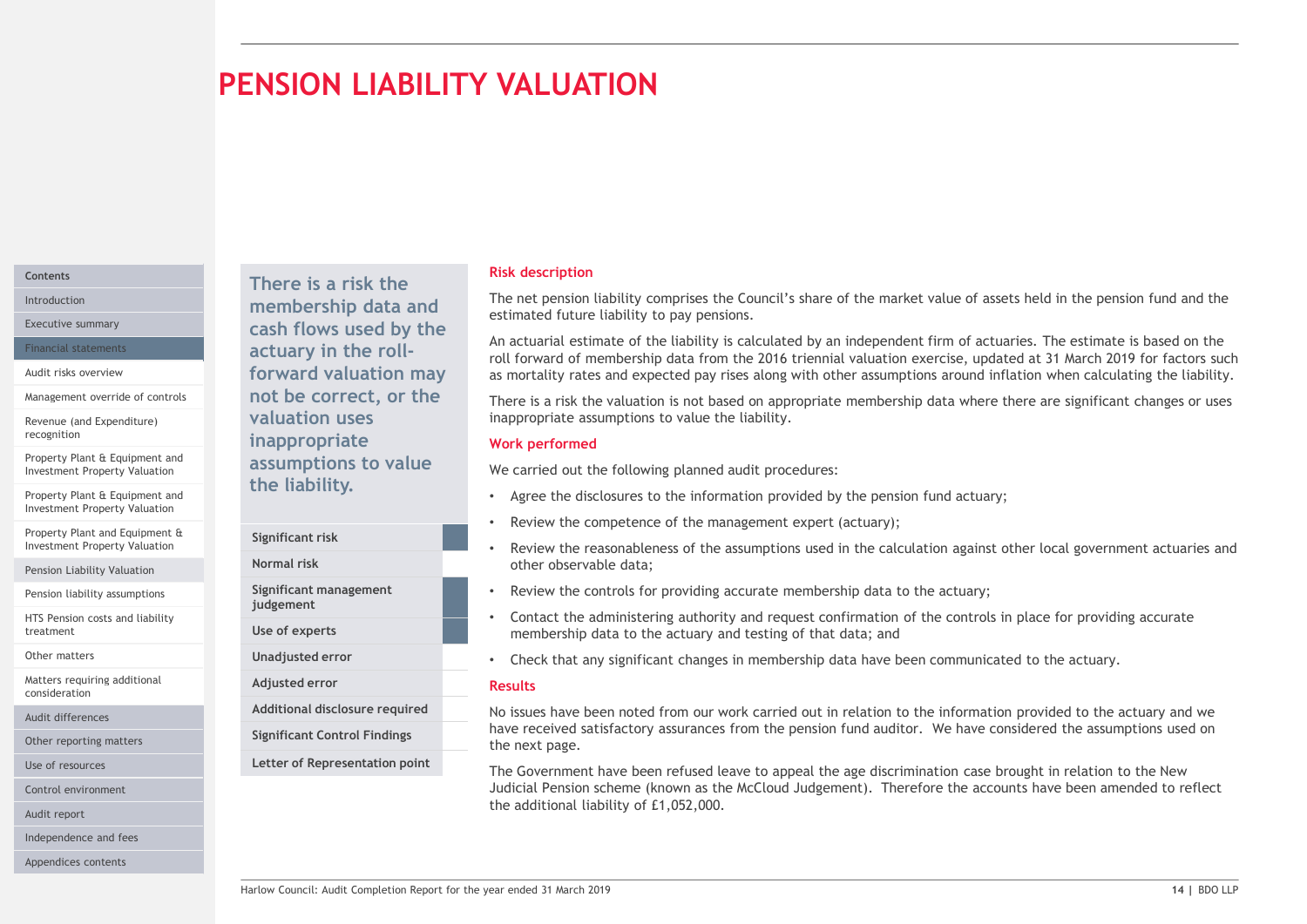# PENSION LIABILITY ASSUMPTIONS

#### Continued

**PENSION LIABILITY ASSUMPTIONS**<br> **Significant accounting estimates**<br> **Pensions disclosures within the Council's accounts are based on a number of assumptions where they assumptions include estimating future expected cash f** The key assumptions include estimating future expected cash flows to pay pensions including inflation, salary increases and mortality of members; and the discount rate to calculate the present value of these cash outflows.

**PENSION LIABILITY ASSUMPTIONS**<br>
Significant accounting estimates<br>
Pensions disclosures within the Council's accounts are based on a number of assumptions which are made by the Actuary as Management's Expert.<br>
The key assu **PENSION LIABILITY ASSUMPTIONS**<br>
Significant accounting estimates<br>
Pensions disclosures within the Council's accounts are based on a number of assumptions which are made by the Actuary as Management's Expert.<br>
The key assu Introduction **Starting actuary (PWC)** commissioned for the key financial and demographic assumptions used to an acceptable range provided by a consulting actuary (PWC) commissioned for Executive summary **Executive summary Executive summary** 

| <b>Significant accounting estimates</b><br>Pensions disclosures within the Council's accounts are based on a number of assumptions which are made by the Actuary as Management's Expert.<br>The key assumptions include estimating future expected cash flows to pay pensions including inflation, salary increases and mortality of members; and the<br>discount rate to calculate the present value of these cash outflows.<br>The Council's share of the LGPS net pension liability reduced by £10.9 million to £90.3 million in the year. This includes an increase in scheme assets of<br>£11.1 million from interest and gains on investments and an increase in liabilities of £0.2 million.<br>We have compared the key financial and demographic assumptions used to an acceptable range provided by a consulting actuary (PwC) commissioned for<br>local public auditors by the NAO. |          |
|------------------------------------------------------------------------------------------------------------------------------------------------------------------------------------------------------------------------------------------------------------------------------------------------------------------------------------------------------------------------------------------------------------------------------------------------------------------------------------------------------------------------------------------------------------------------------------------------------------------------------------------------------------------------------------------------------------------------------------------------------------------------------------------------------------------------------------------------------------------------------------------------|----------|
|                                                                                                                                                                                                                                                                                                                                                                                                                                                                                                                                                                                                                                                                                                                                                                                                                                                                                                |          |
|                                                                                                                                                                                                                                                                                                                                                                                                                                                                                                                                                                                                                                                                                                                                                                                                                                                                                                |          |
|                                                                                                                                                                                                                                                                                                                                                                                                                                                                                                                                                                                                                                                                                                                                                                                                                                                                                                |          |
|                                                                                                                                                                                                                                                                                                                                                                                                                                                                                                                                                                                                                                                                                                                                                                                                                                                                                                |          |
|                                                                                                                                                                                                                                                                                                                                                                                                                                                                                                                                                                                                                                                                                                                                                                                                                                                                                                |          |
| The PwC consulting actuary review of the relative strength of the main assumptions suggests that the methodologies used will produce reasonable<br>assumptions for all employers.                                                                                                                                                                                                                                                                                                                                                                                                                                                                                                                                                                                                                                                                                                              |          |
| Actual used<br>Acceptable range Comments<br>Financials:                                                                                                                                                                                                                                                                                                                                                                                                                                                                                                                                                                                                                                                                                                                                                                                                                                        |          |
| $3.40 - 3.45%$<br>3.45%<br>Reasonable<br>- RPI increase                                                                                                                                                                                                                                                                                                                                                                                                                                                                                                                                                                                                                                                                                                                                                                                                                                        |          |
| - CPI increase<br>2.45%<br>$2.40 - 2.45%$<br>Reasonable                                                                                                                                                                                                                                                                                                                                                                                                                                                                                                                                                                                                                                                                                                                                                                                                                                        |          |
| - Salary increase<br>3.95%<br>$3.10 - 4.35%$<br>Reasonable (CPI +0% to 2020 and then CPI +1.5%)                                                                                                                                                                                                                                                                                                                                                                                                                                                                                                                                                                                                                                                                                                                                                                                                |          |
| $2.40 - 2.45%$<br>- Pension increase 2.45%<br>Reasonable                                                                                                                                                                                                                                                                                                                                                                                                                                                                                                                                                                                                                                                                                                                                                                                                                                       |          |
| 2.4%<br>$2.35 - 2.45%$<br>Reasonable<br>- Discount rate                                                                                                                                                                                                                                                                                                                                                                                                                                                                                                                                                                                                                                                                                                                                                                                                                                        |          |
| Mortality:                                                                                                                                                                                                                                                                                                                                                                                                                                                                                                                                                                                                                                                                                                                                                                                                                                                                                     |          |
| $22.4 - 25.0$<br>- Male current<br>22.9 years<br>Reasonable                                                                                                                                                                                                                                                                                                                                                                                                                                                                                                                                                                                                                                                                                                                                                                                                                                    |          |
| $25.0 - 26.6$<br>- Female current<br>25.4 years<br>Reasonable                                                                                                                                                                                                                                                                                                                                                                                                                                                                                                                                                                                                                                                                                                                                                                                                                                  |          |
| $20.6 - 23.4$<br>Reasonable<br>- Male retired<br>21.3 years                                                                                                                                                                                                                                                                                                                                                                                                                                                                                                                                                                                                                                                                                                                                                                                                                                    |          |
| $23.2 - 24.8$<br>- Female retired<br>Reasonable<br>23.6 years                                                                                                                                                                                                                                                                                                                                                                                                                                                                                                                                                                                                                                                                                                                                                                                                                                  |          |
| CMI 2018 (+1.25% improvement rate)<br>Mortality gains<br>Reasonable                                                                                                                                                                                                                                                                                                                                                                                                                                                                                                                                                                                                                                                                                                                                                                                                                            |          |
| We note that the consulting actuary has stated that the assumptions used by Barnett Waddingham do tend to produce slightly lower LGPS liability<br>calculations than the other actuaries, and the relative strength of assumptions compared to the average used by others could result in a liability being at<br>98.2% based on average of the assumptions used by all actuaries.<br>We consider that the assumptions and methodology used by the actuary are appropriate, and will result in an estimate of the net pension liability which<br>falls within a reasonable range.                                                                                                                                                                                                                                                                                                              |          |
| Impact                                                                                                                                                                                                                                                                                                                                                                                                                                                                                                                                                                                                                                                                                                                                                                                                                                                                                         |          |
| < lower                                                                                                                                                                                                                                                                                                                                                                                                                                                                                                                                                                                                                                                                                                                                                                                                                                                                                        | higher > |
|                                                                                                                                                                                                                                                                                                                                                                                                                                                                                                                                                                                                                                                                                                                                                                                                                                                                                                |          |

Other matters

consideration

Audit differences

treatment

Contents

recognition

Financial statements Audit risks overview

Management override of controls Revenue (and Expenditure)

Property Plant & Equipment and Investment Property Valuation Property Plant & Equipment and Investment Property Valuation Property Plant and Equipment & Investment Property Valuation Pension Liability Valuation Pension liability assumptions HTS Pension costs and liability

Other reporting matters

Use of resources

Control environment

Audit report

Independence and fees

Appendices contents

calculations than the other actuaries, and the relative strength of assumptions compared to the average used by others could result in a liability being at 98.2% based on average of the assumptions used by all actuaries. Matters requiring additional We note that the consulting actuary has stated that the assumptions used by Barnett Waddingham do tend to produce slightly lower LGPS liability

| Impact  |          |
|---------|----------|
| < lower | higher > |
|         |          |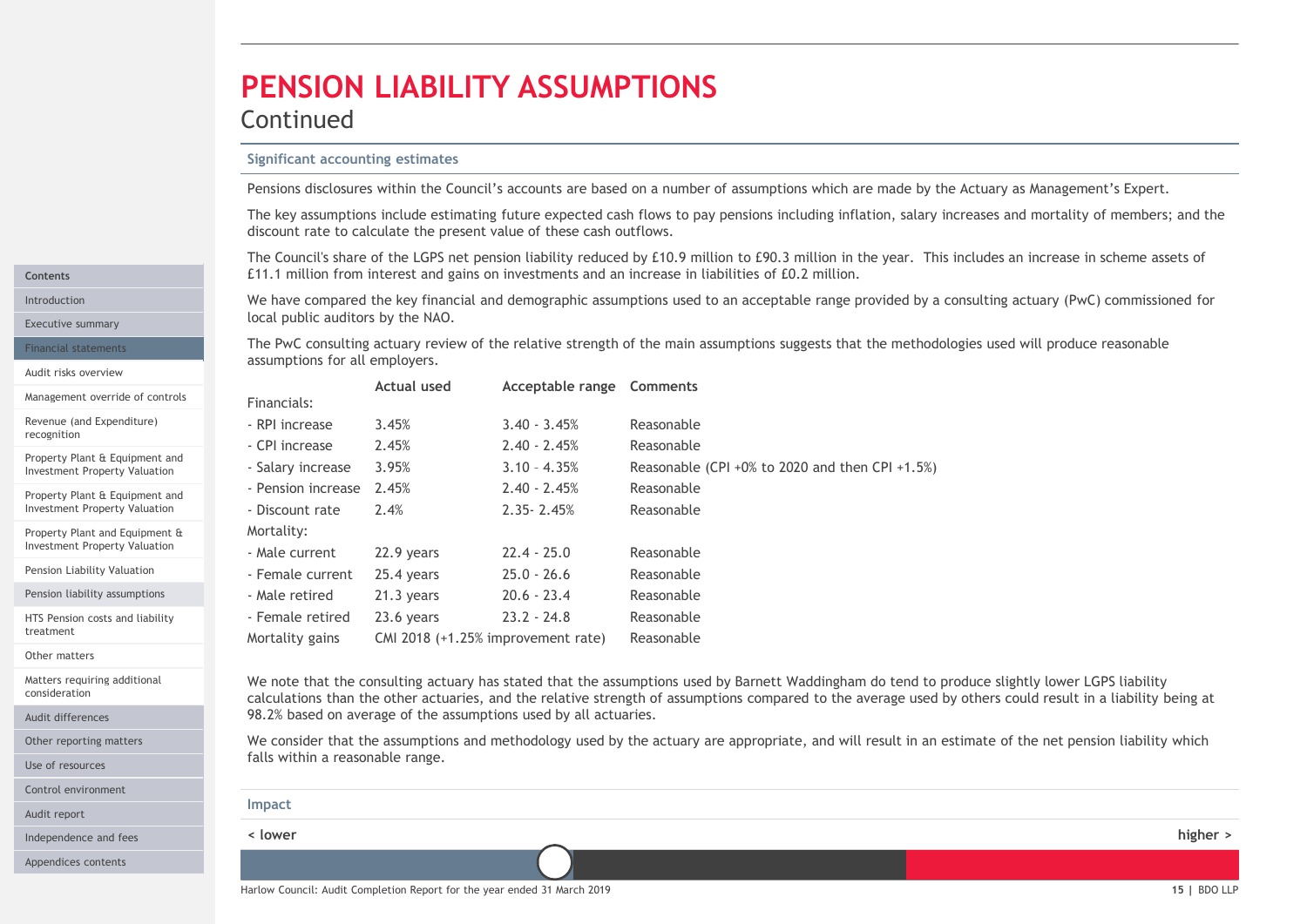# HTS PENSION COSTS AND LIABILITY TREATMENT

#### Contents

Management override of controls

Revenue (and Expenditure)

Property Plant & Equipment and Investment Property Valuation

Property Plant & Equipment and

Property Plant and Equipment & Significant risk Investment Property Valuation

Pension Liability Valuation

Pension liability assumptions

HTS Pension costs and liability treatment

Other matters

Matters requiring additional consideration

Audit differences

Other reporting matters

Use of resources

Control environment

Audit report

Independence and fees

Appendices contents

A number of changes to Introduction **EXECUTE:** The accounting **EXECUTE:** The interval of the second and the second terms of the second terms of the second terms of the second terms of the second terms of the second terms of the second terms of t Executive summary **Executive summary Executive summary Executive summary** Financial statements **Pensions costs and** HTS's partic Audit risks overview **Audit risks overview Audit risks overview Audit risks overview Audit Trumper Concerned Service** are not an expected to the tripartite agree result of the prior year audit. It was recognition **recommended that the** or that the Council tripartite agreement Investment Property Valuation **This has not happened.** We reviewed the arrar

We reviewed the arrangements in place, and proposed accounting treatment, to confirm that the accounting<br>
treatment is in line with the agreement and proper practices and that the Council's account<br>
Significant risk<br>
Signi Normal risk Significant management judgement Use of experts Unadjusted error Adjusted error Additional disclosure required Significant Control Findings Letter of Representation point

#### Risk description

HTS was consolidated into the Council's accounts for the first time last year. The Council have agreed with HTS that it will pay any employer contributions above 14.1% for transferred employees and 10.6% for ex Keir employees. In addition, the Council has guaranteed that any termination liability will remain the responsibility of the Council when HTS's participation in the LGPS scheme finishes. Upon review of the prior year draft accounts the previous auditors concluded that the approach taken was incorrect and requested a number of amendments to both the accounts and the tripartite agreement to reflect the pooling of the funds that is in place. The Accounts were amended and an unmodified true and fair opinion was given. However the Pension fund administrating body has since declined to amend the tripartite agreement. Therefore there remains a risk that the accounting is not in line with the agreement or that the Council is inappropriately accounting for the costs and liabilities relating to HTS's share of the pension fund costs and liability in its single entity accounts. Risk description<br>
HTS was consolidated into the Council's accounts for the first time last year. The Council have agreed with HTS that<br>
It will pay any employer contributions above 14.1% for transferred employees and 10.6%

#### Work performed

treatment is in line with the agreement and proper practices and that the Council's accounting for the costs of HTS in the single entity accounts is appropriate and materially accurate. Significant risk was amended however<br>
We reviewed the arrangements in place, and proposed accounting treatment, to confirm that the accounting<br>
We reviewed the arrangements in place, and proposed accounting treatment, to confirm that the a

#### Results

We reviewed the arrangements in place for the accounting of the HTS pension liability and agreed with the Council's judgement that the current year and prior year accounts should be amended to remove HTS pension assets and liabilities from the Council's single entity accounts and only include them in the group accounts.

The accounts have now been amended to reflect these changes, and we have reviewed all the accounting entries and related disclosures and are satisfied that the HTS costs are now appropriately treated.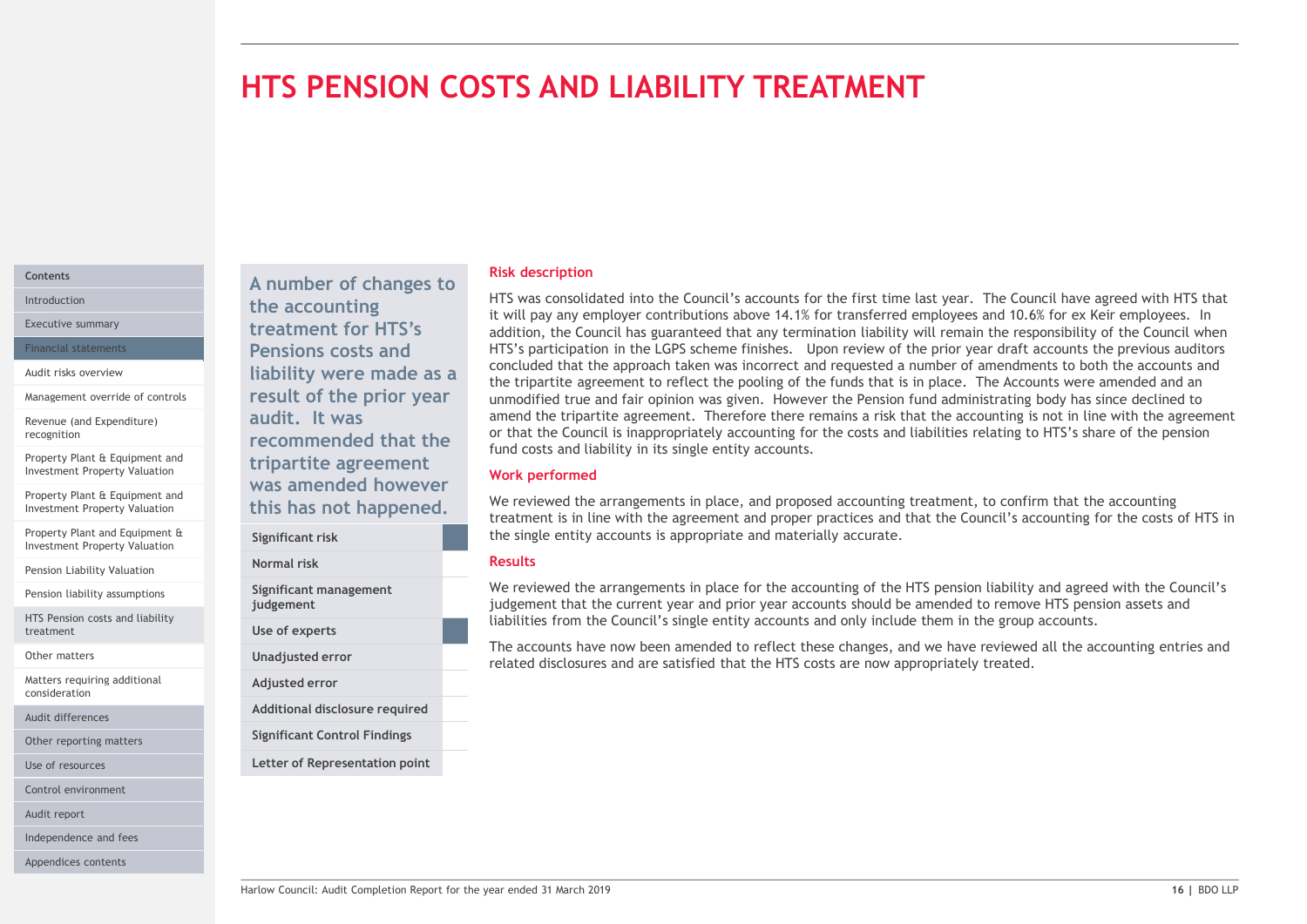# OTHER MATTERS

| Contents     |
|--------------|
| Introduction |

| <b>OTHER MATTERS</b>                                                                                      |                                                                                                                                                                                                                                                                                                                                                                                                                                                |
|-----------------------------------------------------------------------------------------------------------|------------------------------------------------------------------------------------------------------------------------------------------------------------------------------------------------------------------------------------------------------------------------------------------------------------------------------------------------------------------------------------------------------------------------------------------------|
|                                                                                                           | The following are additional significant and other matters arising during the audit which we want to bring to your attention.                                                                                                                                                                                                                                                                                                                  |
| <b>Issue</b>                                                                                              | <b>Comment</b>                                                                                                                                                                                                                                                                                                                                                                                                                                 |
| Poor quality working papers                                                                               | We have encountered a number of delays with the audit due to the poor quality of the working papers<br>provided at the start of the audit. These issues included:                                                                                                                                                                                                                                                                              |
| Management override of controls<br>Property Plant & Equipment and<br><b>Investment Property Valuation</b> | • Not being able to trace PPE values back to assets without going through a number of workbooks. This<br>made it extremely challenging to choose samples for audit and resulted in having to ask the Council to<br>re do working papers so it was clear how individual assets were consolidated into the accounts.<br>Further work on this area then showed that some of the entries made were incorrect and resulted in<br>audit adjustments. |
| Property Plant & Equipment and<br><b>Investment Property Valuation</b>                                    | • The debtor and creditor listings including all transactions in the year, rather than just those<br>transactions that make up the year end balances                                                                                                                                                                                                                                                                                           |
| Property Plant and Equipment &<br><b>Investment Property Valuation</b>                                    | Supporting evidence provided wasn't always of a suitable standard, eg screen prints rather than<br>invoices, and the payroll supporting information had the payroll numbers redacted in case they could                                                                                                                                                                                                                                        |
| Pension liability assumptions<br>HTS Pension costs and liability                                          | be seen as personal information.<br>• Identification of historic issues with PPE accounting resulting in incorrect entries being made to the<br>PPE, EFA, Revaluation reserve and Capital Adjustment account                                                                                                                                                                                                                                   |
| Quality of accounts                                                                                       | We raised a number of queries on movements between the current year and prior year balances on the                                                                                                                                                                                                                                                                                                                                             |
|                                                                                                           | Balance Sheet and HRA. Investigation by the Council resulted in material adjustments being required to<br>the draft accounts presented for audit and the supporting working papers to reflect the actual<br>transactions that had taken place in the year.                                                                                                                                                                                     |
|                                                                                                           | We also noted a number of omissions and internal inconsistencies within both the draft accounts initially<br>presented for audit and the revised accounts. We would have expected these points to have been noted<br>and resolved by internal quality checks.                                                                                                                                                                                  |
|                                                                                                           |                                                                                                                                                                                                                                                                                                                                                                                                                                                |
|                                                                                                           |                                                                                                                                                                                                                                                                                                                                                                                                                                                |
|                                                                                                           |                                                                                                                                                                                                                                                                                                                                                                                                                                                |
|                                                                                                           |                                                                                                                                                                                                                                                                                                                                                                                                                                                |
|                                                                                                           |                                                                                                                                                                                                                                                                                                                                                                                                                                                |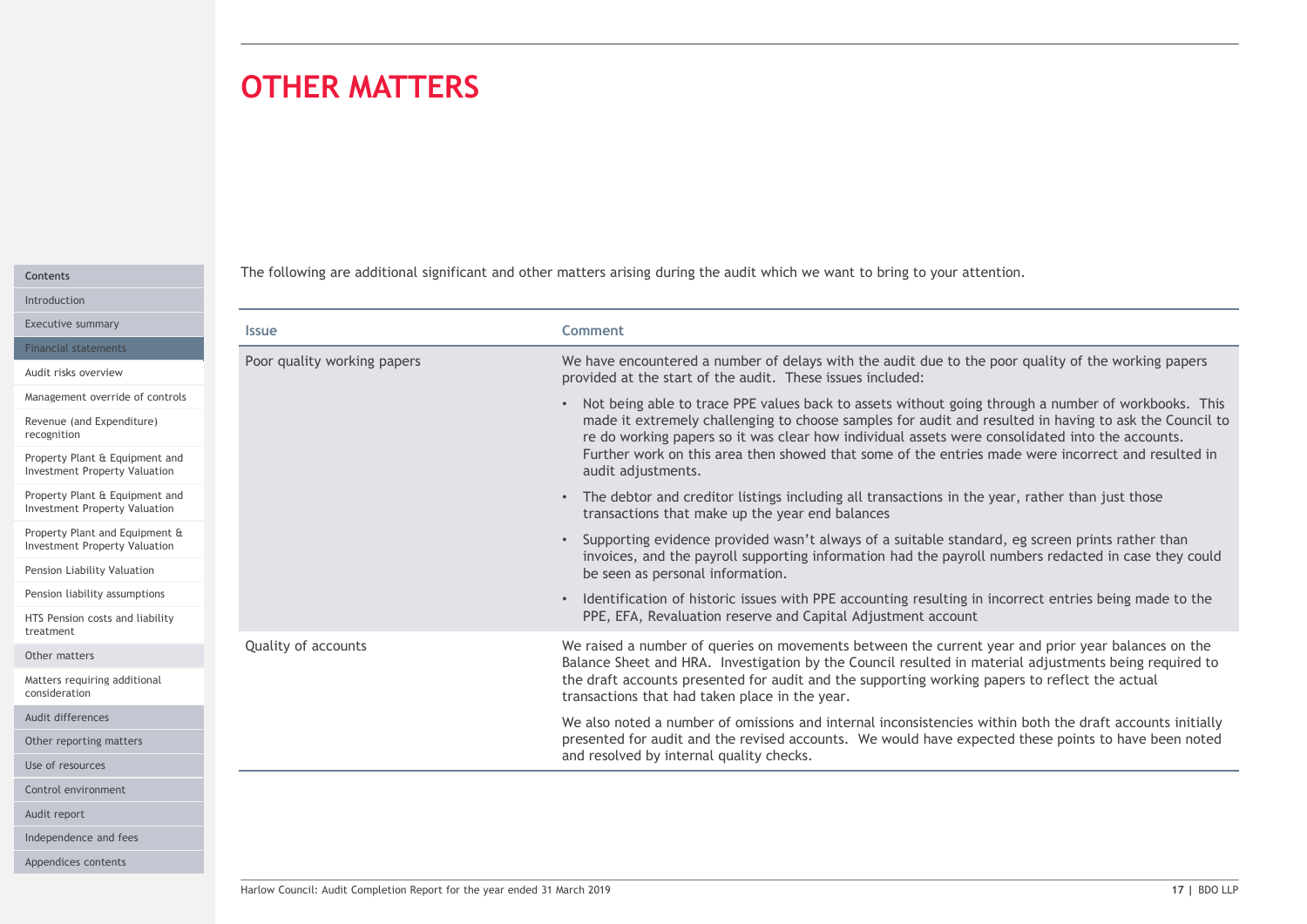# MATTERS REQUIRING ADDITIONAL CONSIDERATION

#### Fraud **Contents Contents Contents**

Whilst the directors have ultimate responsibility for prevention and Introduction detection of fraud, we are required to obtain reasonable assurance that the Executive summary<br>
Financial statements are free from material misstatement, including those consider related principles arising as a result of fraud. Our audit procedures carried out to date have Financial statements **MATTERS REQUIRING ADDITIONAL CONSIDERATI**<br>
Fraud<br>
Whilst the directors have ultimate responsibility for prevention and<br>
detection of fraud, we are required to obtain reasonable assurance that the<br>
frinancial statements ar Audit risks overview<br>are aware of any known, suspected or alleged frauds since we last enquired we identified the f when presenting the Audit Plan on 13 March 2019. Management override of controls

#### Laws and regulations

We made enquiries of management regarding compliance with laws and Investment Property Valuation **and regulations and reviewed any correspondence with the relevant authorities.** Complete.

We have not identified any non-compliance with laws and regulations that Investment Property Valuation **could have a material impact on the financial statements from our audit Lating Tallowing Towin** procedures to date.

#### Internal audit

We reviewed the audit work of the Council's internal audit function to assist<br>We did not identify any fraud at a component level. our risk scoping at the planning stage. Pension liability assumptions

#### Related parties

Whilst you are responsible for the completeness of the disclosure of related party transactions in the financial statements, we are also required to consider related party transactions in the context of fraud as they may present greater risk for management override or concealment of fraud.

We identified the following significant matters in connection with related parties:

**COUNCIFRATION**<br> **Example 18 Analytical partitis**<br> **Solution** are responsible for the completeness of the disclosure of related<br>
party transactions in the financial statements, we are also required to<br>
consider related par consider it best practice for this to be done to ensure that any potential related parties can be easily identified and reporting of them is complete. **Related parties**<br> **Related partics**<br> **Whilst** you are responsible for the completeness of the disclosure of related party transactions in the financial statements, we are also required to<br>
party related party transactions

#### Group matters

Following review of the component auditors' reporting we were satisfied with the quality of their work and can confirm:

- 
- 

Revenue (and Expenditure) recognition

Property Plant & Equipment and<br>Investment Property Valuation

Property Plant & Equipment and

Property Plant and Equipment & Investment Property Valuation

Pension Liability Valuation

HTS Pension costs and liability treatment

Other matters

Matters requiring additional consideration

Audit differences

Other reporting matters

Use of resources

Control environment

Audit report

Independence and fees

Appendices contents

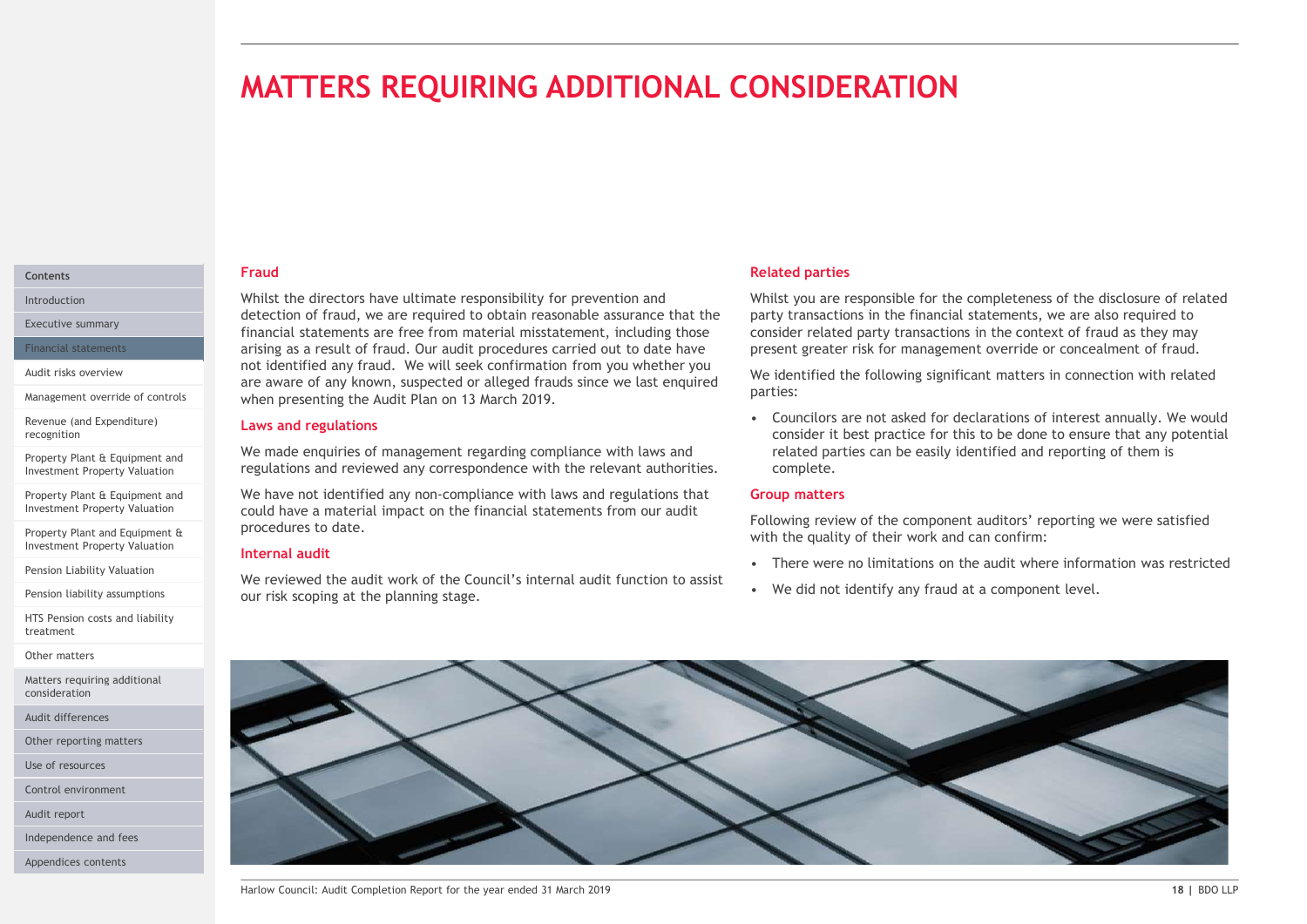# differences

# Audit **UNADJUSTED AUDIT DIFFERENCES: SUMMARY**

Summary for the current year

#### Contents

Introduction

Executive summary

Financial statements

#### Audit differences

Unadjusted audit differences: summary

Unadjusted audit differences: detail

Unadjusted audit differences: detail

Unadjusted audit differences: detail

Unadjusted audit differences: detail

Unadjusted disclosure omissions and improvements

Adjusted audit differences: summary

Adjusted audit differences: Current year

Adjusted audit differences: Current year

Adjusted audit differences: Prior year

Adjusted audit differences: Prior year

Adjusted disclosure omissions and improvements

Other reporting matters

Use of resources

Control environment Harlow Council: Audit Completion Report for the year ended 31 March 2019

Audit report



We are required to bring to your attention unadjusted differences and we request that you correct them.

At the time of writing we have identified and agreed nine unadjusted audit differences as a result of our work. These would increase the deficit on the provision of services and decrease net assets by £369,000 if adjusted.

The general fund balance would decrease by £369,000 if these audit differences were adjusted.

We are discussing with management a small number of other issues which may lead to further amendments or unadjusted differences requiring disclosure.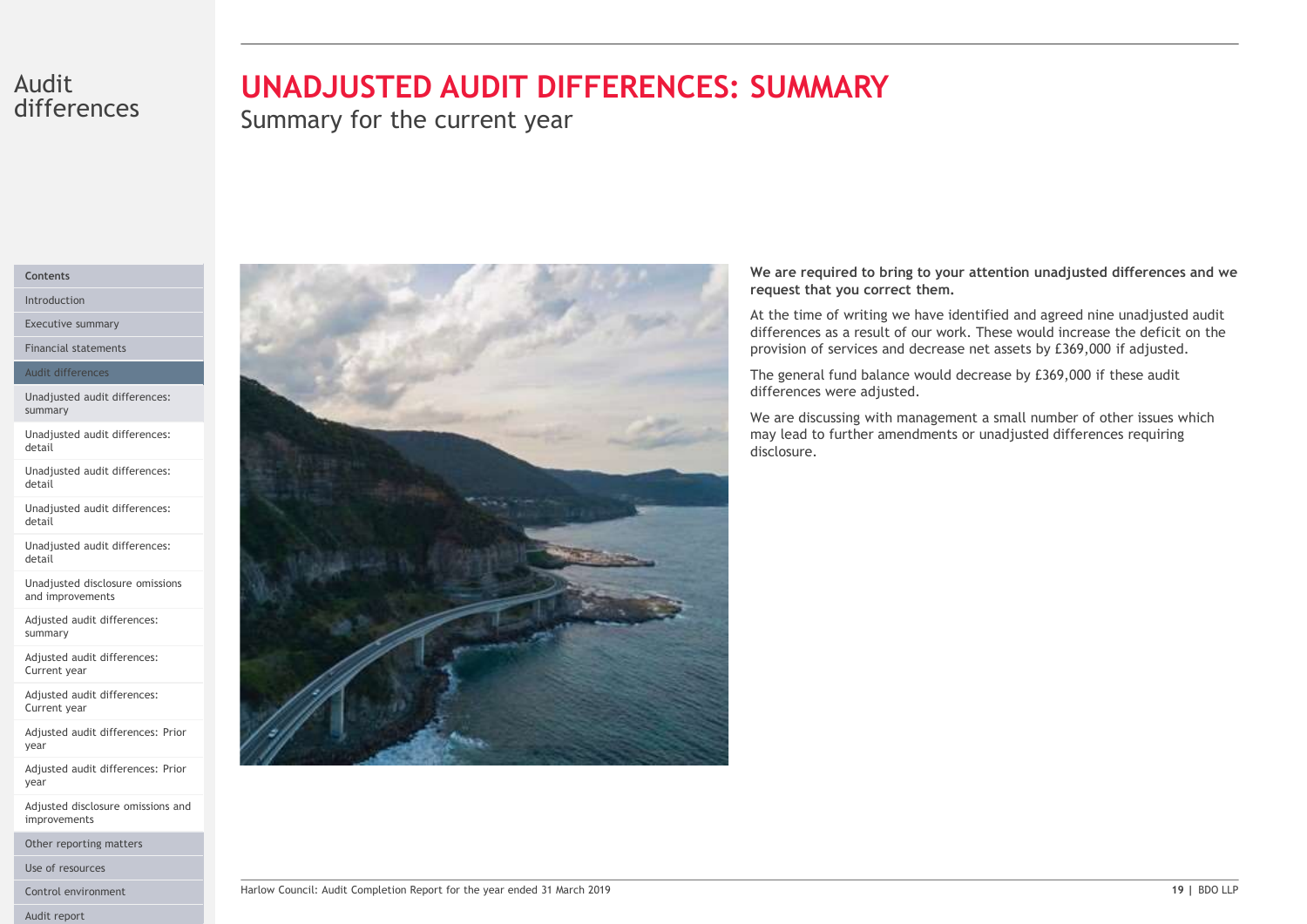| Details for the current year<br>Income and expenditure<br><b>Statement of Financial Position</b><br>(CR)<br>NET DR/(CR)<br><b>DR</b><br><b>DR</b><br><b>Executive summary</b><br>£'000<br><b>Unadjusted audit differences</b><br>£'000<br>£'000<br>£'000<br>Financial statements<br>Deficit on the provision of services before unadjusted<br>22,906<br>Audit differences<br>audit differences<br>Unadjusted audit differences:<br>1: Additional claims information received relating to NNDR<br>appeals provision calculation<br>Unadjusted audit differences:<br>DR Collection fund Adjustment account<br>168<br>Unadjusted audit differences:<br>CR Business rates appeals<br>Unadjusted audit differences:<br>2: Unsupported Revaluation reserve adjustment<br>Unadjusted audit differences:<br>1,187<br>DR revaluation reserve<br>Unadjusted disclosure omissions<br>CR Capital Adjustment Account<br>and improvements<br>Adjusted audit differences:<br>3: Extrapolated debtors error due to values included in<br>Debtors not being a valid Debtor<br>Adjusted audit differences:<br>233<br>DR Income<br>Adjusted audit differences:<br>CR Debtors<br>(233)<br>Adjusted audit differences: Prior |          |
|---------------------------------------------------------------------------------------------------------------------------------------------------------------------------------------------------------------------------------------------------------------------------------------------------------------------------------------------------------------------------------------------------------------------------------------------------------------------------------------------------------------------------------------------------------------------------------------------------------------------------------------------------------------------------------------------------------------------------------------------------------------------------------------------------------------------------------------------------------------------------------------------------------------------------------------------------------------------------------------------------------------------------------------------------------------------------------------------------------------------------------------------------------------------------------------------------------|----------|
|                                                                                                                                                                                                                                                                                                                                                                                                                                                                                                                                                                                                                                                                                                                                                                                                                                                                                                                                                                                                                                                                                                                                                                                                         |          |
|                                                                                                                                                                                                                                                                                                                                                                                                                                                                                                                                                                                                                                                                                                                                                                                                                                                                                                                                                                                                                                                                                                                                                                                                         |          |
|                                                                                                                                                                                                                                                                                                                                                                                                                                                                                                                                                                                                                                                                                                                                                                                                                                                                                                                                                                                                                                                                                                                                                                                                         |          |
|                                                                                                                                                                                                                                                                                                                                                                                                                                                                                                                                                                                                                                                                                                                                                                                                                                                                                                                                                                                                                                                                                                                                                                                                         | (CR)     |
|                                                                                                                                                                                                                                                                                                                                                                                                                                                                                                                                                                                                                                                                                                                                                                                                                                                                                                                                                                                                                                                                                                                                                                                                         | £'000    |
|                                                                                                                                                                                                                                                                                                                                                                                                                                                                                                                                                                                                                                                                                                                                                                                                                                                                                                                                                                                                                                                                                                                                                                                                         |          |
|                                                                                                                                                                                                                                                                                                                                                                                                                                                                                                                                                                                                                                                                                                                                                                                                                                                                                                                                                                                                                                                                                                                                                                                                         |          |
|                                                                                                                                                                                                                                                                                                                                                                                                                                                                                                                                                                                                                                                                                                                                                                                                                                                                                                                                                                                                                                                                                                                                                                                                         |          |
|                                                                                                                                                                                                                                                                                                                                                                                                                                                                                                                                                                                                                                                                                                                                                                                                                                                                                                                                                                                                                                                                                                                                                                                                         |          |
|                                                                                                                                                                                                                                                                                                                                                                                                                                                                                                                                                                                                                                                                                                                                                                                                                                                                                                                                                                                                                                                                                                                                                                                                         | (168)    |
|                                                                                                                                                                                                                                                                                                                                                                                                                                                                                                                                                                                                                                                                                                                                                                                                                                                                                                                                                                                                                                                                                                                                                                                                         |          |
|                                                                                                                                                                                                                                                                                                                                                                                                                                                                                                                                                                                                                                                                                                                                                                                                                                                                                                                                                                                                                                                                                                                                                                                                         |          |
|                                                                                                                                                                                                                                                                                                                                                                                                                                                                                                                                                                                                                                                                                                                                                                                                                                                                                                                                                                                                                                                                                                                                                                                                         | (1, 187) |
|                                                                                                                                                                                                                                                                                                                                                                                                                                                                                                                                                                                                                                                                                                                                                                                                                                                                                                                                                                                                                                                                                                                                                                                                         |          |
|                                                                                                                                                                                                                                                                                                                                                                                                                                                                                                                                                                                                                                                                                                                                                                                                                                                                                                                                                                                                                                                                                                                                                                                                         |          |
|                                                                                                                                                                                                                                                                                                                                                                                                                                                                                                                                                                                                                                                                                                                                                                                                                                                                                                                                                                                                                                                                                                                                                                                                         |          |
| 4: Incorrect treatment of intragroup balances on<br>consolidation                                                                                                                                                                                                                                                                                                                                                                                                                                                                                                                                                                                                                                                                                                                                                                                                                                                                                                                                                                                                                                                                                                                                       |          |
| Adjusted audit differences: Prior<br>DR Creditors<br>126                                                                                                                                                                                                                                                                                                                                                                                                                                                                                                                                                                                                                                                                                                                                                                                                                                                                                                                                                                                                                                                                                                                                                |          |
| Adjusted disclosure omissions and<br><b>CR Debtors</b>                                                                                                                                                                                                                                                                                                                                                                                                                                                                                                                                                                                                                                                                                                                                                                                                                                                                                                                                                                                                                                                                                                                                                  | (126)    |
| Other reporting matters                                                                                                                                                                                                                                                                                                                                                                                                                                                                                                                                                                                                                                                                                                                                                                                                                                                                                                                                                                                                                                                                                                                                                                                 |          |
| 233<br>Impact on provision on services carried forward<br>Use of resources                                                                                                                                                                                                                                                                                                                                                                                                                                                                                                                                                                                                                                                                                                                                                                                                                                                                                                                                                                                                                                                                                                                              |          |
| Harlow Council: Audit Completion Report for the year ended 31 March 2019<br>20   BDO LLP<br>Control environment                                                                                                                                                                                                                                                                                                                                                                                                                                                                                                                                                                                                                                                                                                                                                                                                                                                                                                                                                                                                                                                                                         |          |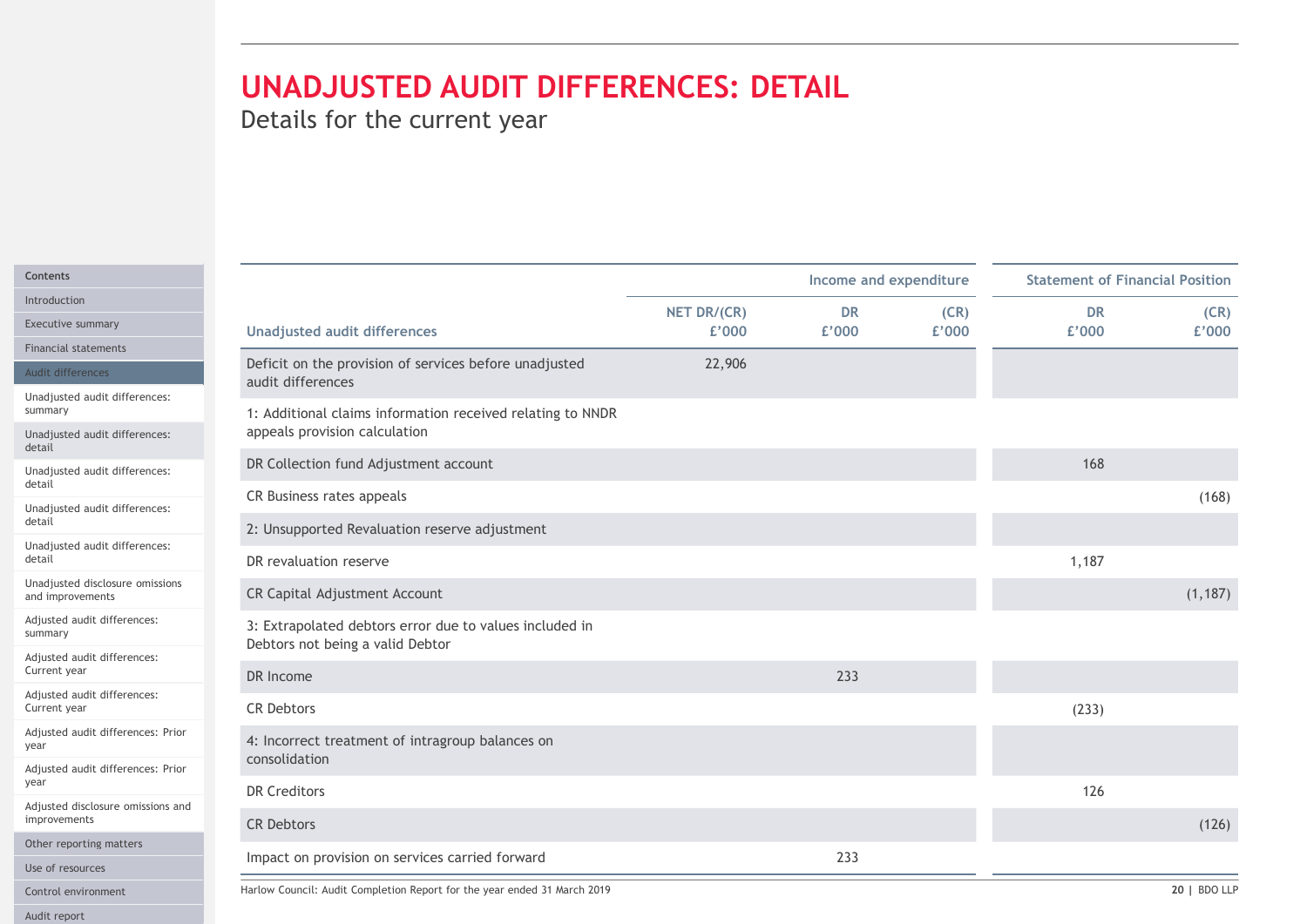| <b>UNADJUSTED AUDIT DIFFERENCES: DETAIL</b><br>Details for the current year                                                                       |             |                        |       |                                        |              |  |
|---------------------------------------------------------------------------------------------------------------------------------------------------|-------------|------------------------|-------|----------------------------------------|--------------|--|
|                                                                                                                                                   |             |                        |       |                                        |              |  |
|                                                                                                                                                   |             | Income and expenditure |       | <b>Statement of Financial Position</b> |              |  |
|                                                                                                                                                   | NET DR/(CR) | <b>DR</b>              | (CR)  | <b>DR</b>                              | (CR)         |  |
| <b>Unadjusted audit differences</b>                                                                                                               | £'000       | £'000                  | £'000 | £'000                                  | £'000        |  |
| Impact on provision on services brought forward                                                                                                   | 233         |                        |       |                                        |              |  |
| 5: Debtors more than 6 years old, irrecoverable under<br>statute, not provided for in 2018/19                                                     |             |                        |       |                                        |              |  |
| DR Income<br>Unadjusted audit differences:                                                                                                        |             | 91                     |       |                                        |              |  |
| <b>CR Debtors</b>                                                                                                                                 |             |                        |       |                                        | (91)         |  |
| Unadjusted audit differences:<br>6: HRA Valuation - Unexplained difference between<br>Working Paper and Accounts<br>Unadjusted audit differences: |             |                        |       |                                        |              |  |
| DR PPE - HRA valuation                                                                                                                            |             |                        |       | 57                                     |              |  |
| Unadjusted audit differences:                                                                                                                     |             |                        |       |                                        |              |  |
| <b>CR Revaluation reserve</b><br>Unadjusted audit differences:                                                                                    |             |                        |       |                                        | (57)         |  |
| 7: Estimated decrease in value of PPE not revalued in the<br>Unadjusted disclosure omissions<br>year.                                             |             |                        |       |                                        |              |  |
| DR Revaluation reserve                                                                                                                            |             |                        |       | 401                                    |              |  |
| CR PPE Valuation                                                                                                                                  |             |                        |       |                                        | (401)        |  |
| 8: Property incorrectly classified as Investment property                                                                                         |             |                        |       |                                        |              |  |
| DR Other land and buildings<br>Adjusted audit differences: Prior                                                                                  |             |                        |       | 46                                     |              |  |
| CR Investment properties                                                                                                                          |             |                        |       |                                        | (46)         |  |
| Adjusted audit differences: Prior<br>Impact on provision on services carried forward                                                              | 324         |                        |       |                                        |              |  |
| Adjusted disclosure omissions and                                                                                                                 |             |                        |       |                                        |              |  |
|                                                                                                                                                   |             |                        |       |                                        |              |  |
|                                                                                                                                                   |             |                        |       |                                        |              |  |
|                                                                                                                                                   |             |                        |       |                                        | 21   BDO LLP |  |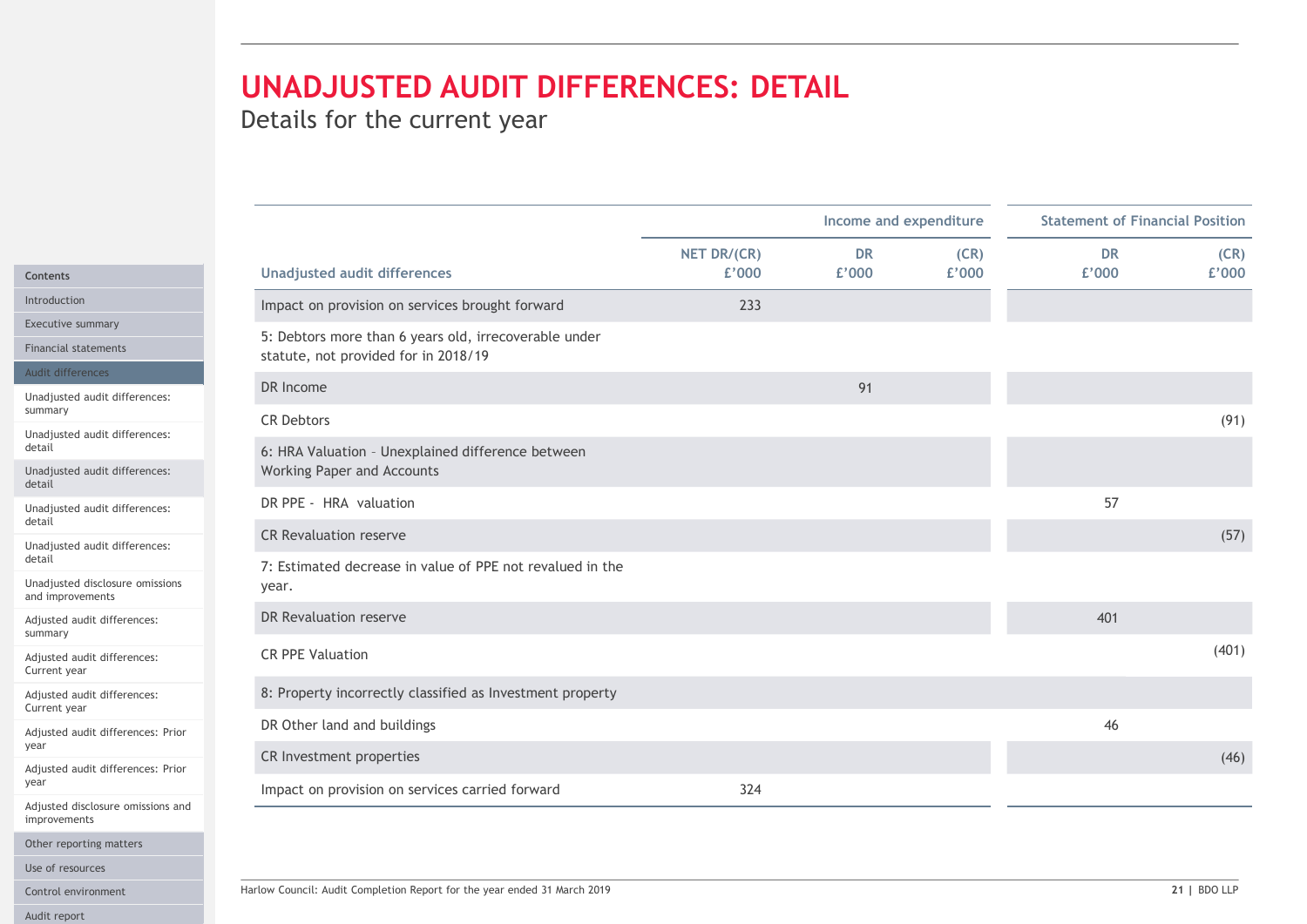|                                                     | <b>UNADJUSTED AUDIT DIFFERENCES: DETAIL</b><br>Details for the current year             |                     |                             |                        |       |                                        |       |
|-----------------------------------------------------|-----------------------------------------------------------------------------------------|---------------------|-----------------------------|------------------------|-------|----------------------------------------|-------|
|                                                     |                                                                                         |                     |                             |                        |       |                                        |       |
|                                                     |                                                                                         |                     |                             | Income and expenditure |       | <b>Statement of Financial Position</b> |       |
| Contents                                            |                                                                                         |                     | NET DR/(CR)                 | <b>DR</b>              | (CR)  | <b>DR</b>                              | (CR)  |
| Introduction                                        | <b>Unadjusted audit differences</b>                                                     |                     | £'000                       | £'000                  | £'000 | £'000                                  | £'000 |
| Executive summary                                   | Impact on provision on services brought forward                                         |                     | 324                         |                        |       |                                        |       |
| <b>Financial statements</b>                         | 9: Extrapolated error relating to repairs and maintenance                               |                     |                             |                        |       |                                        |       |
| Audit differences<br>Unadjusted audit differences:  | costs being incorrectly recorded as PPE additions                                       |                     |                             |                        |       |                                        |       |
| summary                                             | DR Repairs and Maintenance                                                              |                     |                             | 45                     |       |                                        |       |
| Unadjusted audit differences:                       |                                                                                         |                     |                             |                        |       |                                        |       |
| Unadjusted audit differences:                       | <b>CR PPE Additions</b>                                                                 |                     |                             |                        |       |                                        | (45)  |
| Unadjusted audit differences:                       | Total adjustment to deficit on provision of services                                    |                     | 369                         |                        |       |                                        |       |
|                                                     | Deficit on the provision of services if above issues adjusted                           |                     | 23,275                      |                        |       |                                        |       |
| Unadjusted audit differences:                       |                                                                                         |                     |                             |                        |       |                                        |       |
| Unadjusted disclosure omissions<br>and improvements |                                                                                         | <b>General Fund</b> |                             |                        |       |                                        |       |
| Adjusted audit differences:<br>summary              | Impact on the General Fund balance and HRA<br>balance                                   | balance<br>£'000    | <b>HRA balance</b><br>£'000 |                        |       |                                        |       |
| Adjusted audit differences:<br>Current year         | Balance before unadjusted audit differences                                             | 4,488               | 13,731                      |                        |       |                                        |       |
| Adjusted audit differences:<br>Current year         | Impact on deficit on the provision of services<br>above                                 | (369)               |                             | 0                      |       |                                        |       |
| Adjusted audit differences: Prior                   | Adjustments that would be reversed from the<br>General Fund and HRA balance through the | $\overline{0}$      |                             | $\overline{0}$         |       |                                        |       |
| Adjusted audit differences: Prior                   | Movement in Reserves Statement                                                          |                     |                             |                        |       |                                        |       |
| Adjusted disclosure omissions and<br>improvements   | Balances after the above adjustments                                                    | 4,119               | 13,731                      |                        |       |                                        |       |
| Other reporting matters                             |                                                                                         |                     |                             |                        |       |                                        |       |
|                                                     |                                                                                         |                     |                             |                        |       |                                        |       |

| Financial statements                                | mipact on provision on services prought forward                                                                |                                |                    |    |              |
|-----------------------------------------------------|----------------------------------------------------------------------------------------------------------------|--------------------------------|--------------------|----|--------------|
| Audit differences                                   | 9: Extrapolated error relating to repairs and maintenance<br>costs being incorrectly recorded as PPE additions |                                |                    |    |              |
| Unadjusted audit differences:<br>summary            | DR Repairs and Maintenance                                                                                     |                                |                    | 45 |              |
| Unadjusted audit differences:<br>detail             | <b>CR PPE Additions</b>                                                                                        |                                |                    |    |              |
| Unadjusted audit differences:<br>detail             | Total adjustment to deficit on provision of services                                                           |                                | 369                |    | (45)         |
| Unadjusted audit differences:<br>detail             | Deficit on the provision of services if above issues adjusted                                                  |                                | 23,275             |    |              |
| Unadjusted audit differences:<br>detail             |                                                                                                                |                                |                    |    |              |
| Unadjusted disclosure omissions<br>and improvements | Impact on the General Fund balance and HRA                                                                     | <b>General Fund</b><br>balance | <b>HRA balance</b> |    |              |
| Adjusted audit differences:<br>summary              | balance                                                                                                        | £'000                          | £'000              |    |              |
| Adjusted audit differences:<br>Current year         | Balance before unadjusted audit differences                                                                    | 4,488                          | 13,731             |    |              |
| Adjusted audit differences:<br>Current year         | Impact on deficit on the provision of services<br>above                                                        | (369)                          | $\overline{0}$     |    |              |
| Adjusted audit differences: Prior<br>year           | Adjustments that would be reversed from the                                                                    | $\overline{0}$                 | $\Omega$           |    |              |
| Adjusted audit differences: Prior<br>year           | General Fund and HRA balance through the<br>Movement in Reserves Statement                                     |                                |                    |    |              |
| Adjusted disclosure omissions and<br>improvements   | Balances after the above adjustments                                                                           | 4,119                          | 13,731             |    |              |
| Other reporting matters                             |                                                                                                                |                                |                    |    |              |
| Use of resources                                    |                                                                                                                |                                |                    |    |              |
| Control environment                                 | Harlow Council: Audit Completion Report for the year ended 31 March 2019                                       |                                |                    |    | 22   BDO LLP |
| Audit report                                        |                                                                                                                |                                |                    |    |              |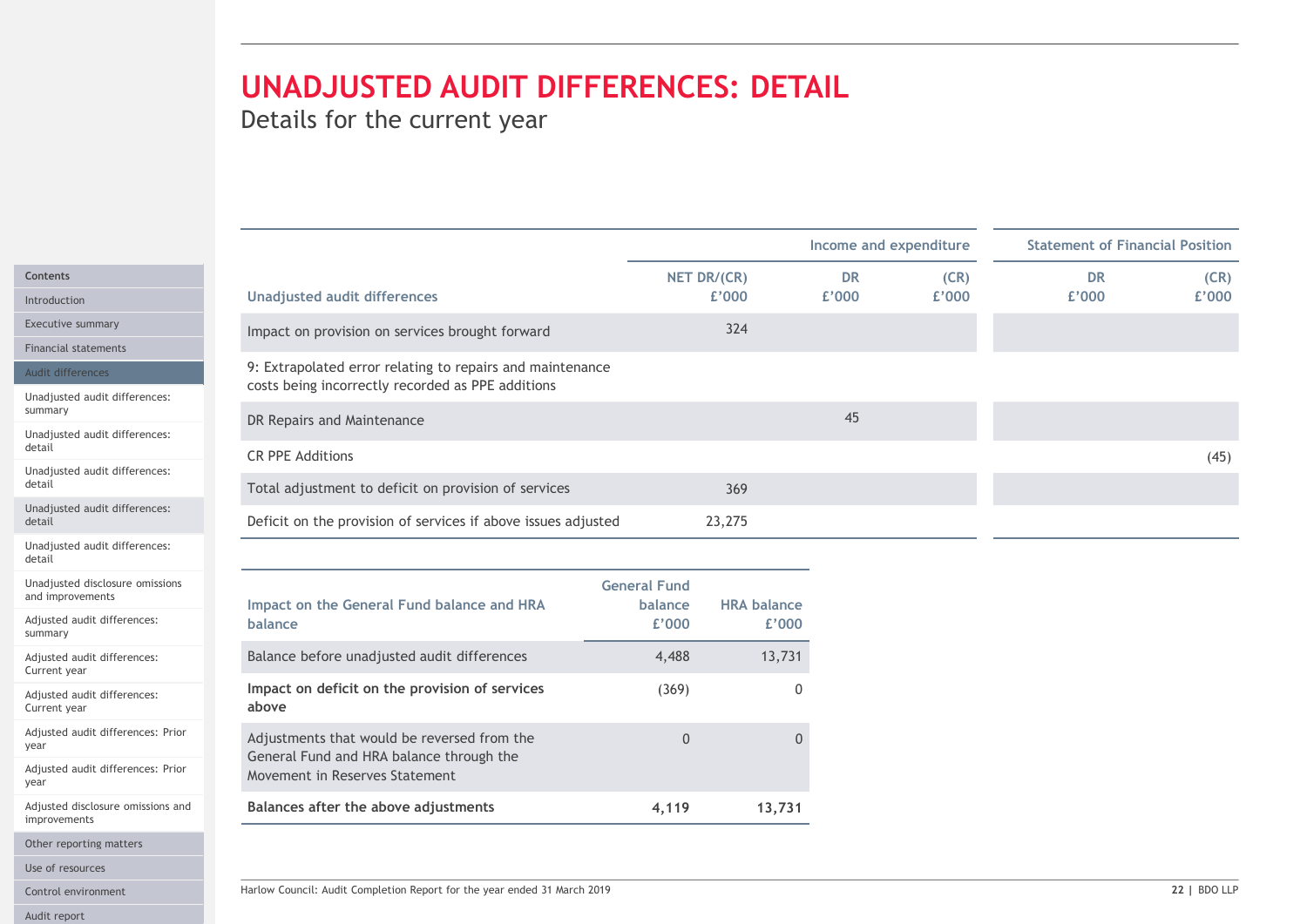| Details for the Prior year                                                                     |                      |                        |               |                                        |               |
|------------------------------------------------------------------------------------------------|----------------------|------------------------|---------------|----------------------------------------|---------------|
|                                                                                                |                      |                        |               |                                        |               |
|                                                                                                |                      | Income and expenditure |               | <b>Statement of Financial Position</b> |               |
| <b>Unadjusted audit differences</b>                                                            | NET DR/(CR)<br>£'000 | <b>DR</b><br>£'000     | (CR)<br>£'000 | <b>DR</b><br>£'000                     | (CR)<br>£'000 |
| 1: Correction of impairment reversal incorrectly posted to<br>Revaluation reserve and not CIES |                      |                        |               |                                        |               |
| <b>DR</b> Revaluation reserve                                                                  |                      |                        |               | 1,916                                  |               |
| <b>CR CIES Reserves</b>                                                                        |                      |                        |               |                                        | (1, 916)      |
|                                                                                                |                      |                        |               |                                        |               |
|                                                                                                |                      |                        |               |                                        |               |
|                                                                                                |                      |                        |               |                                        |               |
|                                                                                                |                      |                        |               |                                        |               |
|                                                                                                |                      |                        |               |                                        |               |
|                                                                                                |                      |                        |               |                                        |               |
|                                                                                                |                      |                        |               |                                        |               |
|                                                                                                |                      |                        |               |                                        |               |
|                                                                                                |                      |                        |               |                                        |               |
|                                                                                                |                      |                        |               |                                        |               |
|                                                                                                |                      |                        |               |                                        |               |
|                                                                                                |                      |                        |               |                                        |               |
| Harlow Council: Audit Completion Report for the year ended 31 March 2019                       |                      |                        |               |                                        | 23   BDO LLP  |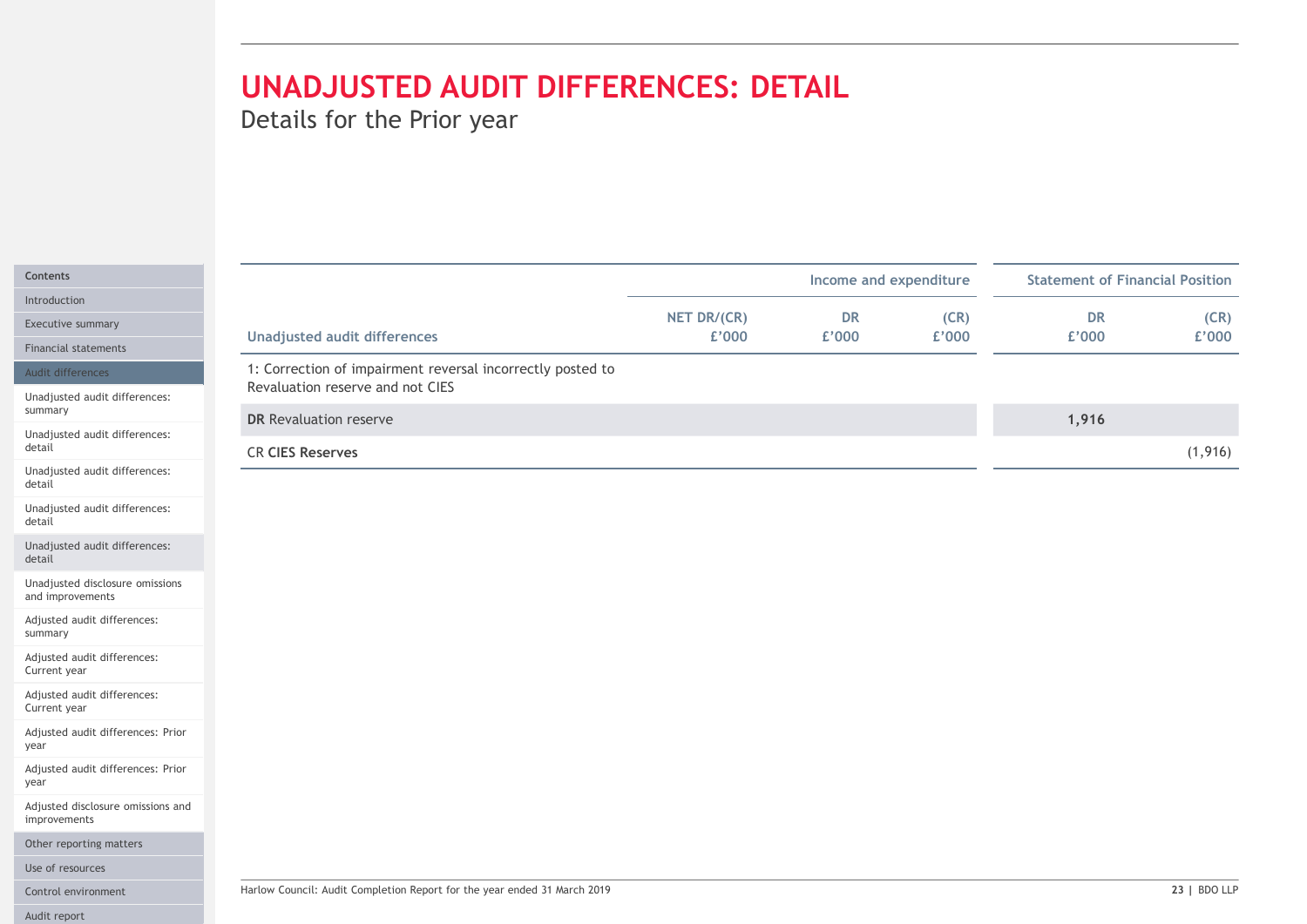# **UNADJUSTED DISCLOSURE OMISSIONS AND**<br>Disclosure omissions and improvements<br>we are required to bring to your attention other financial reporting<br>matters that the Audit and Standards Committee is required to consider.<br>The H UNADJUSTED DISCLOSURE OMISSIONS AND IMPROVEMENTS

Disclosure omissions and improvements

We are required to bring to your attention other financial reporting matters that the Audit and Standards Committee is required to consider. The HTS pensions reserve (£13.2m) has been accounted for as an unusable

are seeking technical guidance on this matter and will give a verbal update

to the committee at its meeting on 25th November.

#### Contents Introduction

Executive summary<br>reserve. Our view is that this treatment is incorrect, and that a pensions

Financial statements **the company should be accounted for as a usable reserve.** We **reading the company should be accounted for as a usable reserve.** We

#### Audit differences

Unadjusted audit differences: summary

Unadjusted audit differences: detail

Unadjusted audit differences: detail

Unadjusted audit differences: detail

Unadjusted audit differences: detail

Unadjusted disclosure omissions and improvements

Adjusted audit differences: summary

Adjusted audit differences: Current year

Adjusted audit differences: Current year

Adjusted audit differences: Prior year

Adjusted audit differences: Prior year

Adjusted disclosure omissions and improvements

Other reporting matters

Use of resources

Audit report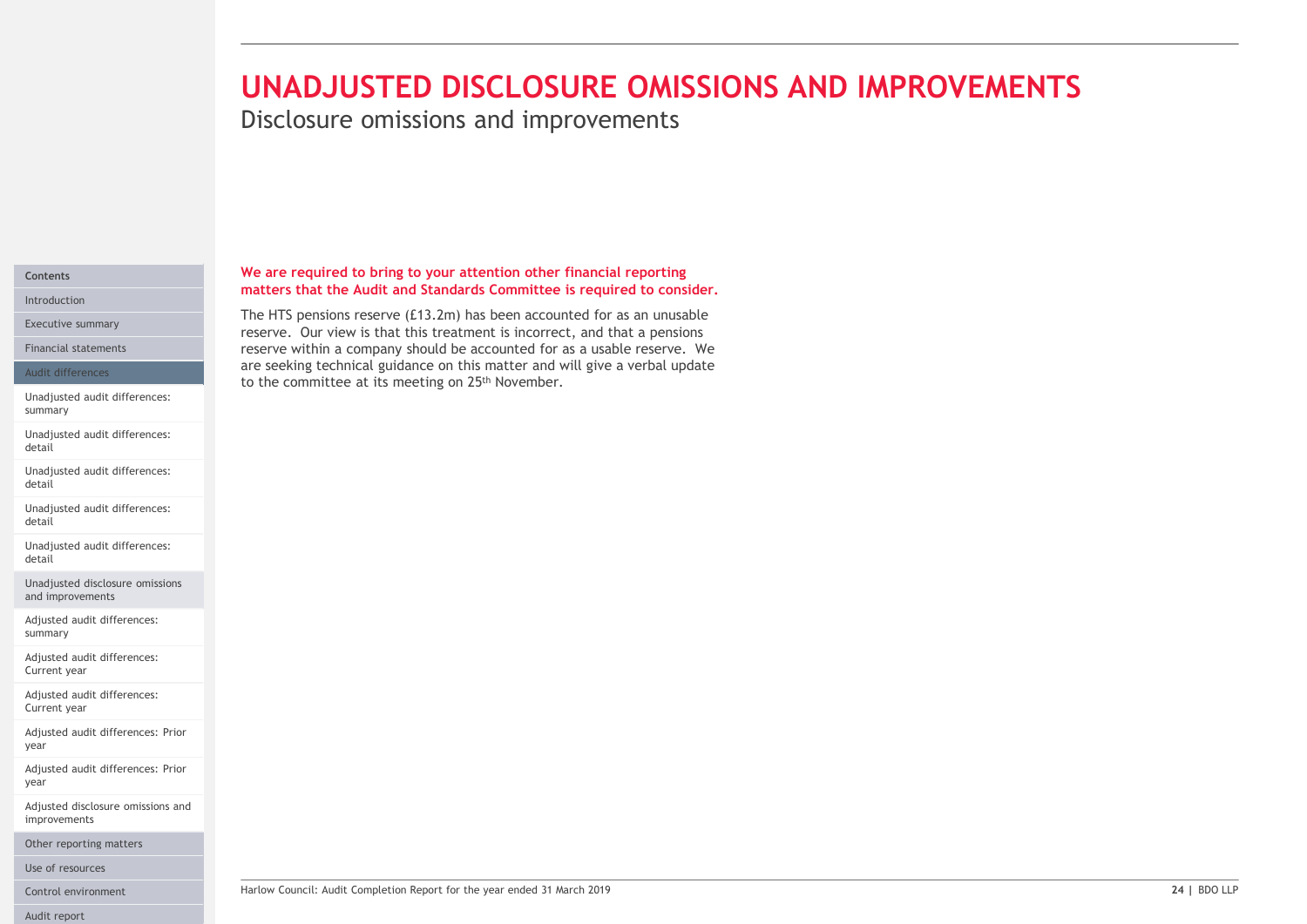# ADJUSTED AUDIT DIFFERENCES: SUMMARY

Summary for the current year

#### Contents

Introduction

Executive summary

Financial statements

#### Audit differences

Unadjusted audit differences: summary

Unadjusted audit differences: detail

Unadjusted audit differences: detail

Unadjusted audit differences: detail

Unadjusted audit differences: detail

Unadjusted disclosure omissions and improvements

Adjusted audit differences: summary

Adjusted audit differences: Current year

Adjusted audit differences: Current year

Adjusted audit differences: Prior year

Adjusted audit differences: Prior year

Adjusted disclosure omissions and improvements

Other reporting matters

Use of resources

Audit report



There are 13 audit differences identified by our audit work to date that were adjusted by management. This decreased the draft deficit on the **WAARY**<br>There are 13 audit differences identified by our audit work to date that<br>were adjusted by management. This decreased the draft deficit on the<br>provision of services by £1,319,000 and decreased net assets by £401,000 provision of services by £1,319,000 and decreased net assets by £401,000. There was no impact on the general fund balance as the impact of the adjustment were removed via the adjustments between accounting basis and Funding basis under regulation in the movement in reserves statement. **There are 13 audit differences identified by our audit work to date that were adjusted by mangement. This decreased the draft deficit on the provision of services by £1,319,000 and decreased net assets by £401,000. There** 

In addition management also identified that they wished to move £1,700,000 from the general fund to earmarked reserves as part of their year end financial management process, however this was not included in the reserves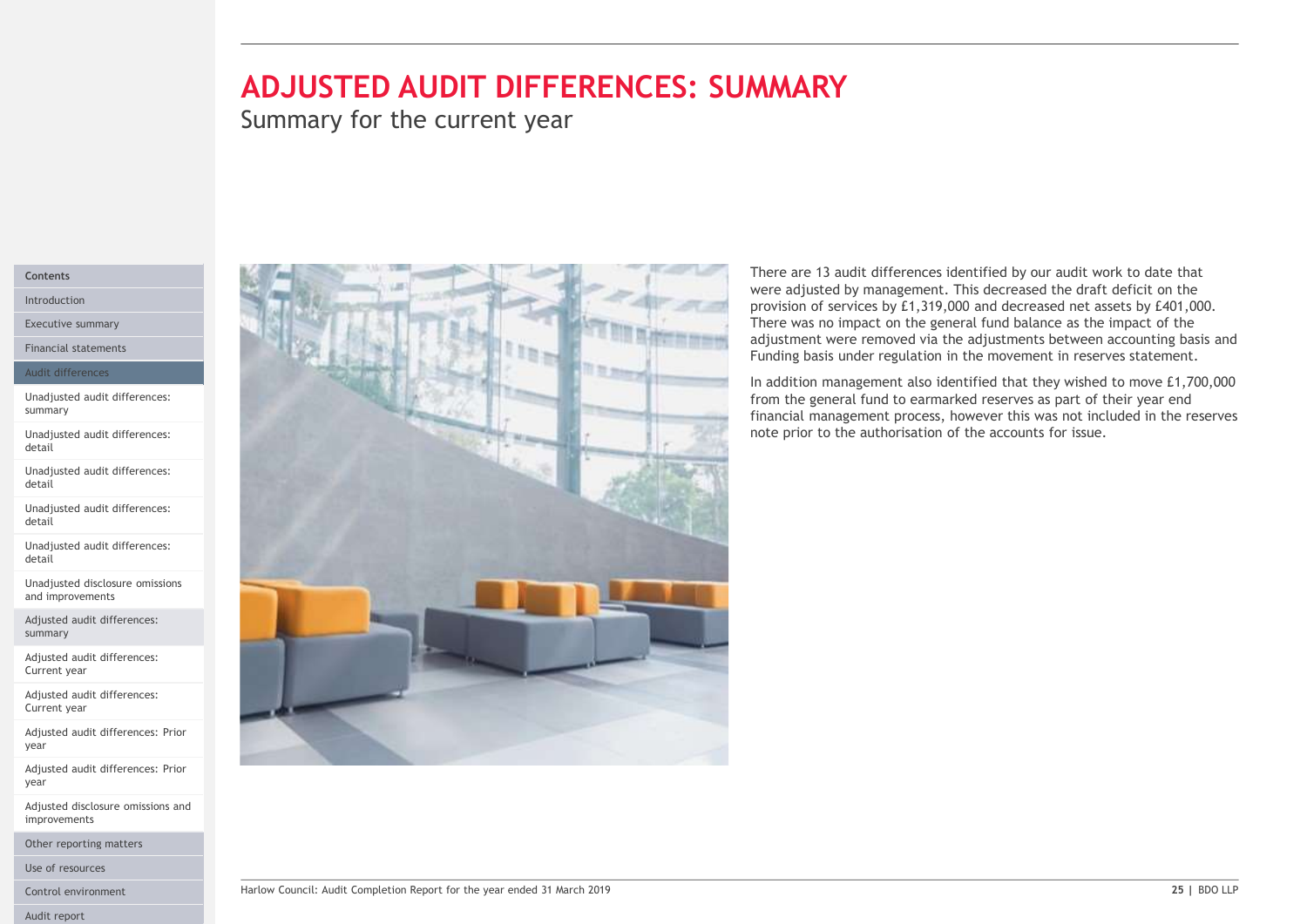# ADJUSTED AUDIT DIFFERENCES: CURRENT YEAR

| ADJUSTED AUDIT DIFFERENCES: CURRENT YEAR<br>Details for the current year                                            |                      |                        |               |                                        |
|---------------------------------------------------------------------------------------------------------------------|----------------------|------------------------|---------------|----------------------------------------|
|                                                                                                                     |                      |                        |               |                                        |
|                                                                                                                     |                      |                        |               |                                        |
|                                                                                                                     |                      |                        |               |                                        |
|                                                                                                                     |                      | Income and expenditure |               | <b>Statement of Financial Position</b> |
| <b>Adjusted audit differences</b>                                                                                   | NET DR/(CR)<br>£'000 | <b>DR</b><br>£'000     | (CR)<br>£'000 | (CR)<br><b>DR</b><br>£'000<br>£'000    |
| <b>Contents</b><br>Deficit on the provision of services before adjustments                                          | 24,225               |                        |               |                                        |
| Introduction<br>1: Grossing up errors between Debtors and Creditors                                                 |                      |                        |               |                                        |
| Executive summary<br><b>DR Creditors</b><br><b>Financial statements</b>                                             |                      |                        |               | 3,109                                  |
| Audit differences<br><b>CR Debtors</b>                                                                              |                      |                        |               | (3, 109)                               |
| Unadjusted audit differences:                                                                                       |                      |                        |               |                                        |
| 2: Pension - McCloud adjustment<br>summary<br>Unadjusted audit differences:                                         |                      |                        |               |                                        |
| DR Cost of Services<br>Unadjusted audit differences:                                                                |                      | 1,052                  |               |                                        |
| <b>CR Pensions Liability</b>                                                                                        |                      |                        |               | (1,052)                                |
| Unadjusted audit differences:<br>3: Removal of HTS pension entries from single entity accounts -<br>in year impact. |                      |                        |               |                                        |
| Unadjusted audit differences:<br>DR Pensions reserve - current year impact                                          |                      |                        |               | 1,847                                  |
| Unadjusted disclosure omissions<br>DR Financing and investment income and expenditure<br>and improvements           |                      | 261                    |               |                                        |
| Adjusted audit differences:<br>CR Cost of services<br>summary                                                       |                      |                        | (1, 101)      |                                        |
| CR: Pensions liability<br>Adjusted audit differences:<br>Current year                                               |                      |                        |               | (1,007)                                |
| 4: Movement to Earmarked reserves<br>Adjusted audit differences:                                                    |                      |                        |               |                                        |
| Current year<br>DR General Fund reserves<br>Adjusted audit differences: Prior                                       |                      |                        |               | 1,700                                  |
| <b>CR Earmarked reserves</b>                                                                                        |                      |                        |               | (1,700)                                |
| Adjusted audit differences: Prior<br>Adjusted audit differences carried forward                                     |                      | 1,313                  | (1, 101)      |                                        |
| Adjusted disclosure omissions and<br>improvements                                                                   |                      |                        |               |                                        |
| Other reporting matters                                                                                             |                      |                        |               |                                        |
| Use of resources                                                                                                    |                      |                        |               |                                        |
| Harlow Council: Audit Completion Report for the year ended 31 March 2019                                            |                      |                        |               | 26   BDO LLP                           |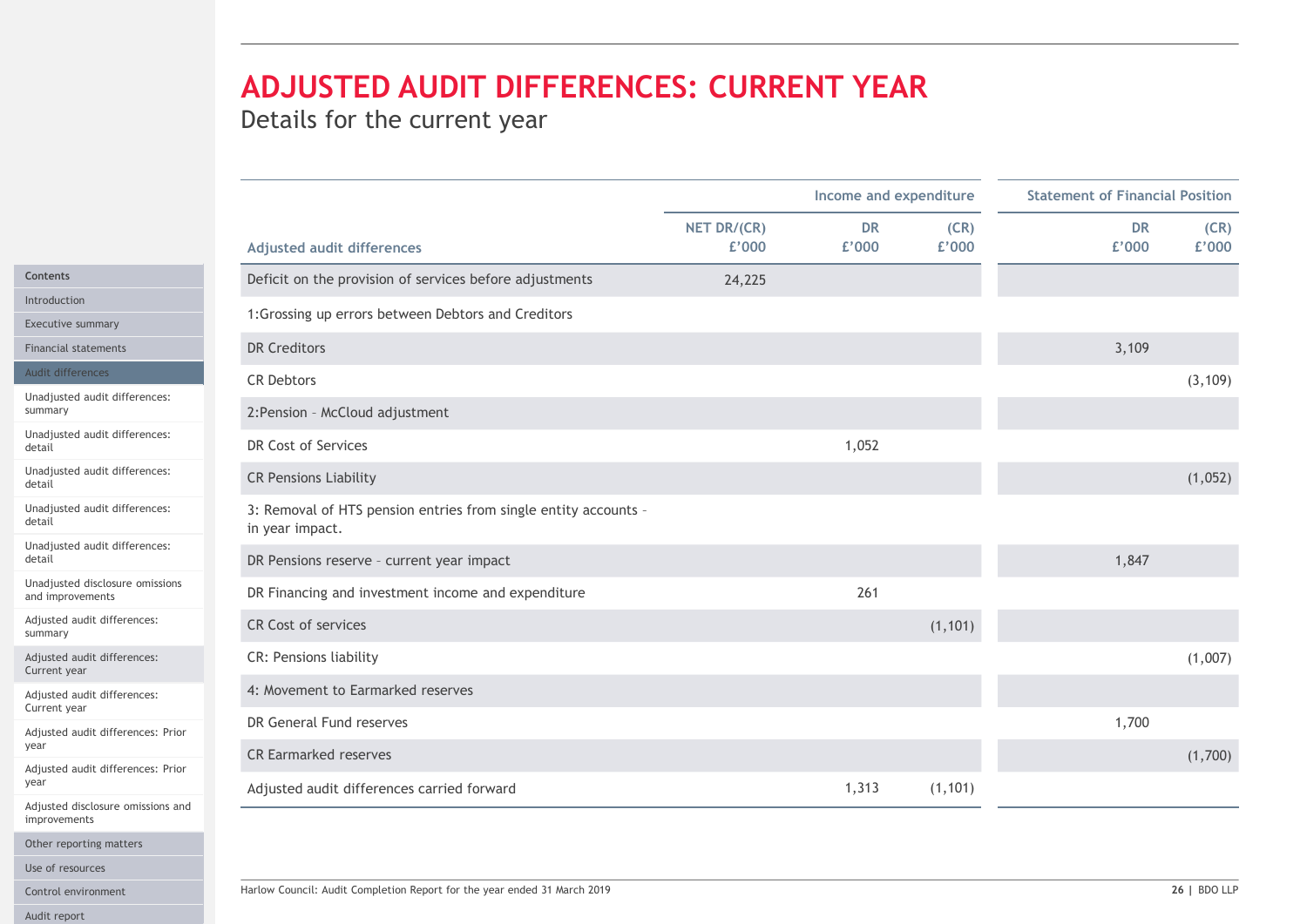# ADJUSTED AUDIT DIFFERENCES: CURRENT YEAR

|                                                                        |             |                                     | <b>Statement of Financial Position</b> |           |           |
|------------------------------------------------------------------------|-------------|-------------------------------------|----------------------------------------|-----------|-----------|
|                                                                        | NET DR/(CR) | Income and expenditure<br><b>DR</b> | (CR)                                   | <b>DR</b> | (CR)      |
| Adjusted audit differences                                             | £'000       | £'000                               | £'000                                  | £'000     | £'000     |
| Adjusted audit differences brought forward                             |             | 7,131                               | (8.272)                                |           |           |
| 10 Correction of Building misclassification                            |             |                                     |                                        |           |           |
| DR: Other land and buildings                                           |             |                                     |                                        | 130       |           |
| CR: Assets under Construction                                          |             |                                     |                                        |           | (130)     |
| 11: Amending incorrect accounting treatment for receipts in<br>advance |             |                                     |                                        |           |           |
| <b>DR Creditors</b>                                                    |             |                                     |                                        | 2,526     |           |
| <b>CR Debtors</b>                                                      |             |                                     |                                        |           | (2, 526)  |
| 12: Reversing incorrect Enterprise Zone land entry                     |             |                                     |                                        |           |           |
| DR: surplus on revaluation                                             |             |                                     |                                        | 10,684    |           |
| DR: MIRS: Other Comprehensive income and expenditure                   |             |                                     |                                        | 10,684    |           |
| CR: PPE Other land and Buildings                                       |             |                                     |                                        |           | (10, 684) |
| CR: Capital adjustment account                                         |             |                                     |                                        |           | (10, 864) |
| 13: Adjustment due to updated IAS19 report for Keir Harlow             |             |                                     |                                        |           |           |
| DR: MIRS: OCI - Actuarial Gains and Losses                             |             |                                     |                                        | 2,849     |           |
| DR Pension administration expenses                                     |             |                                     | (230)                                  |           |           |
| CR: Pensions Interest costs                                            |             | 16                                  |                                        |           |           |
| DR Pension reserve                                                     |             |                                     |                                        |           | (2,635)   |
| Adjusted audit differences                                             | (1, 355)    | 7,147                               | (8, 502)                               |           |           |

Introduction

Contents

Executive summary

Financial statement

#### Audit differences

Unadjusted audit dif summary

Unadjusted audit dif detail

Unadjusted audit dif detail

Unadjusted audit dif detail

Unadjusted audit dif detail

Unadjusted disclosur and improvements

Adjusted audit differ summary

Adjusted audit differ Current year

Adjusted audit diffe Current year

Adjusted audit differ year

Adjusted audit differ year

Adjusted disclosure improvements

Other reporting mat

Use of resources

Control environment Farlow Council: Audit Completion Report for the year ended 31 March 2019

Audit report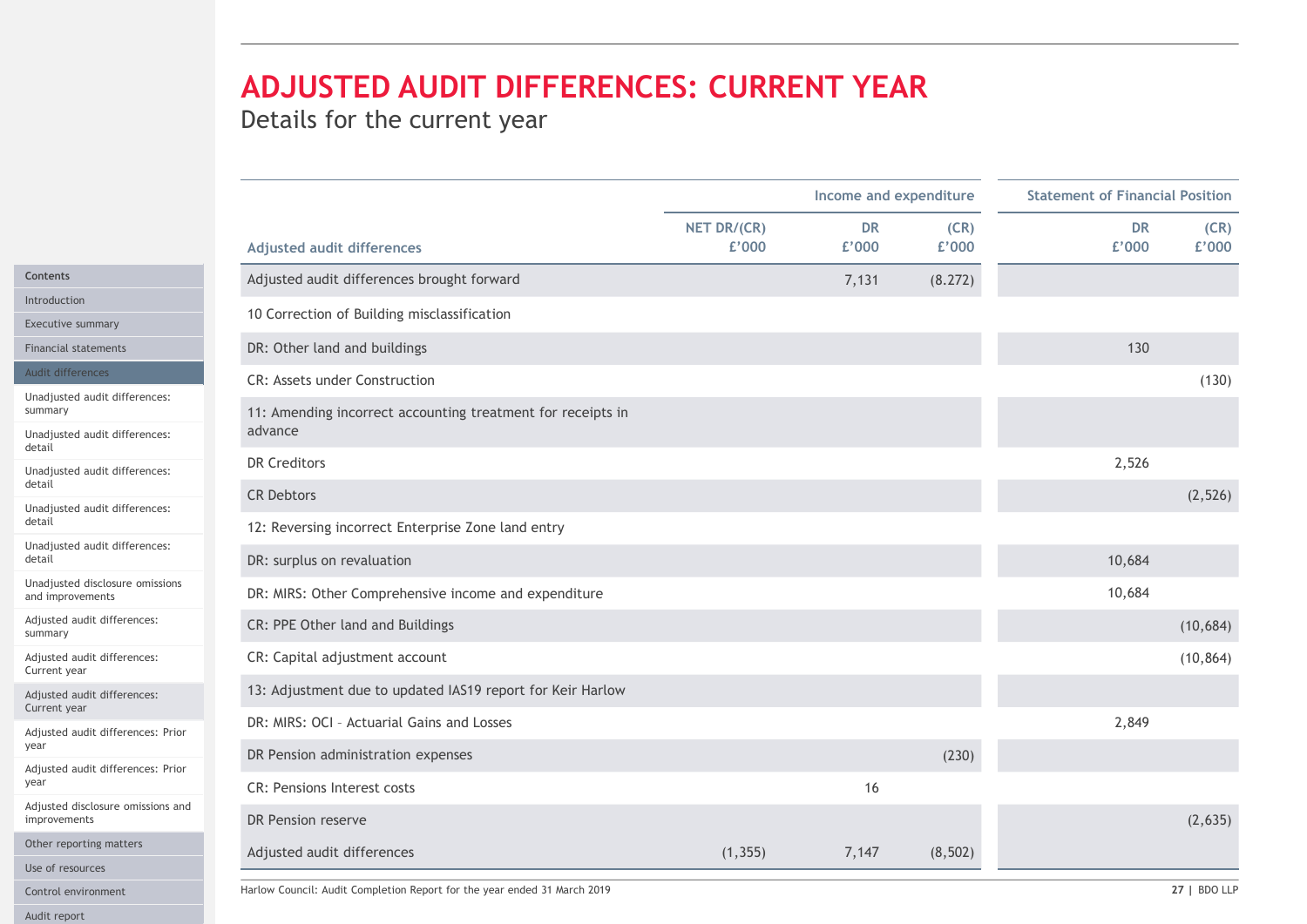# ADJUSTED AUDIT DIFFERENCES: PRIOR YEAR

|                                                 |                                                                                                                     |                      | Income and expenditure |               | <b>Statement of Financial Position</b> |  |
|-------------------------------------------------|---------------------------------------------------------------------------------------------------------------------|----------------------|------------------------|---------------|----------------------------------------|--|
|                                                 | <b>Adjusted audit differences</b>                                                                                   | NET DR/(CR)<br>£'000 | <b>DR</b><br>£'000     | (CR)<br>£'000 | <b>DR</b><br>(CR)<br>£'000<br>£'000    |  |
|                                                 |                                                                                                                     |                      |                        |               |                                        |  |
| Introduction                                    |                                                                                                                     |                      |                        |               |                                        |  |
| Executive summary                               | 1: Grossing up Errors between Debtors and Creditors where<br>items relating to 2018/19 were included in the 2017/18 |                      |                        |               |                                        |  |
| Financial statements                            | accounts                                                                                                            |                      |                        |               |                                        |  |
| Audit differences                               | DR Creditors (payments received in advance)                                                                         |                      |                        |               | 2,721                                  |  |
| Unadjusted audit differences:<br>summary        | <b>CR Debtors</b>                                                                                                   |                      |                        |               | (2,019)                                |  |
| Unadjusted audit differences:                   | CR Grants received in advance                                                                                       |                      |                        |               | (702)                                  |  |
| Unadjusted audit differences:                   | 2: HTS Pensions adjustment                                                                                          |                      |                        |               |                                        |  |
| Unadjusted audit differences:                   | DR Pensions reserve                                                                                                 |                      |                        |               | 31,988                                 |  |
| Unadjusted audit differences:                   | CR CIES                                                                                                             |                      |                        | (1,663)       |                                        |  |
| Unadjusted disclosure omissions                 | <b>CR Pension Liability</b>                                                                                         |                      |                        |               | (30, 325)                              |  |
| and improvements<br>Adjusted audit differences: | 3: Correction of Impairment losses not posted to CIES                                                               |                      |                        |               |                                        |  |
| summary                                         | DR revaluation reserve                                                                                              |                      |                        |               | 1,036                                  |  |
| Adjusted audit differences:<br>Current year     | <b>CR CIES reserves</b>                                                                                             |                      |                        |               | (1,036)                                |  |
| Adjusted audit differences:<br>Current year     | 4: Phone mast licenses incorrectly recognised as investment<br>properties                                           |                      |                        |               |                                        |  |
| Adjusted audit differences: Prior               |                                                                                                                     |                      |                        |               |                                        |  |
| Adjusted audit differences: Prior               | DR Capital adjustment account                                                                                       |                      |                        |               | 567                                    |  |
| Adjusted disclosure omissions and               | CR Investment Properties                                                                                            |                      |                        |               | (567)                                  |  |
| improvements<br>Other reporting matters         |                                                                                                                     |                      |                        |               |                                        |  |
| Use of resources                                |                                                                                                                     |                      |                        |               |                                        |  |
| Control environment                             | Harlow Council: Audit Completion Report for the year ended 31 March 2019                                            |                      |                        |               | 28   BDO LLP                           |  |
|                                                 |                                                                                                                     |                      |                        |               |                                        |  |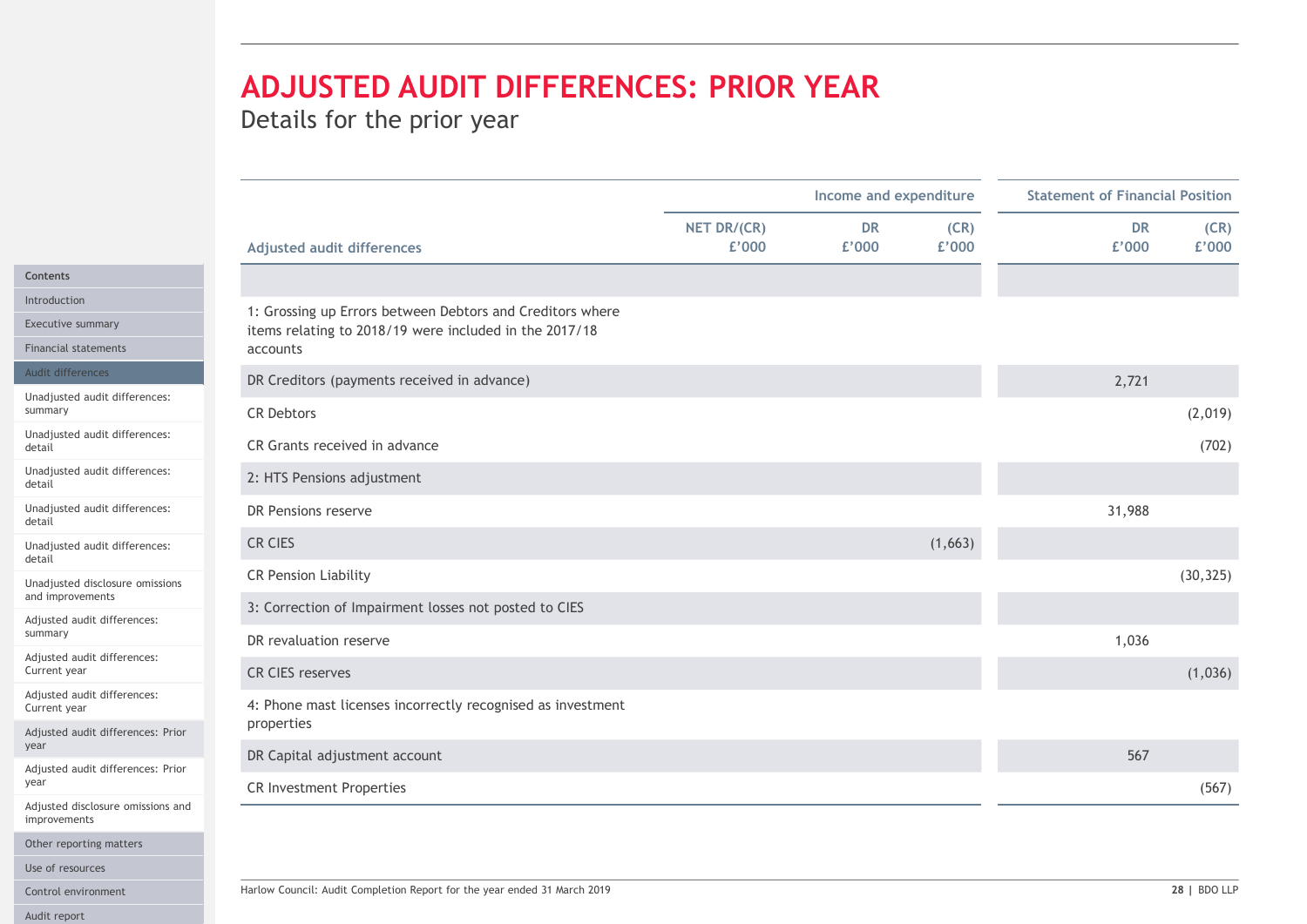# ADJUSTED AUDIT DIFFERENCES: PRIOR YEAR

|                                                                        | Income and expenditure |                    |               | <b>Statement of Financial Position</b> |               |  |
|------------------------------------------------------------------------|------------------------|--------------------|---------------|----------------------------------------|---------------|--|
| Adjusted audit differences                                             | NET DR/(CR)<br>£'000   | <b>DR</b><br>£'000 | (CR)<br>£'000 | <b>DR</b><br>£'000                     | (CR)<br>£'000 |  |
| 5: Impact of EZ land being incorrectly accounted for in prior<br>years |                        |                    |               |                                        |               |  |
| DR: PPE - Other land and buildings                                     |                        |                    |               | 11,897                                 |               |  |
| <b>CR: Revaluation reserve</b>                                         |                        |                    |               |                                        | (1,632)       |  |
| CR Capital adjustment account                                          |                        |                    |               |                                        | (10, 187)     |  |
| DR CIES - Disposal                                                     |                        | 322                |               |                                        |               |  |
| CR MIRS - OCI                                                          |                        |                    |               |                                        | (400)         |  |
| 6: Impact of Keir Pensions being incorrectly treated by Actuary        |                        |                    |               |                                        |               |  |
| Dr Pensions reserve                                                    |                        |                    |               | 9,036                                  |               |  |
| Cr Pension liability                                                   |                        |                    |               |                                        | (9,036)       |  |
| Adjusted audit differences                                             | (1, 341)               | 322                | (1,663)       |                                        |               |  |
| Revised deficit on provision of services                               | 30,878                 |                    |               |                                        |               |  |

Contents

Introduction

Executive summary

Financial statements

Audit differences

Unadjusted audit differences: summary

Unadjusted audit differences: detail

Unadjusted audit differences: detail

Unadjusted audit differences: detail

Unadjusted audit differences: detail

Unadjusted disclosure omissio and improvements

Adjusted audit differences: summary

Adjusted audit differences: Current year

Adjusted audit differences: Current year

Adjusted audit differences: Prior year

Adjusted audit differences: Prior year

Adjusted disclosure omissions and improvements

Other reporting matters

Use of resources

Audit report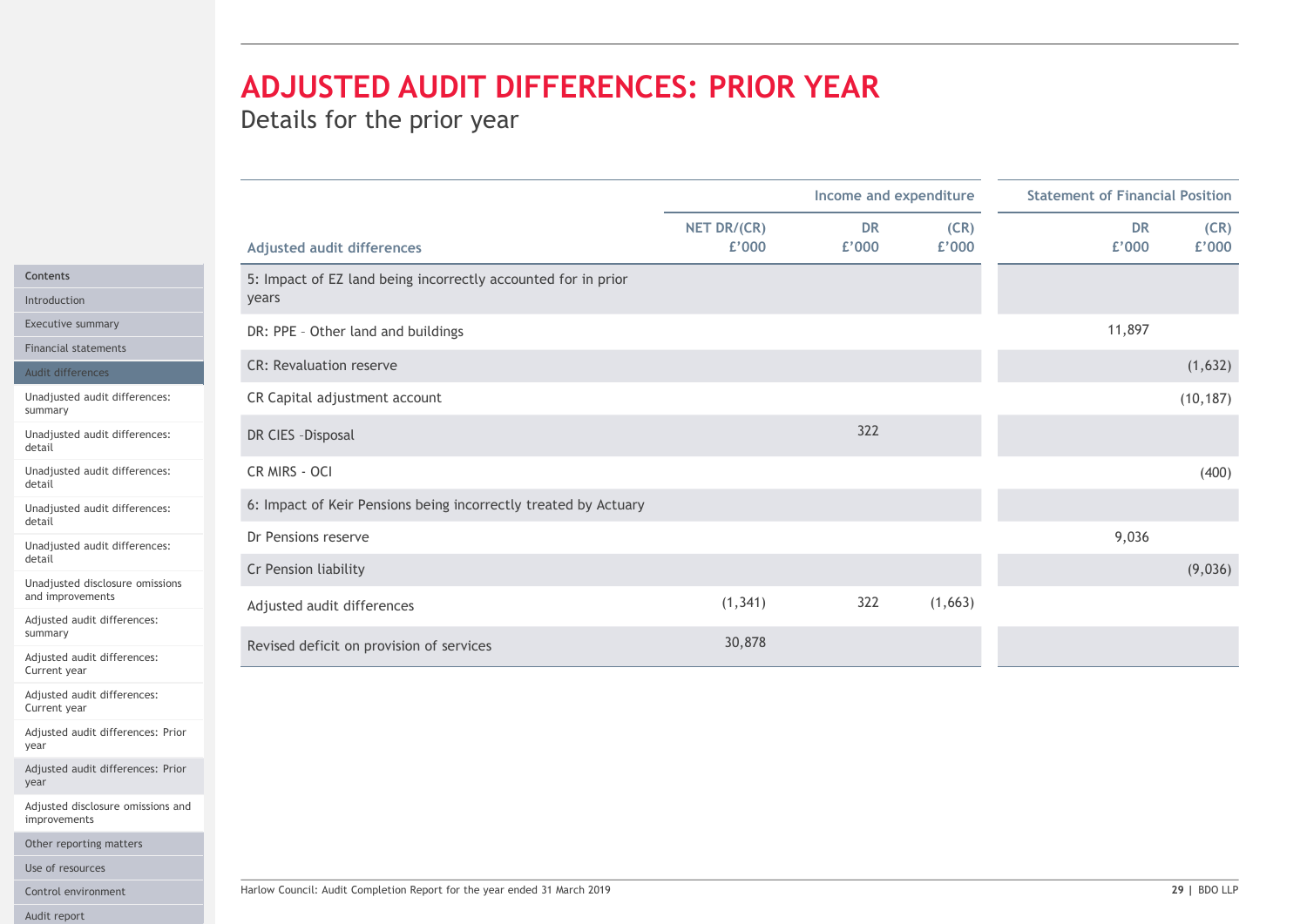# **ADJUSTED DISCLOSURE OMISSIONS AND IMP**<br>Disclosure omissions and improvements<br>we are required to bring to your attention other financial reporting<br>matters that the Audit and Standards Committee is required to consider.<br>The **ADJUSTED DISCLOSURE OMISSIONS AND IM**<br>
Disclosure omissions and improvements<br>
We are required to bring to your attention other financial reporting<br>
matters that the Audit and Standards Committee is required to consider.<br> **ADJUSTED DISCLOSURE OMISSIONS AND IMP**<br>Disclosure omissions and improvements<br>we are required to bring to your attention other financial reporting<br>matters that the Audit and Standards Committee is required to consider.<br>The ADJUSTED DISCLOSURE OMISSIONS AND IMPROVEMENTS

Disclosure omissions and improvements

We are required to bring to your attention other financial reporting matters that the Audit and Standards Committee is required to consider.

provided for audit, including notes to the group accounts and related

The following adjusted disclosure matters have been noted to date:

party transactions.

papers and other entries in the accounts

not always followed through to the relevant notes.

#### Contents Introduction

Executive summary

Financial statements **Exercise 2018** • A number of incomplete accounting notes in the initial set of accounts

#### Audit differences

Unadjusted audit differences: • • The EFA provided for audit did not agree to the supporting working summary

Unadjusted audit differences:<br> **EXECUTE:** Amendments made to the accounts following initial audit queries were detail

Unadjusted audit differences: detail

Unadjusted audit differences: detail

Unadjusted audit differences: detail

Unadjusted disclosure omissions and improvements

Adjusted audit differences: summary

Adjusted audit differences: Current year

Adjusted audit differences: Current year

Adjusted audit differences: Prior year

Adjusted audit differences: Prior year

Adjusted disclosure omissions and improvements

Other reporting matters

Use of resources

Audit report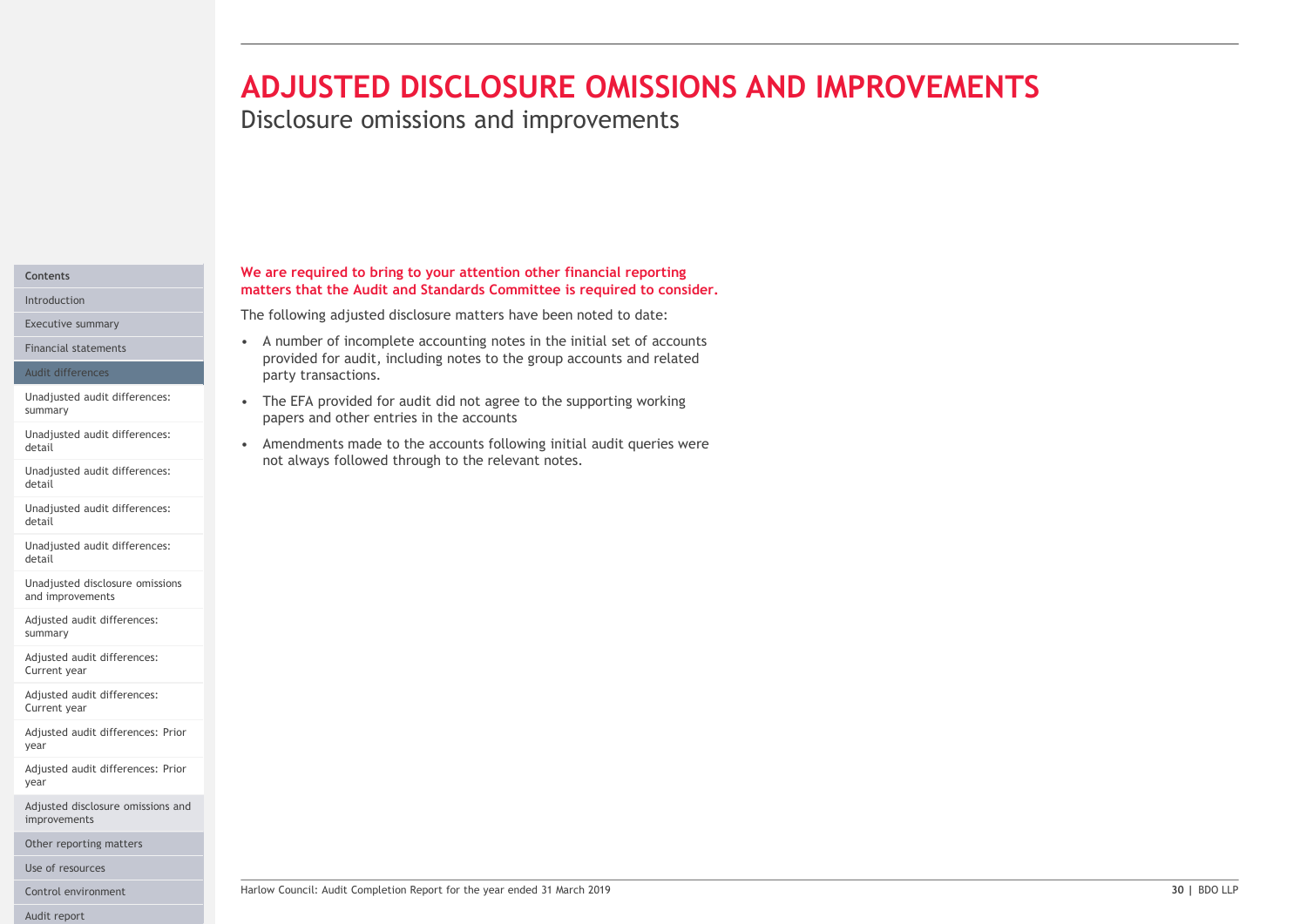# REPORTING ON OTHER INFORMATION

| ۰. |  |  |  |
|----|--|--|--|
|    |  |  |  |

Introductio

Executive

Financial s

Audit diffe

Other rep

Reporting

Whole of G

Use of reso

Control en

Audit repor

Independen

Appendices

| <b>REPORTING ON OTHER INFORMATION</b>                                                                                                                       |                                                                                                                                                                                           |
|-------------------------------------------------------------------------------------------------------------------------------------------------------------|-------------------------------------------------------------------------------------------------------------------------------------------------------------------------------------------|
| We comment below on other reporting required to be considered in arriving at the final content of our audit report:                                         |                                                                                                                                                                                           |
| <b>Matter</b>                                                                                                                                               | Comment                                                                                                                                                                                   |
| We are required to report on whether the financial and non-financial<br>information in the Narrative Report within the Statement of Accounts is             | We have no matters to report in relation to the consistency of the Narrative<br>report with the financial statements and our knowledge.                                                   |
| consistent with the financial statements and the knowledge acquired by<br>us in the course of our audit.                                                    | We have asked the Council to update the Events After the Balance Sheet Date<br>note to reflect the outbreak of Covid-19 in the UK and the associated potential<br>impacts on the Council. |
| We are required to report by exception if the Annual Governance<br>Statement is inconsistent or misleading with other information we are                    | We have no matters to report in relation to the consistency of the Annual<br>Governance Statement with the financial statements and our knowledge.                                        |
| aware of from our audit of the financial statements, the evidence<br>provided in the Council's review of effectiveness and our knowledge of<br>the Council. |                                                                                                                                                                                           |
|                                                                                                                                                             |                                                                                                                                                                                           |
| Harlow Council: Audit Completion Report for the year ended 31 March 2019                                                                                    | 31   BDO LLP                                                                                                                                                                              |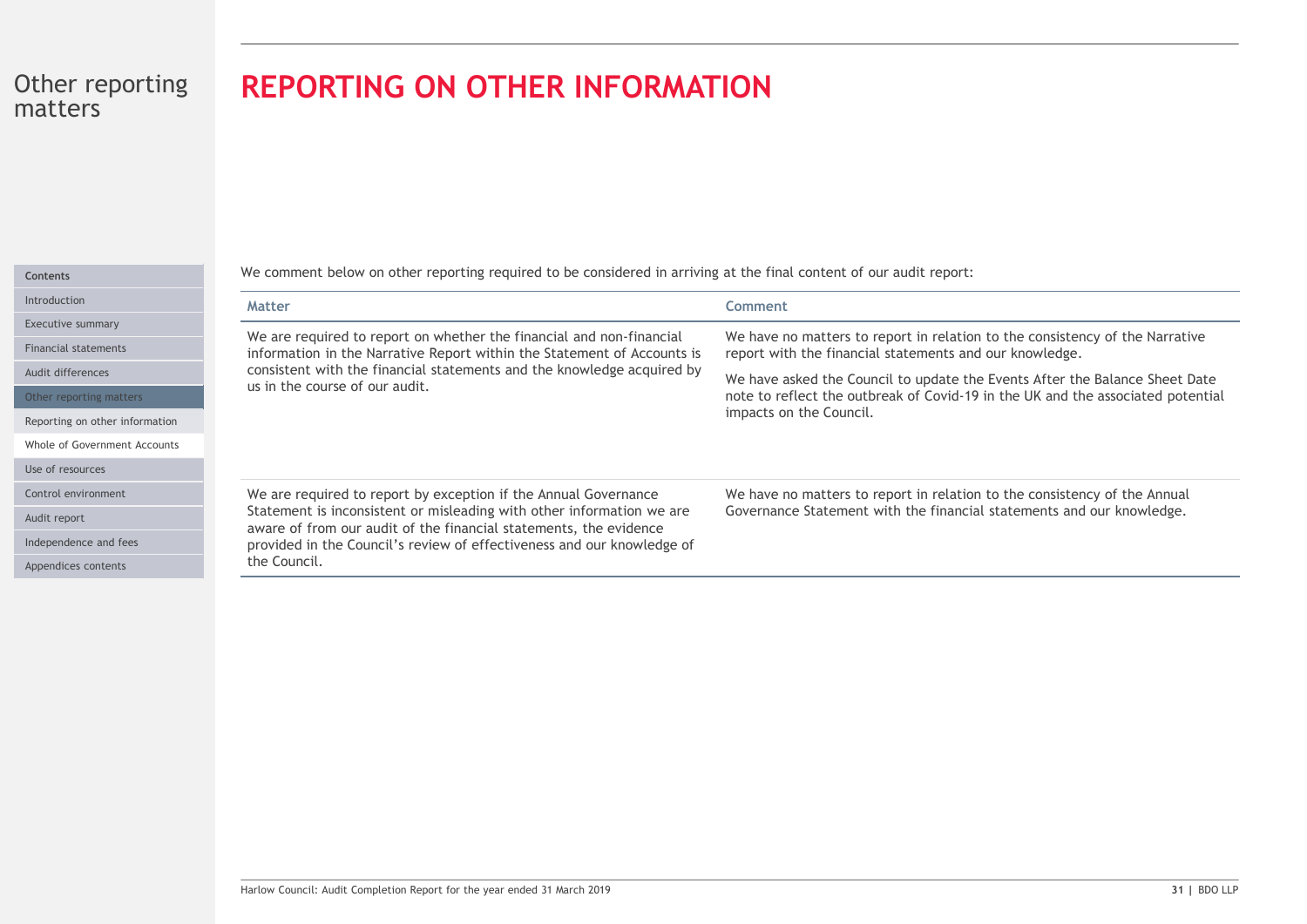Use of resources Control environment

Audit report

Independence and fees Appendices contents

|                                | <b>WHOLE OF GOVERNMENT ACCOUNTS</b>                                                                                                              |                                                                                                                                                           |
|--------------------------------|--------------------------------------------------------------------------------------------------------------------------------------------------|-----------------------------------------------------------------------------------------------------------------------------------------------------------|
|                                |                                                                                                                                                  |                                                                                                                                                           |
|                                |                                                                                                                                                  |                                                                                                                                                           |
|                                |                                                                                                                                                  |                                                                                                                                                           |
|                                |                                                                                                                                                  |                                                                                                                                                           |
|                                |                                                                                                                                                  |                                                                                                                                                           |
| <b>Contents</b>                | <b>Matter</b>                                                                                                                                    | Comment                                                                                                                                                   |
|                                | Auditors are required to review Whole of Government Accounts (WGA)                                                                               | Local authorities were required to submit the unaudited DCT to HM Treasury and                                                                            |
| Introduction                   |                                                                                                                                                  |                                                                                                                                                           |
| Executive summary              | information prepared by component bodies that are over the prescribed                                                                            | auditors by 28 June 2019. The Council met this deadline.                                                                                                  |
| <b>Financial statements</b>    | threshold of £500 million in any of: assets (excluding property, plant and                                                                       |                                                                                                                                                           |
| Audit differences              | equipment); liabilities (excluding pension liabilities); income or<br>expenditure. The Council falls below the threshold for review and there is | Due to the delays in completing the Council's audit we are no longer required to<br>submit an assurance statement as the Whole of Government Accounts for |
| Other reporting matters        | no requirement for further work other than to submit the section on the                                                                          | 2018/19 have already been laid before Parliament.                                                                                                         |
| Reporting on other information | WGA Assurance Statement to the WGA audit team with the total values<br>for assets, liabilities, income and expenditure.                          |                                                                                                                                                           |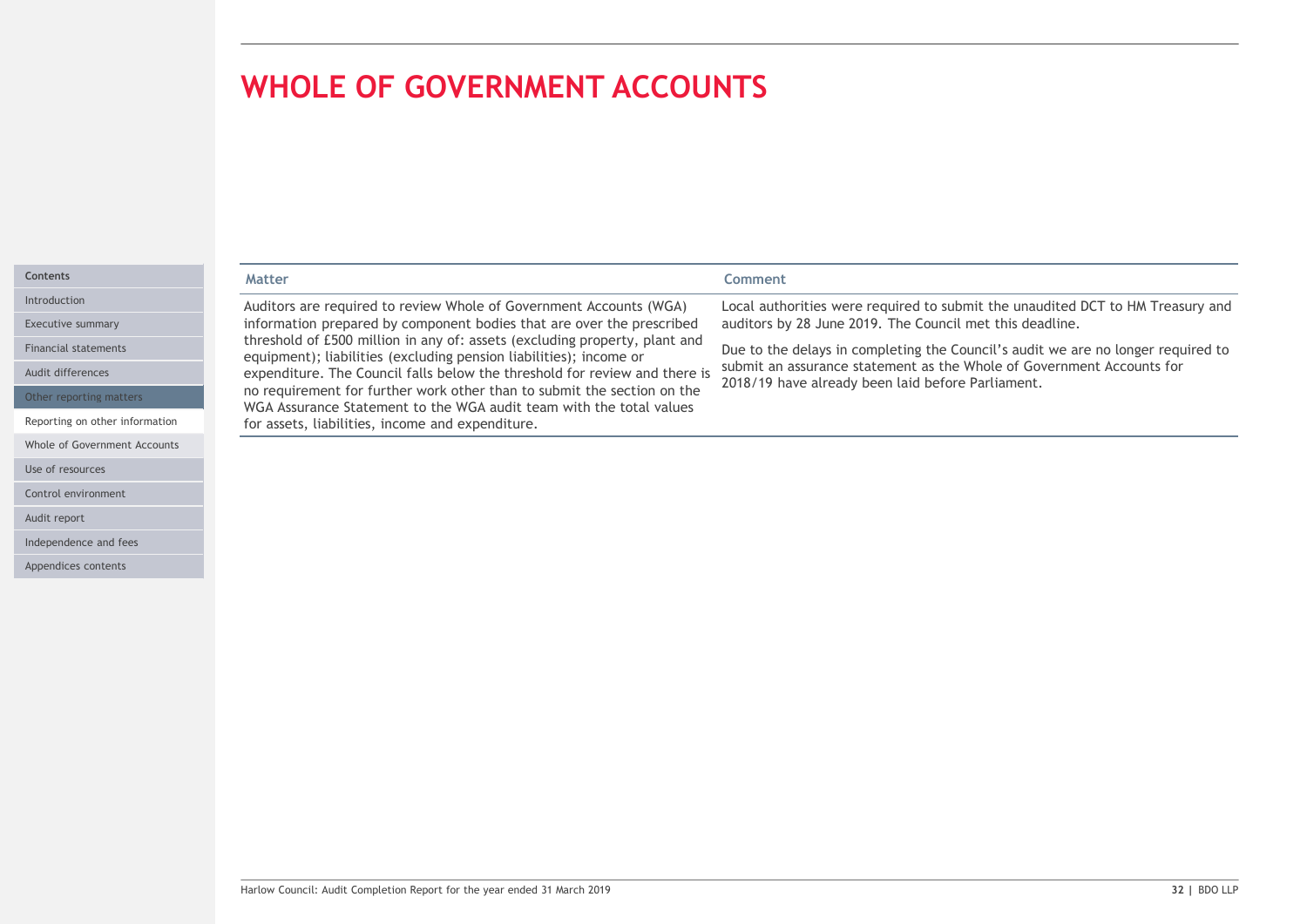### Use of resources

# **OVERVIEW**

#### Contents

Audit differences

Other reporting matters

Overview **of the contract of the contract of the contract of the contract of the contract of the contract of the contract of the contract of the contract of the contract of the contract of the contract of the contract of t** 

Control environment

Audit report

Independence and fees

Appendices contents

We are required to be satisfied that proper arrangements have been made to secure economy, efficiency and effectiveness in the use of resources (value Introduction **Except for money)** and report to you on an 'except for' basis. This is based on the **Interior and the** Executive summary **Executive summary Executive summary Executive summary EXECUTE:** 

Financial statements **Exercicians Convertsery of the audited body had proper arrangements to Morking with** ensure it took properly informed decisions and deployed resources to achieve planned and sustainable outcomes for taxpayers and local people.

There are three sub criteria that we consider as part of our overall risk assessment:

- Sustainable resource deployment
- Informed decision making
- Working with partners and other third parties.

As note of the satisfied that proper arrangements have been made to There are three sub criteria that we consider as part of our overall risks for money) and report to you on an 'except for basis. This is based on the cons make to our use of resources assessment for 2018-19. Use of resources **Starting to the Section 2006** As noted in our Audit Plan we did not identify any significant risks relating to Use of Resources. We have carried out a risk update and have no changes to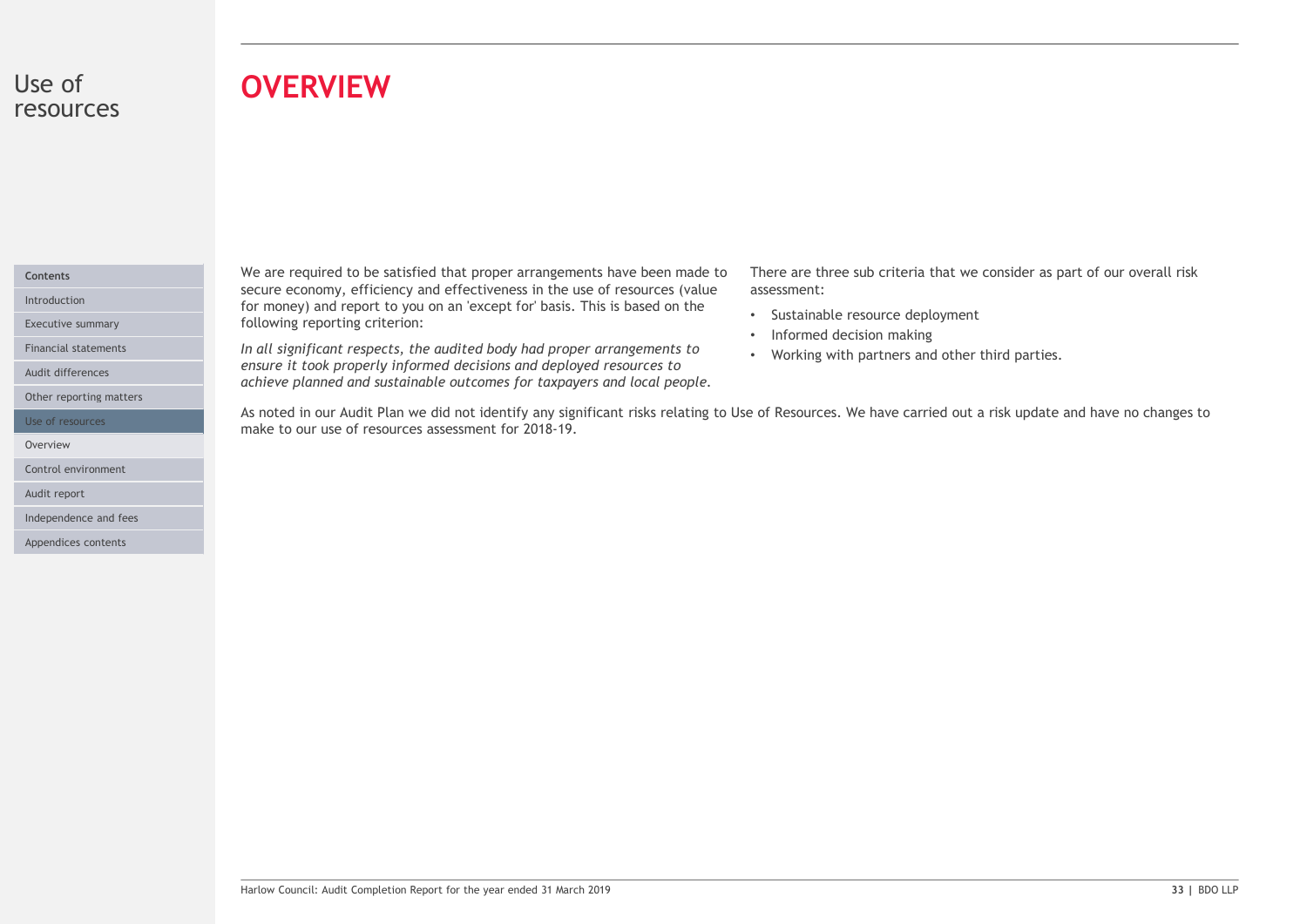# SIGNIFICANT DEFICIENCIES

#### Significant Deficiencies Contents

| Control<br>environment                                             |                                 | <b>SIGNIFICANT DEFICIENCIES</b>                                                                                                                                                                                                                                                                                                                                                                            |                                                                                                                                                                                                                                                                    |                            |
|--------------------------------------------------------------------|---------------------------------|------------------------------------------------------------------------------------------------------------------------------------------------------------------------------------------------------------------------------------------------------------------------------------------------------------------------------------------------------------------------------------------------------------|--------------------------------------------------------------------------------------------------------------------------------------------------------------------------------------------------------------------------------------------------------------------|----------------------------|
| Contents<br>Introduction                                           | <b>Significant Deficiencies</b> |                                                                                                                                                                                                                                                                                                                                                                                                            |                                                                                                                                                                                                                                                                    |                            |
| Executive summary<br>Area                                          |                                 | <b>Observation &amp; implication</b>                                                                                                                                                                                                                                                                                                                                                                       | Recommendation                                                                                                                                                                                                                                                     | <b>Management response</b> |
| <b>Financial statements</b><br>Audit differences                   | Preparation of<br>financial     | Our initial review of the draft financial<br>statements identified a significant number of                                                                                                                                                                                                                                                                                                                 | We recommend management introduce a number of measures,<br>whereby:                                                                                                                                                                                                | <b>TBC</b>                 |
| Other reporting matters<br>Use of resources<br>Control environment | statements                      | issues, both in relation to compliance with the<br>code, casting and reconciliations to working<br>papers.                                                                                                                                                                                                                                                                                                 | • The accounts are reviewed and compared to prior year and<br>expectations based on known movements and any<br>unexpected variances are reviewed and confirmed. This<br>review should be evidenced including the resolution to any<br>queries raised.              |                            |
| Significant deficiencies<br>Other deficiencies                     |                                 |                                                                                                                                                                                                                                                                                                                                                                                                            | • All working papers are reconciled to the draft financial<br>statements.                                                                                                                                                                                          |                            |
| Audit report<br>Independence and fees                              |                                 |                                                                                                                                                                                                                                                                                                                                                                                                            | The accounts are reviewed for internal consistency between<br>$\bullet$<br>the main statements and notes and within relevant notes.                                                                                                                                |                            |
| Appendices contents                                                | Quality of<br>working papers    | Our review and testing of working papers has<br>identified a significant number of errors<br>including figures not agreeing to the draft<br>statements or appropriate evidence not being<br>provided.                                                                                                                                                                                                      | We recommend an independent review of all working papers is<br>completed, by a senior finance officer, before being provided<br>for audit.                                                                                                                         | <b>TBC</b>                 |
|                                                                    | PPE accounting                  | Our review and testing of the accounting<br>entries related to PPE and the associated<br>reserve accounting has identified a number of<br>errors in the approach undertaken by the<br>council and that manual adjustments were<br>made to the PPE entries which were not made<br>to the PPE accounting system. In addition<br>these adjustments were not all compliant<br>with the CIPFA Code of Practice. | We recommend that the Council ensures all adjustments are<br>made through the PPE accounting system to ensure that the<br>accounts and system agree. All entries made to the accounts<br>should be in line with the requirements of the CIPFA Code of<br>Practice. | <b>TBC</b>                 |
|                                                                    |                                 | Harlow Council: Audit Completion Report for the year ended 31 March 2019                                                                                                                                                                                                                                                                                                                                   |                                                                                                                                                                                                                                                                    | 34   BDO LLP               |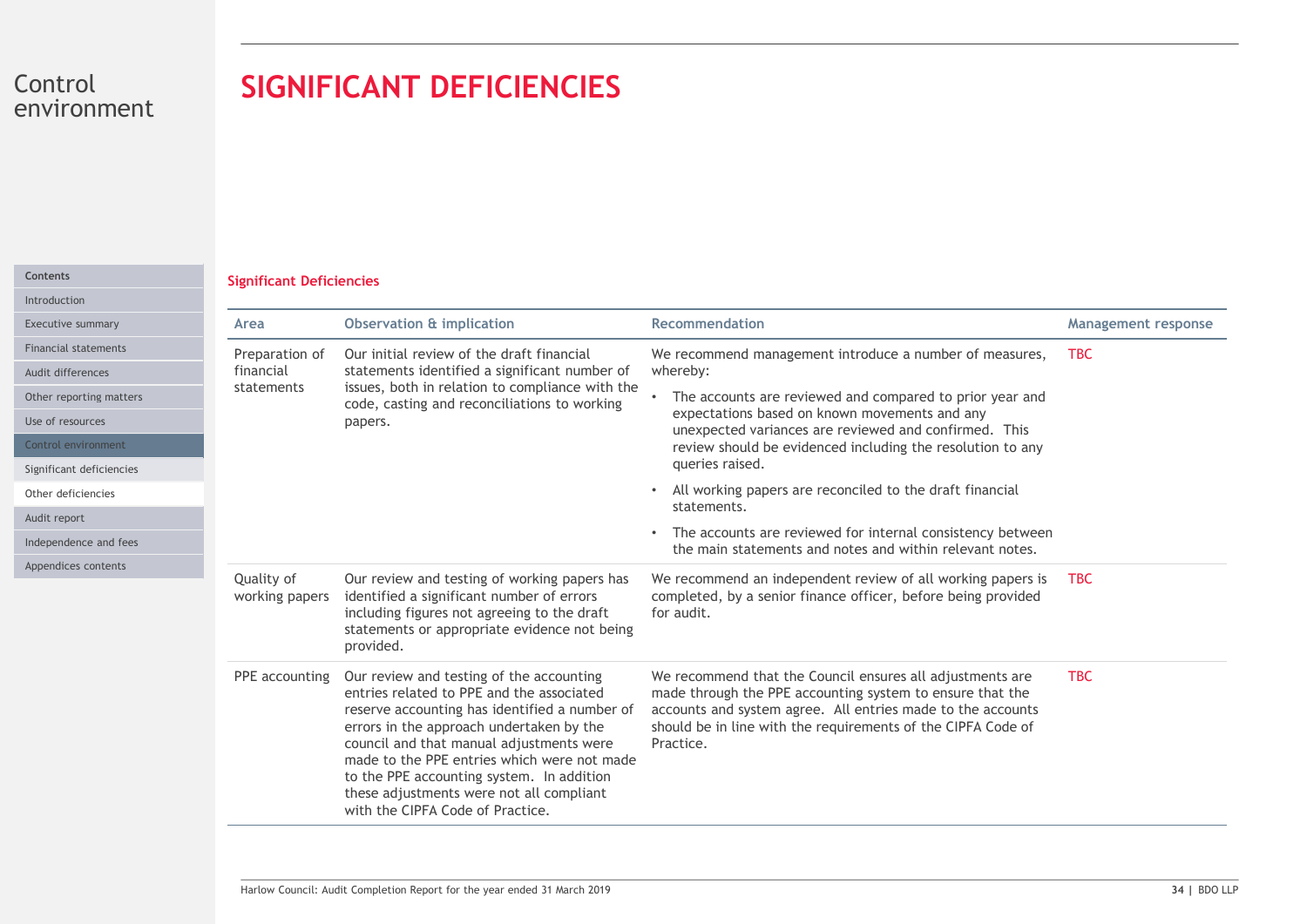# OTHER DEFICIENCIES

|                                                        | <b>OTHER DEFICIENCIES</b>                                                                                                                                                                                                                                                                                                                   |                                                                                                                                                                                                                                                                                                                            |                                  |
|--------------------------------------------------------|---------------------------------------------------------------------------------------------------------------------------------------------------------------------------------------------------------------------------------------------------------------------------------------------------------------------------------------------|----------------------------------------------------------------------------------------------------------------------------------------------------------------------------------------------------------------------------------------------------------------------------------------------------------------------------|----------------------------------|
| Area                                                   | <b>Observation &amp; implication</b>                                                                                                                                                                                                                                                                                                        | Recommendation                                                                                                                                                                                                                                                                                                             | <b>Management response</b>       |
| Sales invoicing                                        | When a new debtor is set up there are no<br>checked that the person authorising the<br>form has the appropriate authority.                                                                                                                                                                                                                  | A check should be put in place to confirm [xx]<br>that the staff member authorising the set<br>up of a new debtor has the authority to<br>do so.                                                                                                                                                                           |                                  |
| Journals authorisation                                 | Journals are created by the originating<br>officer and then approved by a senior<br>officer on a journal transfer paper. The<br>originating officer then enters the journal<br>onto Agresso. This means that there is<br>no check when the journal is entered on<br>to the system and unauthorised journals<br>could potentially be posted. | Journals should be authorised once<br>entered onto Agresso to ensure that they<br>have been correctly entered.                                                                                                                                                                                                             | [xx]                             |
| Evidence of review of<br>council tax<br>reconciliation | A reconciliation is carried out of council<br>tax from Civica (Billing system), to PARIS,<br>which relates to cash receipts and the<br>general ledger (Agresso). The<br>reconciliation is then reviewed by the<br>senior service accountant. There is no<br>evidence of this review retained                                                | The preparer and reviewer should both<br>sign the reconciliation as evidence of the<br>work performed.                                                                                                                                                                                                                     | Agreed and has been implemented. |
| Related party<br>transaction                           | The Council does not currently obtain<br>updated declarations of interest each<br>year from members, this means that the<br>information used to comply the related<br>party transaction notes in the accounts<br>may be incomplete or out of date.                                                                                          | The Council should obtain updated<br>declarations of interest at the end of<br>every financial year from all Members &<br>Officers and obtain declaration of<br>interests from members when they<br>resign. This will ensure there are no<br>undisclosed related parties and that the<br>disclosure is complete in nature. | [xx]                             |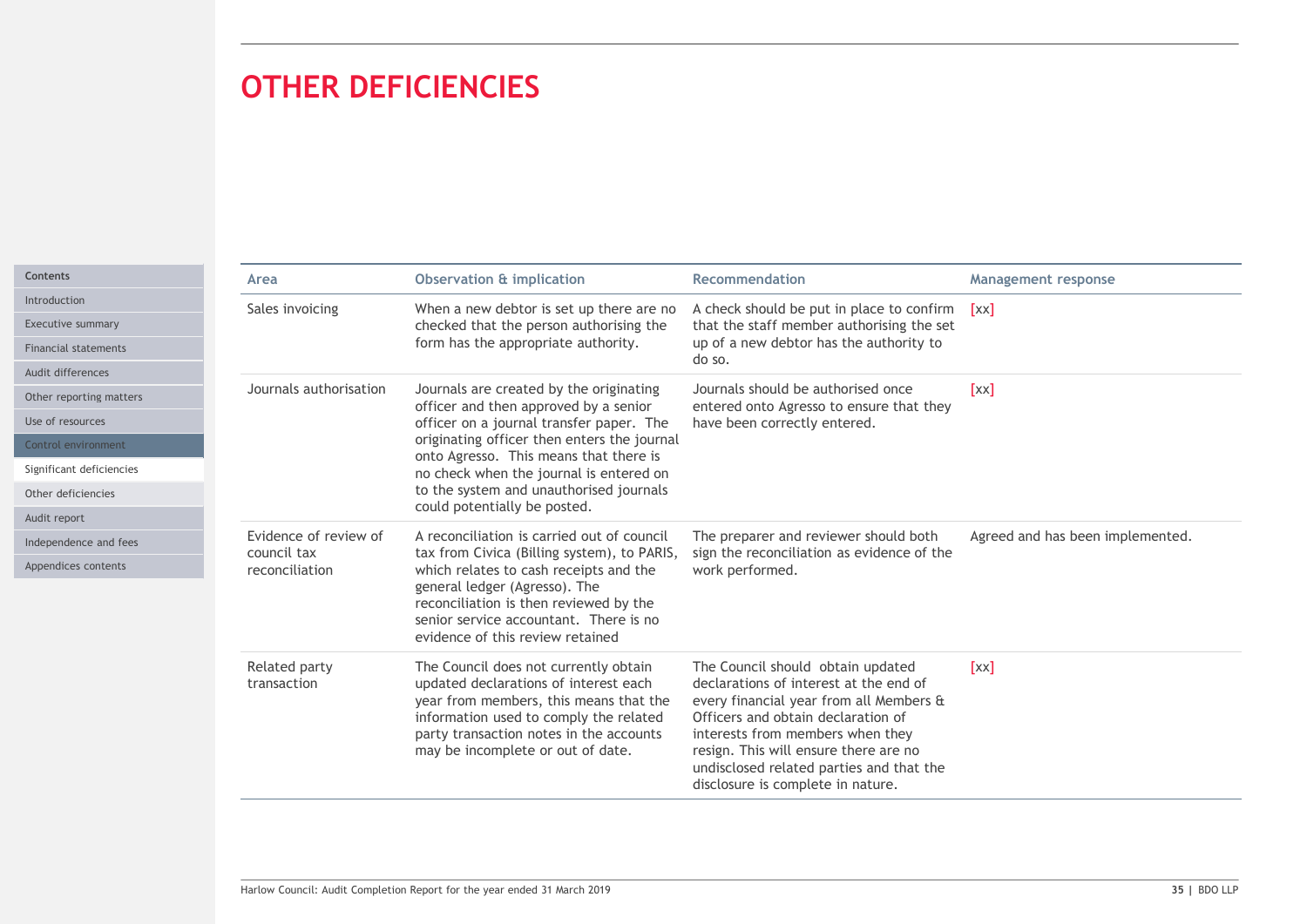# Audit report **OVERVIEW**

#### Contents

Financial statements

Other reporting matters

Use of resources

Control environment

Audit report

Independence and fees

Appendices contents

#### Opinion on financial statements

Our audit work is substantially complete. Subject to satisfactory resolution Introduction of the outstanding matters noted on page 43, we anticipate issuing an Executive summary **Executive summary unmodified opinion.** 

#### Conclusion on use of resources

Audit differences<br>We anticipate issuing an unmodified use of resources conclusion.

#### Conclusion relating to going concern

**OVERVIEW**<br>
Opinion on financial statements<br>
Our audit work is substantially complete. Subject to satisfactory resolution<br>
Our and of the outstanding matters noted on page 43, we anticipate issuing an<br>
unmodified opinion.<br> We have nothing to report in respect of the applicability of the going concern basis of accounting or the Group's ability to continue as a going concern for a period of at least twelve months from the date of approval of the financial statements. Overview **Overview Change Community Contract Statements:** 

the Imancal statements.<br>There are no material uncertainties in relation to going concern disclosed in<br>the financial statements of which we are aware that we need to draw<br>attention to in our report.<br>Harlow Council: Audit Co There are no material uncertainties in relation to going concern disclosed in the financial statements of which we are aware that we need to draw attention to in our report.

#### Other information

We have not identified any material misstatements that would need to be referred to in our report.

#### Annual Governance Statement

We have no matters to report in relation to the Annual Governance Statement as it is not inconsistent or misleading with other information we are aware of.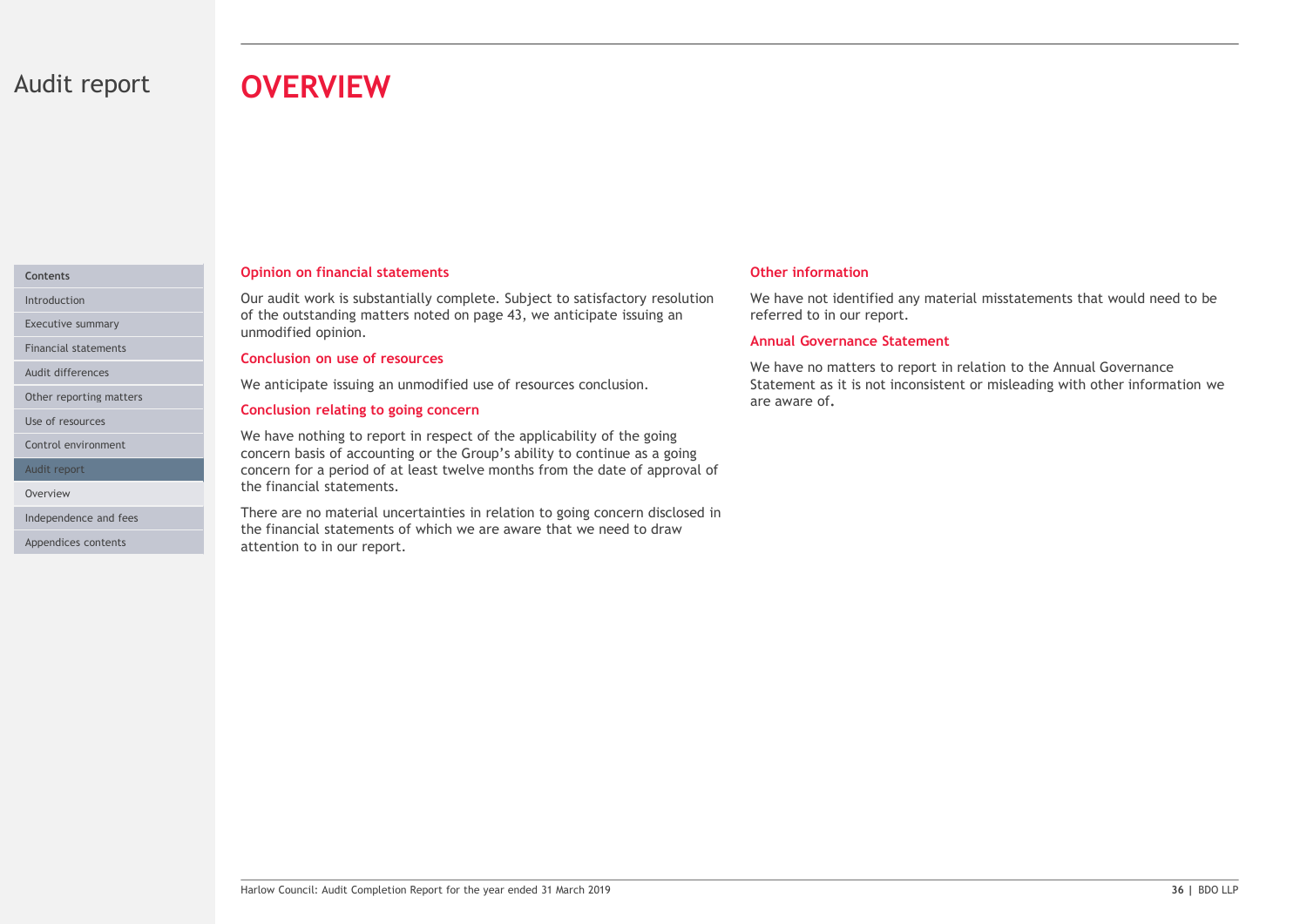# INDEPENDENCE

#### Contents

Audit differences

Other reporting matters

Use of resources

Control environment

Audit report

Independence and fees

Independence

Fees **Fees Fees** 

Appendices contents

Under ISAs (UK) and the Introduction **FRC's Ethical Standard** We have embedded Executive summary **Executive summary We are required, as** in our method Financial statements **auditors, to confirm** programmes. our independence.

Under ISAs (UK) and the FRC's Ethical Standard, we are required as auditors to confirm our independence.

We have embedded the requirements of the Standards in our methodologies, tools and internal training programmes. Our internal procedures require that audit engagement partners are made aware of any matters which may reasonably be thought to bear on the integrity, objectivity or independence of the firm, the members of the engagement team or others who are in a position to influence the outcome of the engagement. This document considers such matters in the context of our audit for the year ended 31 March 2019.

Exais of services, other than audit, provided by us to<br>
the Group during the period and up to the date of this<br>
the Group during the period of the Group during the period and up to the date of this<br>
report are set out in t Details of services, other than audit, provided by us to the Group during the period and up to the date of this report are set out in the appendices and were provided in our Audit Plan. We understand that the provision of these services was approved by the Audit and Standards Committee in advance in accordance with the Group's policy on this matter.

Details of rotation arrangements for key members of the audit team and others involved in the engagement were provided in our Audit Plan.

We have not identified any other relationships or threats that may reasonably be thought to bear on our objectivity and independence.

We confirm that the firm, the engagement team and other partners, directors, senior managers and managers conducting the audit comply with relevant ethical requirements including the FRC's Ethical Standard or the IESBA Code of Ethics as appropriate and are independent of the Council and the Group.

We also confirm that we have obtained confirmation of independence from non BDO auditors and external audit experts involved in the audit comply with relevant ethical requirements including the FRC's Ethical Standard and are independent of the Council and the Group.

Should you have any comments or queries regarding any independence matters we would welcome their discussion in more detail.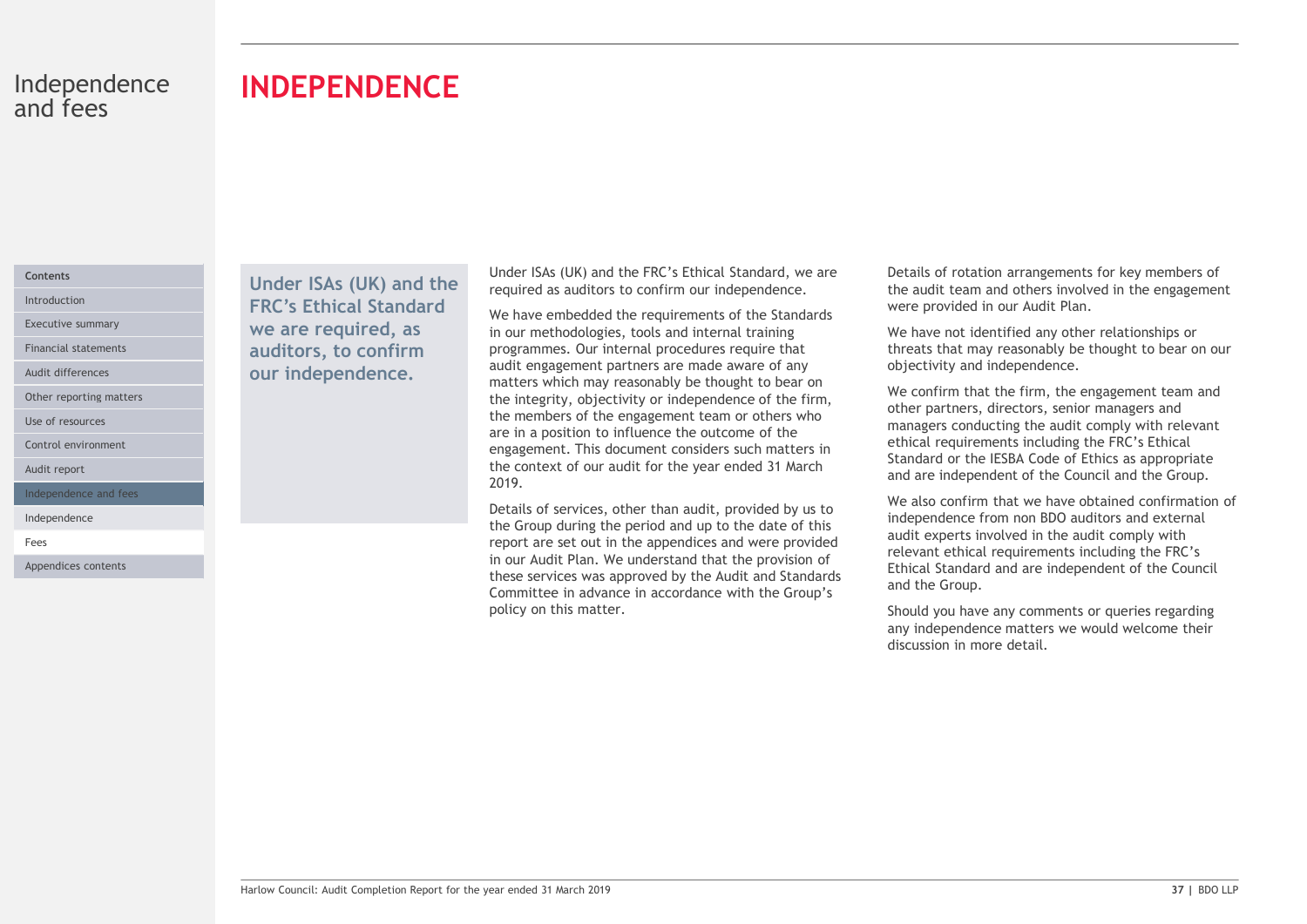# **FEES**

| Contents     |  |
|--------------|--|
| Introduction |  |

Audit report

| <b>FEES</b>                                                                  |               |                |               |  |
|------------------------------------------------------------------------------|---------------|----------------|---------------|--|
|                                                                              |               |                |               |  |
|                                                                              |               |                |               |  |
|                                                                              |               |                |               |  |
|                                                                              |               |                |               |  |
|                                                                              |               |                |               |  |
|                                                                              |               |                |               |  |
| <b>Fees summary</b>                                                          | 2018/19       | 2018/19        | 2017/18       |  |
|                                                                              | Actual        | <b>Planned</b> | <b>Actual</b> |  |
|                                                                              | £             | £              | £             |  |
| Audit fee                                                                    |               |                |               |  |
| Code audit fee: Council financial statements and                             | $(1)$ TBC     | £59,686        | £77,514       |  |
| use of resources                                                             |               |                |               |  |
|                                                                              |               |                |               |  |
| Estimated additional fee for Group accounts and<br>$\bullet$<br>other issues | $(1)$ TBC     | £2,500         | £26,500       |  |
|                                                                              |               |                |               |  |
| Non-audit assurance services                                                 |               | £62,186        | 104,014       |  |
| Fees for reporting on government grants:                                     |               |                |               |  |
|                                                                              | $(2)$ £30,185 | £16,825        | £18,695       |  |
| • Housing benefits subsidy claim                                             |               |                |               |  |
| • Pooling of housing capital receipts return                                 | £3,000        | £3,000         | £5,000        |  |

#### Additional fees

(1) Due to the additional work required as a result of receiving poor quality draft accounts and working papers for audit, the number of issues identified with the valuation of PPE, the specific complex technical issue relating to treatment of HTS pension liability in relation to the group accounts and the substantial amount of additional Manager and Partner time required to address the audit risk profile of the Council there will be an additional fee required. This will be discussed in the first instance with management and then with the Audit and Standards Committee after the completion of the audit.

 $(2)$  Additional fee of £13,360 agreed in line with our fee quote for additional testing as a result of errors found.

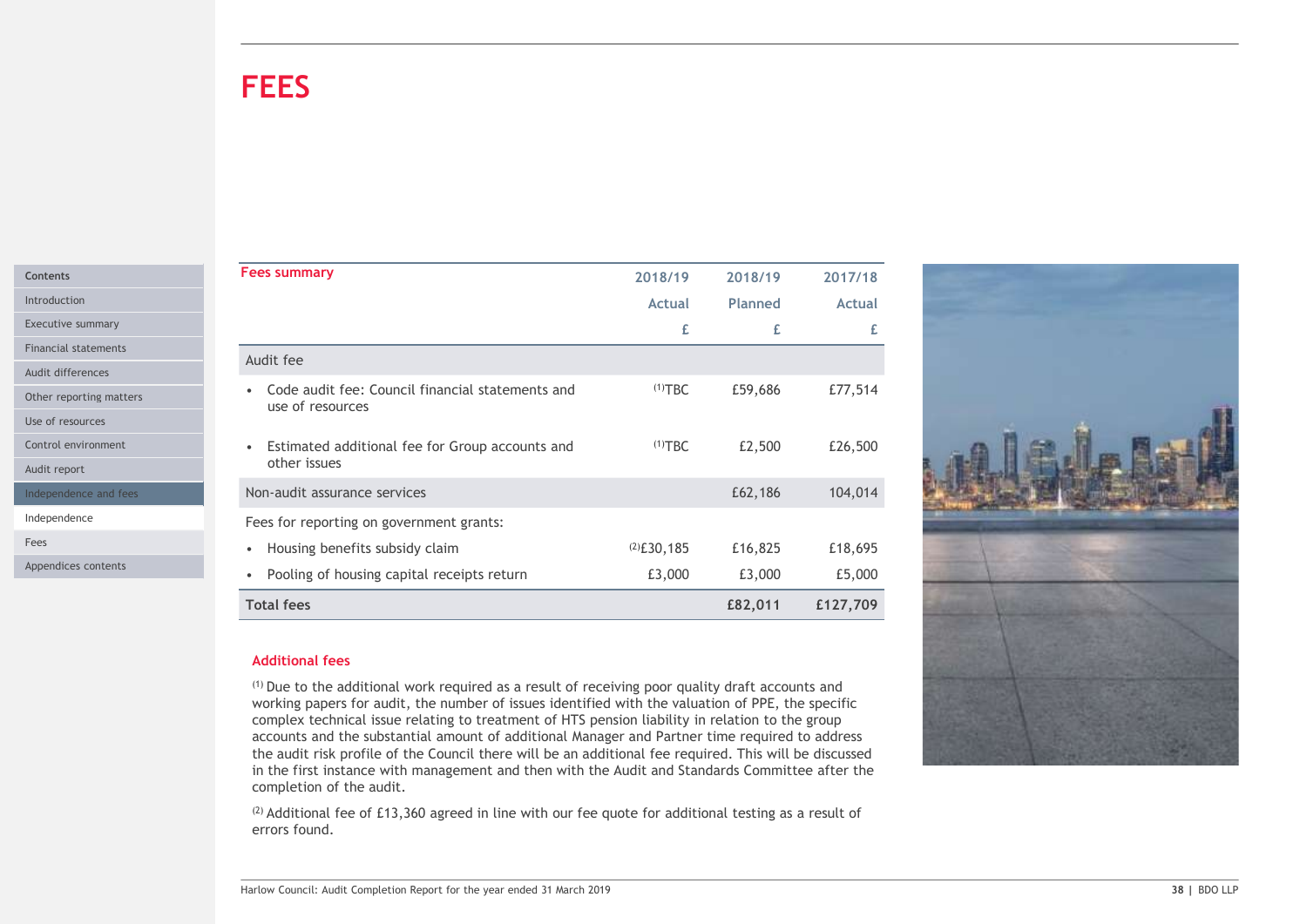# APPENDICES CONTENTS

| $\overline{A}$ | Our responsibilities                         | 40 |
|----------------|----------------------------------------------|----|
|                | Responsibilities and reporting               | 40 |
|                | Additional matters we are required to report | 41 |
|                | Communication and reports issued             | 42 |
| B              | <b>Outstanding matters</b>                   | 43 |
|                | <b>Outstanding matters</b>                   | 43 |
|                | Audit quality                                | 44 |
|                | Audit quality                                | 44 |
| D              | Letter of representation                     | 45 |
|                | Representative letter                        | 45 |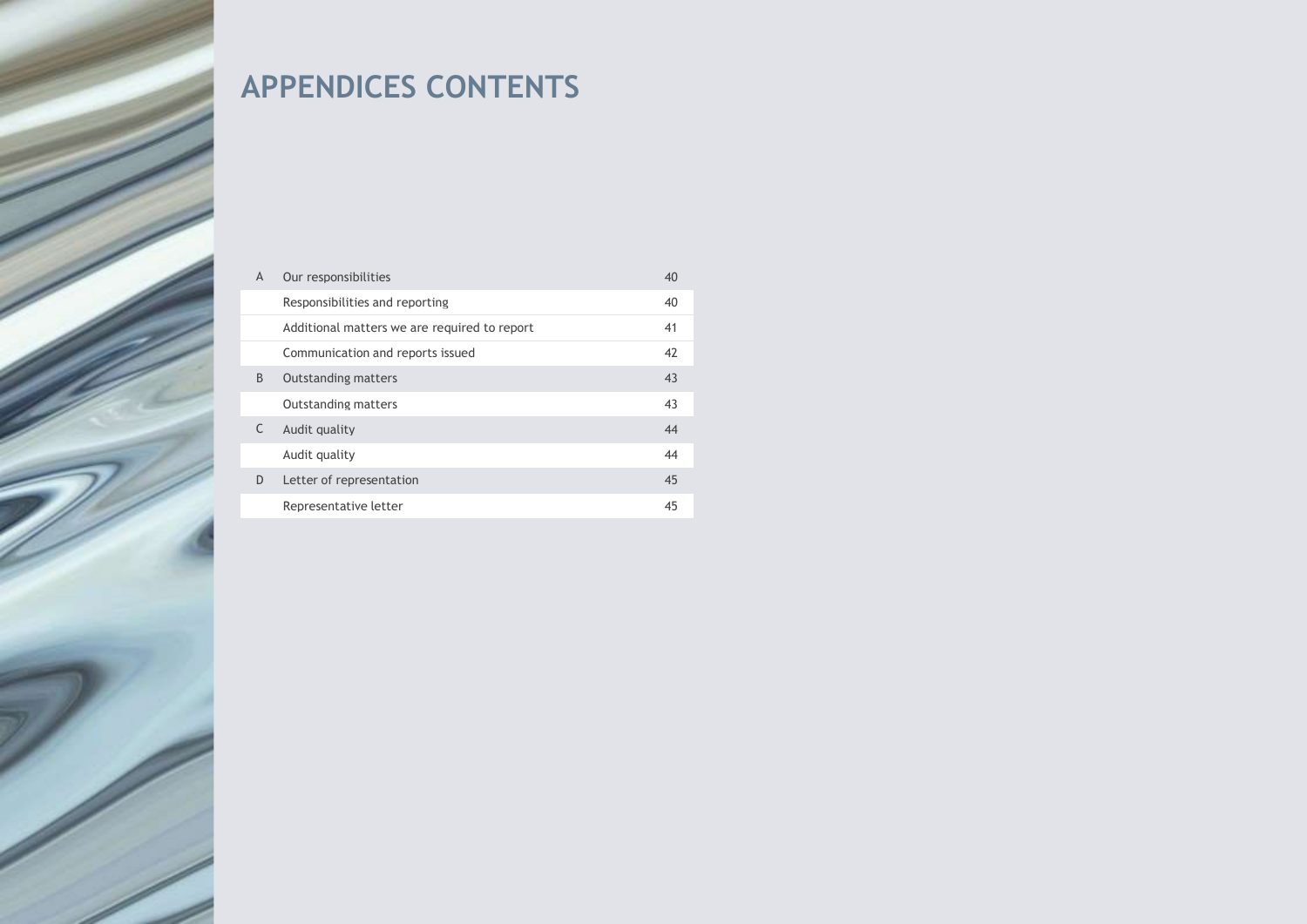# RESPONSIBILITIES AND REPORTING

**Responsibilities and reporting** 

#### Contents

Appendices contents

Our responsibilities

Additional matters we are required to report

Communication and reports<br>issued

Audit quality

Representative letter

Representative letter 2

Representative letter 3

#### Our responsibilities and reporting

We are responsible for performing our audit under International Standards on Auditing (UK) to form and express an opinion on your consolidation Group and Council financial statements. We report our opinion on the financial statements to the members of the Council.

We read and consider the 'other information' contained in the Statement of Accounts such as the Narrative Report. We will consider whether there is a material inconsistency between the other information and the financial inconsistency between the other information and the financial Outstanding matters **or a statements or other information and our knowledge obtained during the statements** audit.

> We report where we consider that the Group has not put in place proper arrangements for securing economy, efficiency and effectiveness in its use of resources.

> We review the Whole of Government Accounts Data Collection Tool provided to HM Treasury and express an opinion on whether it is consistent with the audited financial statements.

#### What we don't report

Our audit is not designed to identify all matters that may be relevant to the Audit and Standards Committee and cannot be expected to identify all matters that may be of interest to you and, as a result, the matters reported may not be the only ones which exist.

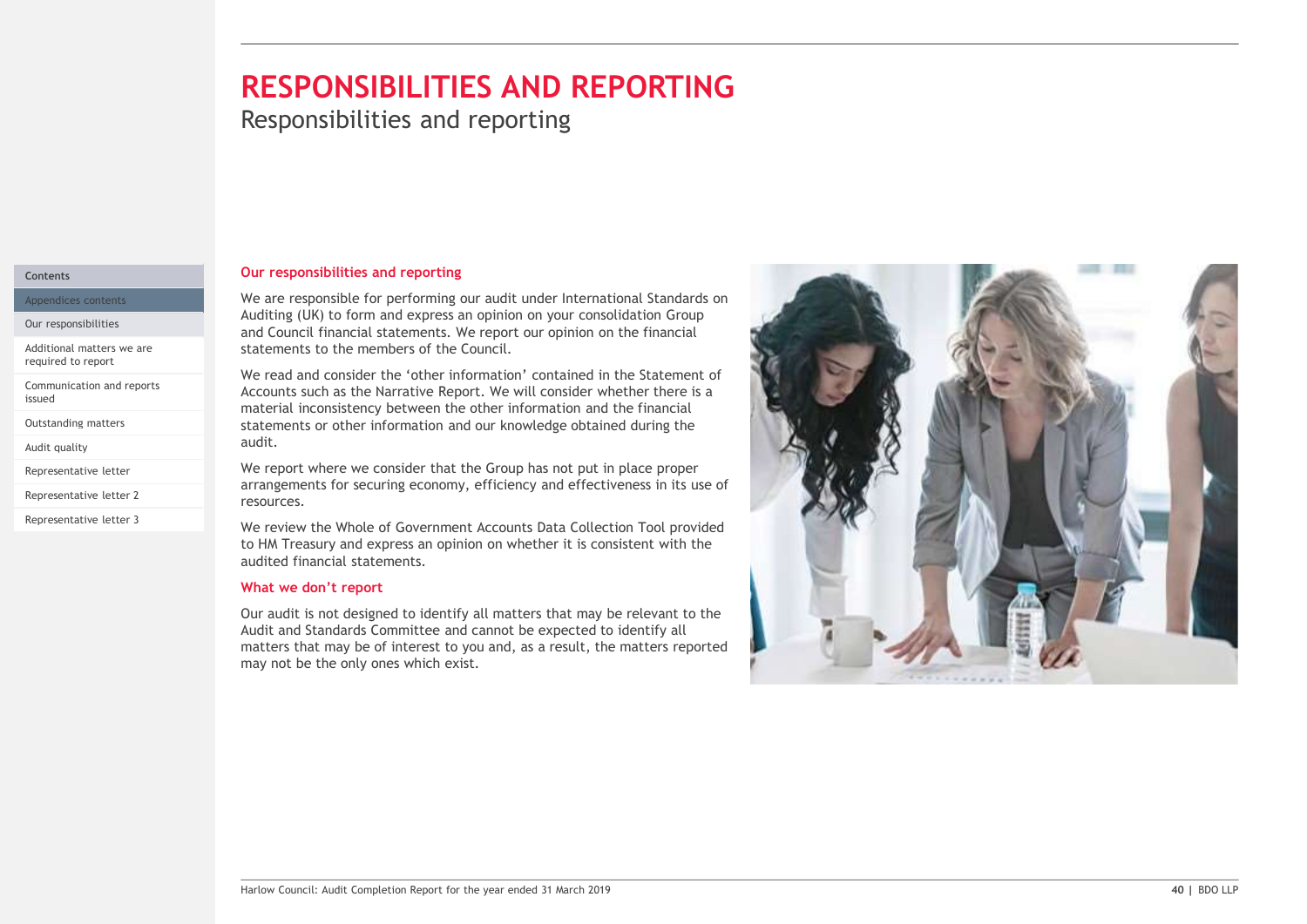# ADDITIONAL MATTERS WE ARE REQUIRED TO REPORT

| Contents |  |
|----------|--|
|          |  |

Our responsibilities

Communication and reports Outstanding matters

Audit quality

| ADDITIONAL MATTERS WE ARE REQUIRED TO REPORT<br><b>Comments</b><br><b>Issue</b><br>Significant difficulties encountered during the audit.<br>We have encountered a number of difficulties during the audit. See<br>-1<br>other matters page for further details.<br>Written representations which we seek.<br>We enclose a copy of our draft representation letter.<br>$\overline{2}$<br>Any fraud or suspected fraud issues.<br>No exceptions to note.<br>$\mathbf{3}$<br>Any suspected non-compliance with laws or regulations.<br>No exceptions to note.<br>4<br>5 <sub>5</sub><br>Significant matters in connection with related parties.<br>We noted that the Council does not request updated declarations of<br>interest annually, a recommendation has been made in relation to<br>this. |  |  |
|--------------------------------------------------------------------------------------------------------------------------------------------------------------------------------------------------------------------------------------------------------------------------------------------------------------------------------------------------------------------------------------------------------------------------------------------------------------------------------------------------------------------------------------------------------------------------------------------------------------------------------------------------------------------------------------------------------------------------------------------------------------------------------------------------|--|--|
|                                                                                                                                                                                                                                                                                                                                                                                                                                                                                                                                                                                                                                                                                                                                                                                                  |  |  |
|                                                                                                                                                                                                                                                                                                                                                                                                                                                                                                                                                                                                                                                                                                                                                                                                  |  |  |
|                                                                                                                                                                                                                                                                                                                                                                                                                                                                                                                                                                                                                                                                                                                                                                                                  |  |  |
|                                                                                                                                                                                                                                                                                                                                                                                                                                                                                                                                                                                                                                                                                                                                                                                                  |  |  |
|                                                                                                                                                                                                                                                                                                                                                                                                                                                                                                                                                                                                                                                                                                                                                                                                  |  |  |
|                                                                                                                                                                                                                                                                                                                                                                                                                                                                                                                                                                                                                                                                                                                                                                                                  |  |  |
|                                                                                                                                                                                                                                                                                                                                                                                                                                                                                                                                                                                                                                                                                                                                                                                                  |  |  |
|                                                                                                                                                                                                                                                                                                                                                                                                                                                                                                                                                                                                                                                                                                                                                                                                  |  |  |
|                                                                                                                                                                                                                                                                                                                                                                                                                                                                                                                                                                                                                                                                                                                                                                                                  |  |  |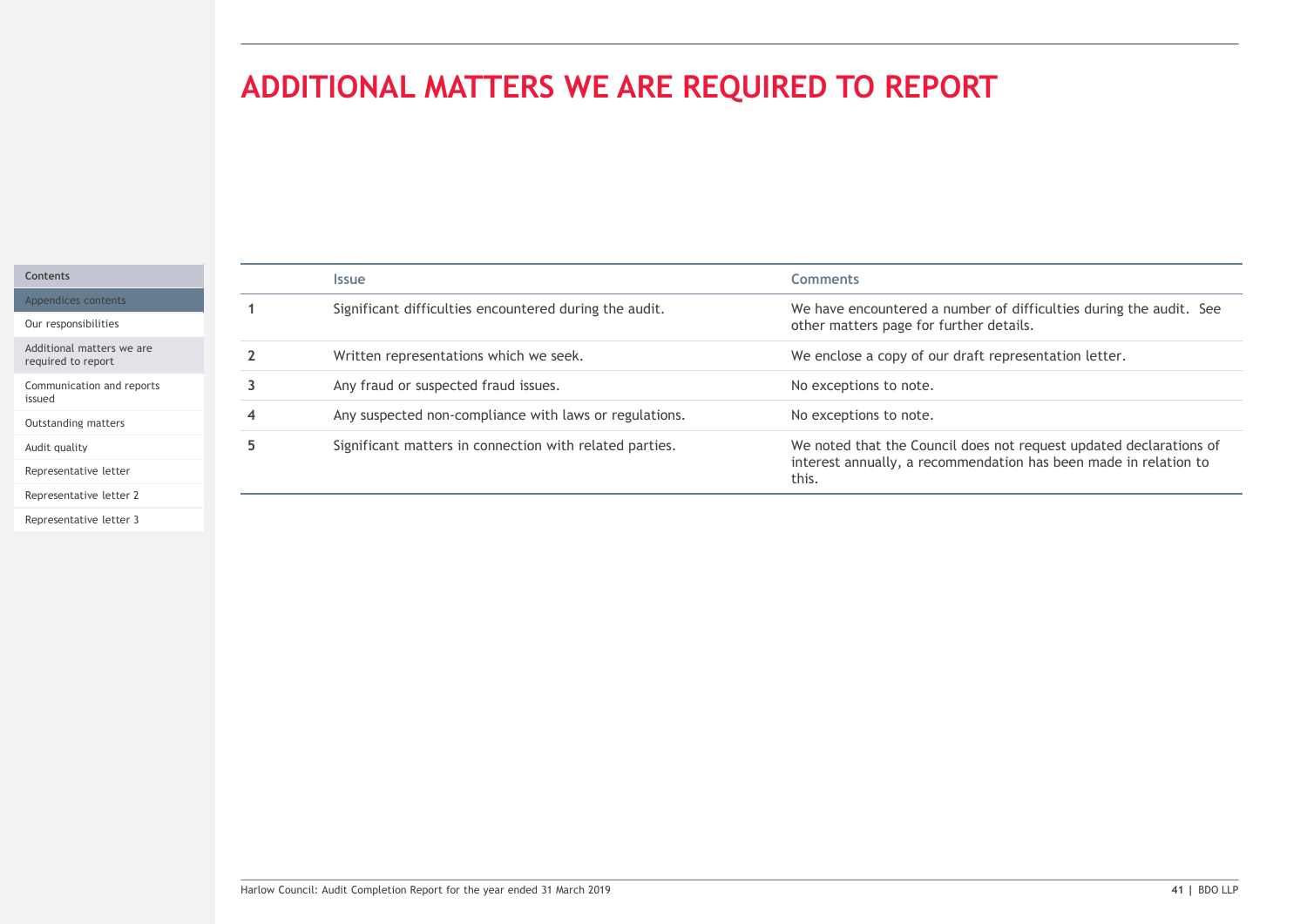# COMMUNICATION AND REPORTS ISSUED

#### Contents

Appendices contents

Our responsibilities

Additional matters we are required to report

Communication and reports issued

Outstanding matters

Audit quality

Representative letter

Representative letter 2

Representative letter 3

#### Those Charged with Governance (TCWG)

#### Communication, meetings and feedback

| References in this report to those charged with governance are to the<br>We request feedback from you on our planning and completion report to<br>Council as a whole. For the purposes of our communication with those<br>promote two way communication throughout the audit process and to ensure<br>charged with governance you have agreed we will communicate primarily<br>that all risks are identified and considered; and at completion that the<br>with the Audit and Standards Committee.<br>results of the audit are appropriately considered. |
|----------------------------------------------------------------------------------------------------------------------------------------------------------------------------------------------------------------------------------------------------------------------------------------------------------------------------------------------------------------------------------------------------------------------------------------------------------------------------------------------------------------------------------------------------------|
|                                                                                                                                                                                                                                                                                                                                                                                                                                                                                                                                                          |
| We have met with management throughout the audit process. We have<br>issued regular updates driving the audit process with clear and timely<br>communication, bringing in the right resource and experience to ensure<br>efficient and timely resolution of issues.                                                                                                                                                                                                                                                                                      |
| Date (to be)<br><b>Communication</b><br>To whom<br>communicated                                                                                                                                                                                                                                                                                                                                                                                                                                                                                          |
| 13 March 2019<br>Audit and Standards Committee<br>Audit plan                                                                                                                                                                                                                                                                                                                                                                                                                                                                                             |
| 11 September 2019<br>Audit and Standards Committee<br>Audit progress report                                                                                                                                                                                                                                                                                                                                                                                                                                                                              |
| 25 November 2020<br>Audit and Standards Committee<br>Audit completion Report                                                                                                                                                                                                                                                                                                                                                                                                                                                                             |
| Audit and Standards Committee<br>Annual Audit Letter<br>3 March 2021                                                                                                                                                                                                                                                                                                                                                                                                                                                                                     |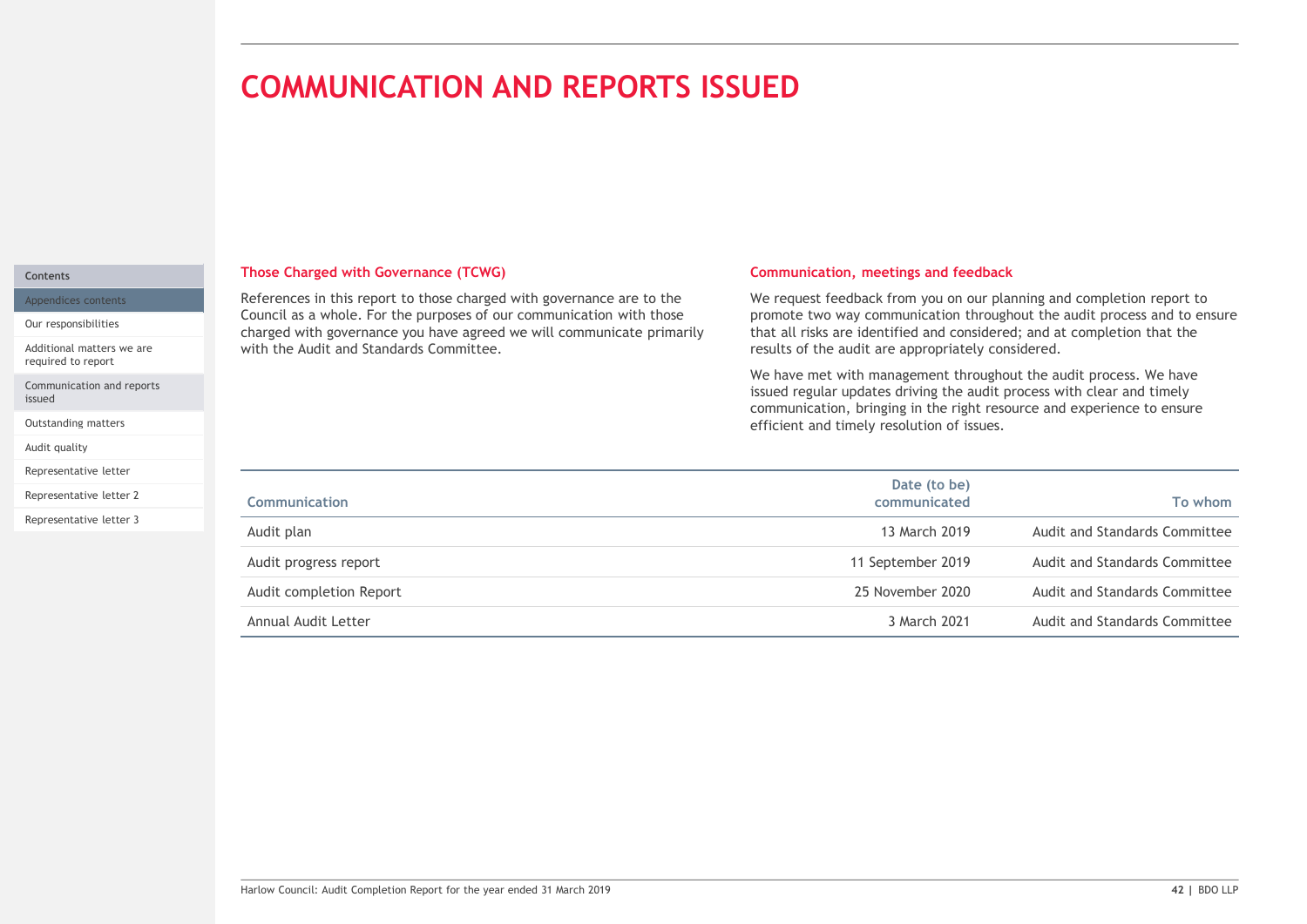## **OUTSTANDING MATTERS** matters and the control of the con-

#### Contents

Appendices contents Our responsibilities

Additional matters we are required to report

Communication and reports<br>issued

Outstanding matters

Representative letter 3

Our Audit work is ongoing in respect of the financial statements and use of resources for the year ended 31 March 2019.

The following matters are outstanding at the date of this report and could impact our audit opinion. We will update you on their current status at the Audit and Standards Committee meeting at which this report is considered:

Fieldwork:

- issues and clearance of any review points. • Completion of Partner review of updated working papers on technical
- Audit quality **Audit Audit Contact Audit Contact Audit Contact Audit Contact Audit quality** Audit quality Audit Contact Audit Contact Audit Contact Audit Contact Audit Contact Audit Contact Audit Contact Audit Contact Audi
- **COUTSTANDING MATTERS**<br>
Our Audit work is ongoing in respect of the financial statements and use of<br>
resources for the year ended 31 March 2019.<br>
The following matters are outstanding at the date of this report and could<br> **COUTSTANDING MATTERS**<br>
For Audit work is ongoing in respect of the financial statements and use of<br>
resources for the year ended 31 March 2019.<br>
The following matters are outstanding at the date of this report and could<br> pensions reserve within a company should be accounted for as a usable reserve. We are seeking technical guidance on this matter and will give a verbal update to the committee at its meeting on 25th November Representative letter • The HTS pensions reserve (£13.2m) has been accounted for as an Representative letter 2 **Exercise 2** unusable reserve. Our view is that this treatment is incorrect, and that a

Completion procedures (completed at or after the Audit and Standards Committee):

- 
- 
- Statement of Accounts, including Group accounts
- Council's consideration of the impact of Covid-19 on Income. Expenditure, cash flow and reserves, and related disclosures in the accounts.

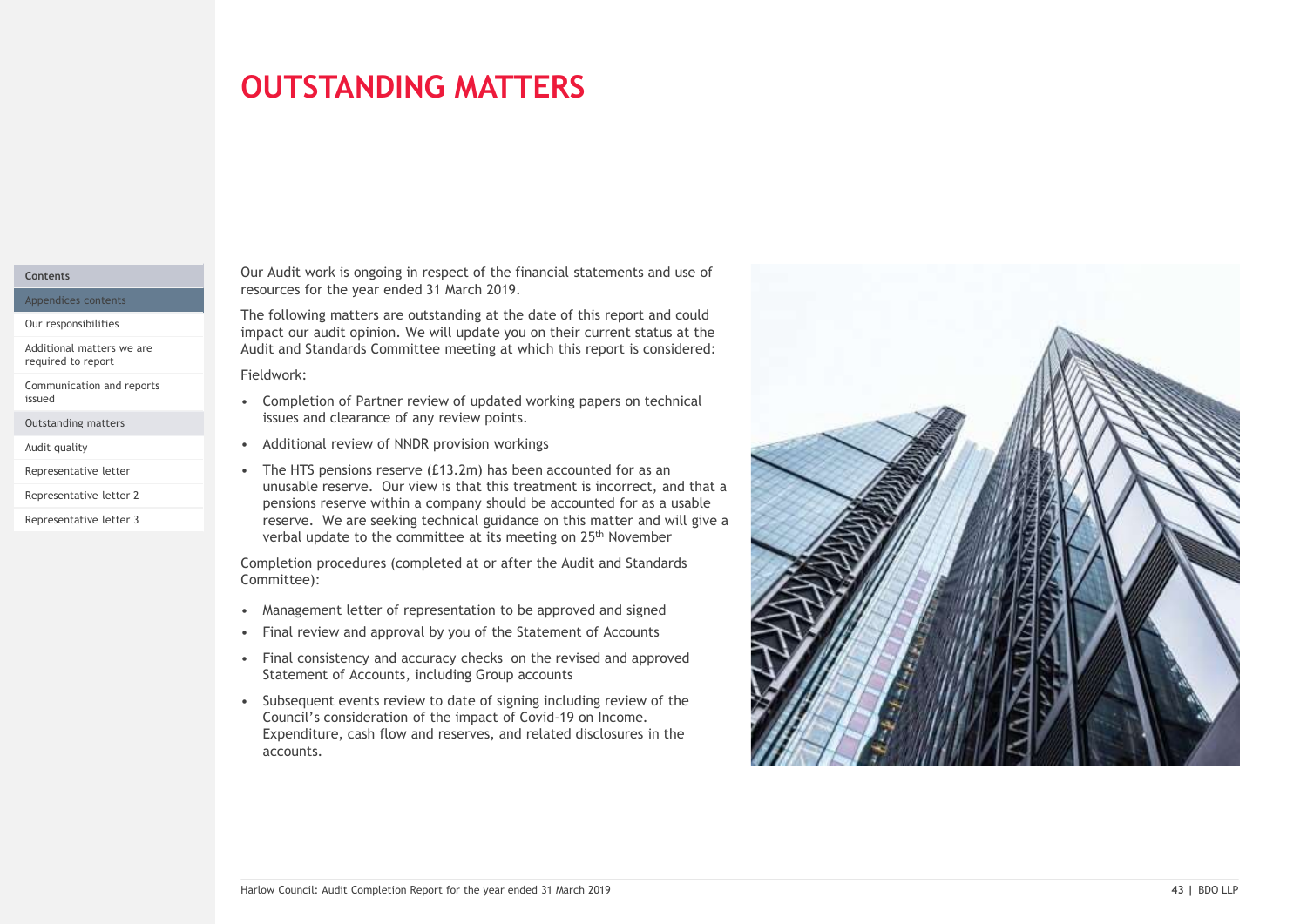# **AUDIT QUALITY**

#### Contents

Appendices contents

Our responsibilities

Additional matters we are required to report

Communication and reports issued

Outstanding matters

Audit quality

Representative letter

Representative letter 2

Representative letter 3



#### BDO is totally committed to audit quality

It is a standing item on the agenda of BDO's Leadership Team who, in conjunction with the Audit Stream Executive (which works to implement strategy and deliver on the audit stream's objectives), monitor the actions required to maintain a high level of audit quality within the audit stream and address findings from external and internal inspections.

BDO welcomes feedback from external bodies and is committed to implementing a necessary actions to address their findings.

We recognise the importance of continually seeking to improve audit quality and enhancing certain areas. Alongside reviews from a number of external reviewers, the AQR (the Financial Reporting Council's Audit Quality Review team), QAD (the ICAEW Quality Assurance Department) and the PCAOB (Public Company Accounting Oversight Board who oversee the audits of US companies), the firm undertakes a thorough annual internal Audit Quality Assurance Review and as member firm of the BDO International network we are also subject to a quality review visit every three years.

We have also implemented additional quality control review processes for all listed and public interest audits.

More details can be found in our Transparency Report at www.bdo.co.uk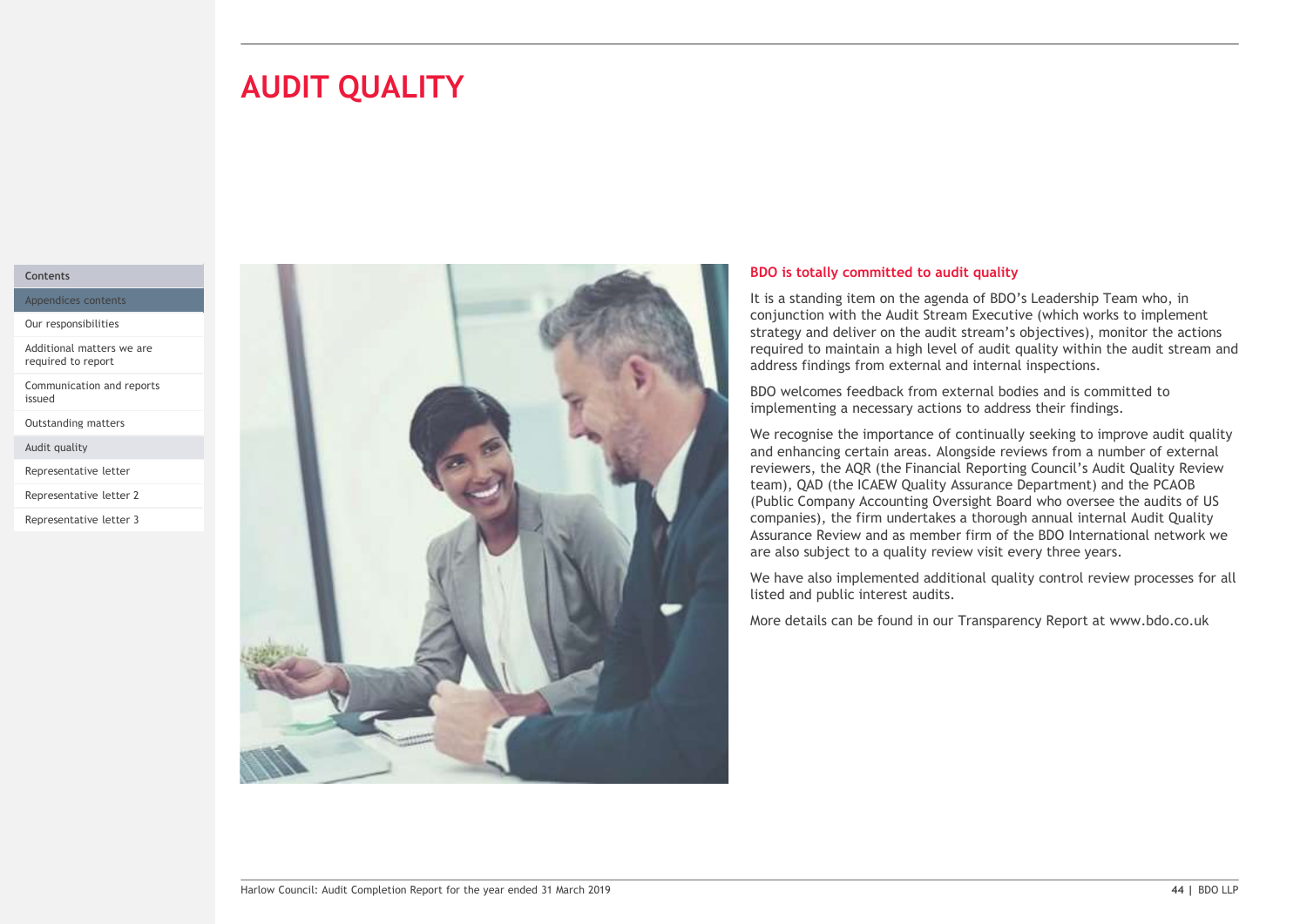#### Letter of representation

#### **Contents**

Appendices contents

Additional matters we are required to report

Communication and reports<br>issued

Outstanding matters

Audit quality

Representative letter

Representative letter 3

#### IP3 9SJ Dear Sirs

BDO LLP 16 The Havens

Ipswich

BDO LLP<br>16 The Havens<br>Ransomes Europark<br>Ipswich<br>Para Sirs<br>Financial statements of Harlow District Council for the year ended Going con Financial statements of Harlow District Council for the year ended Our responsibilities 31 March 2019

BDO LLP<br>
16 The Havens<br>
Ransomes Europark<br>
IP3 95J<br>
Dear Sirs<br>
Financial statements of Harlow District Council for the year ended<br>
31 March 2019<br>
We confirm that the following representations given to you in connection<br>
we We confirm that the following representations given to you in connection with your audit of the Group and the Council' financial statements for the year ended 31 March 2019 are made to the best of our knowledge and belief, and after having made appropriate enquiries of other officers and issued members of the Council and other Group entities.

The Head of Finance has fulfilled his responsibilities for the preparation and presentation of the Group and the Council financial statements as set out in the Accounts and Audit Regulations 2015 and in particular that the financial Representative letter 2 **Statements give a true and fair view of the financial position of the Group** as a going concerr and the Council as of 31 March 2019 and of its income and expenditure and cash flows for the year then ended in accordance with proper practices as set out in the CIPFA/LASAAC Code of Practice on Local Authority Accounting in the United Kingdom (the Code).

> We have fulfilled our responsibilities on behalf of the Council, as set out in the Accounts and Audit Regulations 2015, to make arrangements for the proper administration of the Council's financial affairs, to conduct a review at least once in a year of the effectiveness of the system of internal control and approve the Annual Governance Statement, to approve the Statement of Accounts (which include the financial statements), and for making accurate representations to you.

> We have provided you with unrestricted access to persons within the entity from whom you determined it necessary to obtain audit evidence. In addition, all the accounting records of the Council have been made available to you for the purpose of your audit and all the transactions undertaken by the Council have been properly reflected and recorded in the accounting records. All other records and related information, including minutes of management and other meetings have been made available to you.

#### Going concern

We have made an assessment of the Group and the Council's ability to continue as a going concern for a period of at least twelve months from the date on which the financial statements were approved for release. As a result of our assessment we consider that the Group and the Council is able to continue to operate as a going concern and that it is appropriate to prepare the financial statements on a going concern basis

In making our assessment we did not consider there to be any material uncertainty relating to events or conditions that individually or collectively may cast significant doubt on the Group and the Council's ability to continue as a going concern.

#### Laws and regulations

In relation to those laws and regulations which provide the legal framework within which the Council's business is conducted and which are central to our ability to conduct our business, we have disclosed to you all instances of possible non-compliance of which we are aware and all actual or contingent consequences arising from such instances of non-compliance.

#### Post balance sheet events

There have been no events since the balance sheet date which either require changes to be made to the figures included in the financial statements or to be disclosed by way of a note. Should any material events of this type occur, we will advise you accordingly.

Client name and Letter headed paper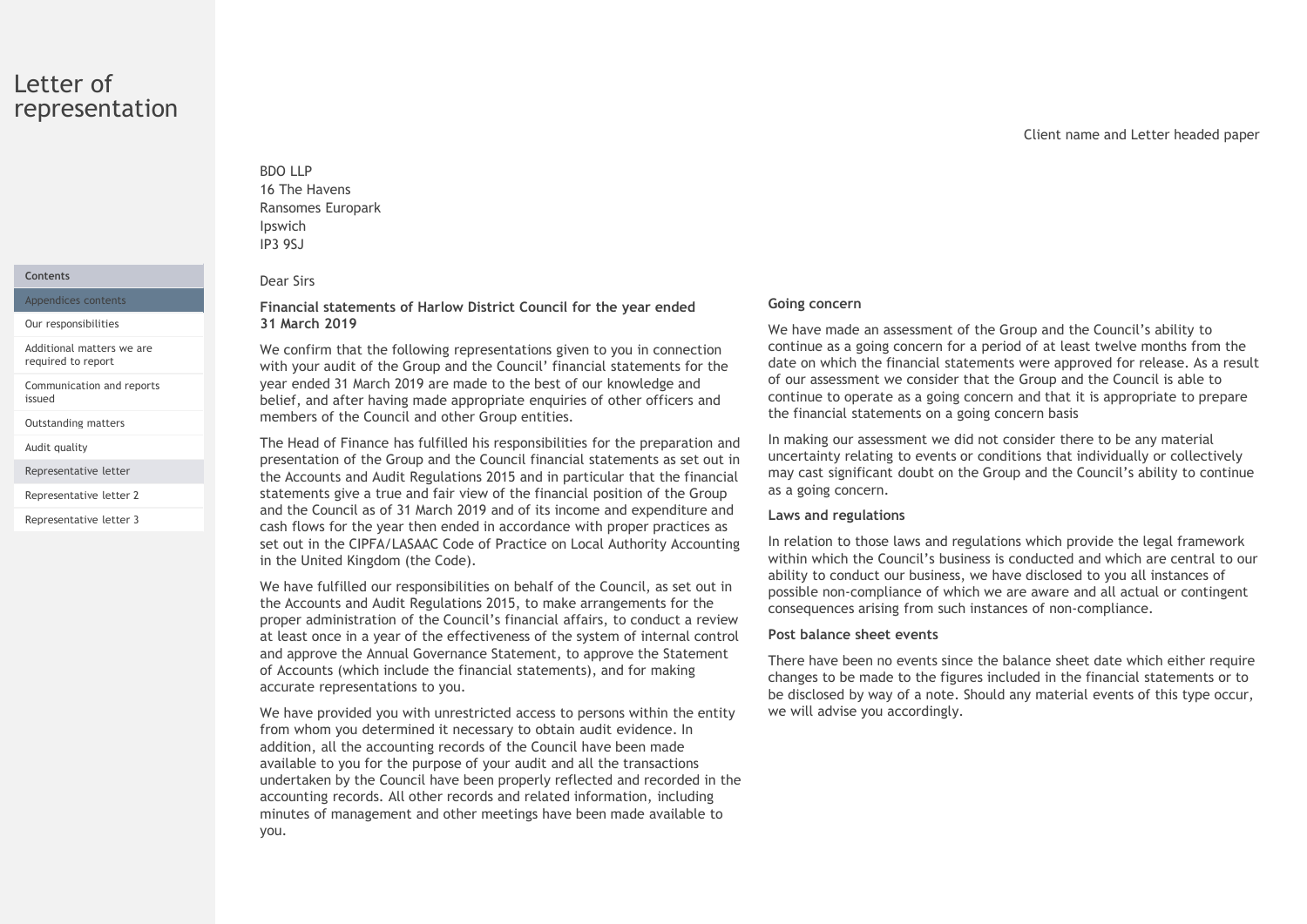#### Contents

Appendices contents

Our responsibilities

Additional matters we are required to report

Communication and reports<br>issued

Outstanding matters

Representative letter

Representative letter 2

Representative letter 3

#### Fraud and error

We are responsible for adopting sound accounting policies, designing, implementing and maintaining internal control, to, among other things, help assure the preparation of the financial statements in conformity with generally accepted accounting principles and preventing and detecting fraud and error.

We have considered the risk that the financial statements may be materially issued in the fact considered the risk and the material statements may be materially coalisty really<br>inisstated due to fraud and have identified no significant risks. members on members

To the best of our knowledge we are not aware of any fraud or suspected Audit quality **Example 2 and involving management or employees. Additionally, we are not aware Carrying value an** of any fraud or suspected fraud involving any other party that could materially affect the financial statements.

> To the best of our knowledge we are not aware of any allegations of fraud or suspected fraud affecting the financial statements that have been communicated by employees, former employees, analysts, regulators or any other party.

#### Misstatements

We attach a schedule showing uncorrected misstatements that you have identified, which we acknowledge that you request we correct. Where appropriate we have explained our reasons for not correcting such misstatements below. In our opinion, the effects of not recording such identified financial statement misstatements are, both individually and in the aggregate, immaterial to the financial statements as a whole.

#### Related party transactions

We have disclosed to you the identity of all related parties and all the related party relationships and transactions of which we are aware. We have appropriately accounted for and disclosed such relationships and transactions in accordance with the applicable financial reporting framework.

Other than as disclosed in note 33 to the financial statements, there were no loans, transactions or arrangements between any Group entity and Council members or their connected persons at any time in the year which were required to be disclosed.

#### Carrying value and classification of assets and liabilities

We have no plans or intentions that may materially affect the carrying value or classification of assets or liabilities reflected in the consolidated Group and Council financial statements.

#### Accounting estimates

#### a) Pension fund assumptions

We confirm that the actuarial assumptions underlying the valuation of the Local Government Pension Scheme (LGPS) liabilities, as applied by the scheme actuary, are reasonable and consistent with our knowledge of the business. These assumptions include:

- Rate of inflation (CPI): 2.45%
- Rate of increase in salaries: 3.95%
- Rate of increase in pensions: 2.45%
- Rate of discounting scheme liabilities: 2.4%

We also confirm that the actuary has applied up-to-date mortality tables for life expectancy of scheme members in calculating scheme liabilities.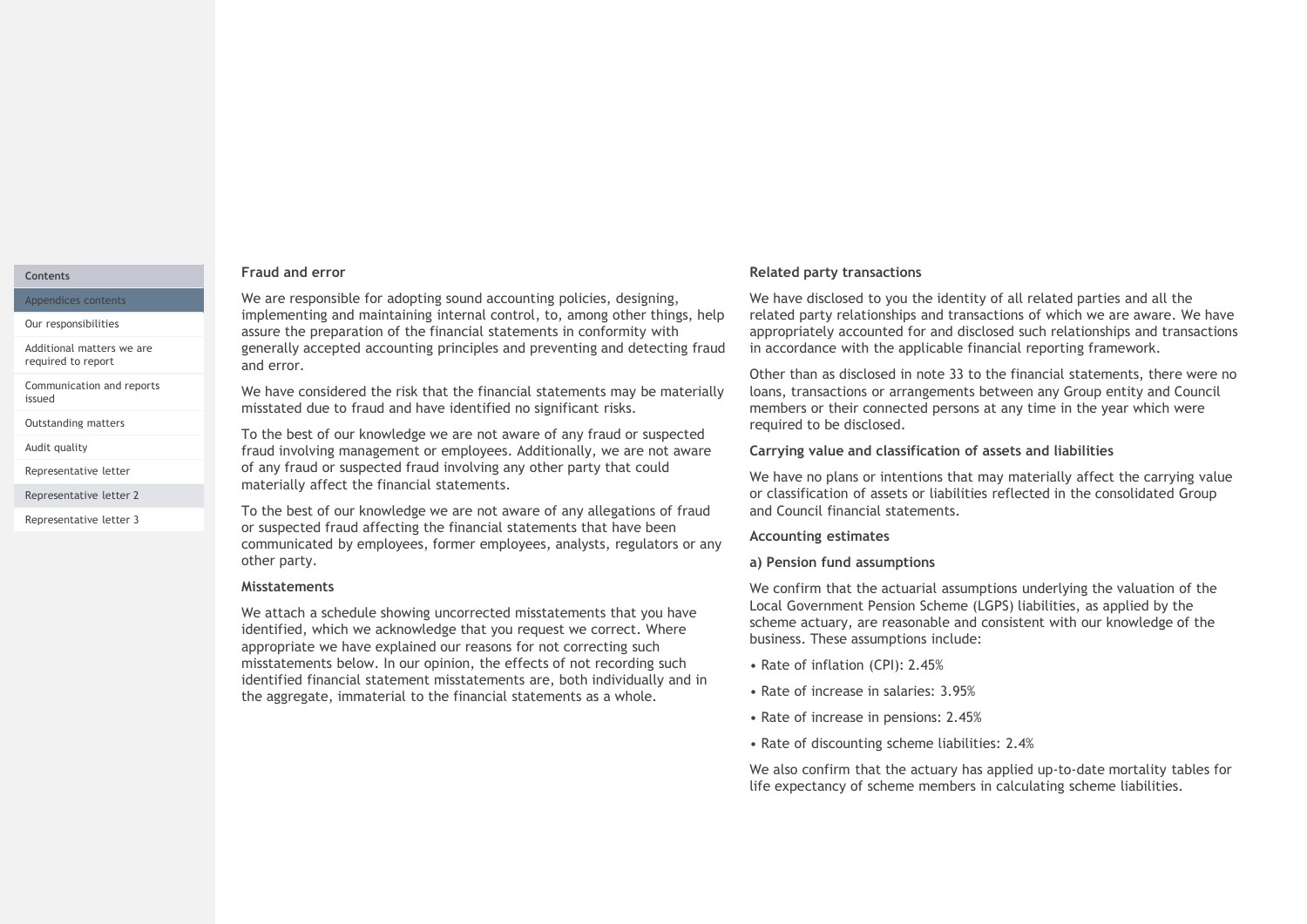#### **Contents**

Appendices contents

Our responsibilities

Additional matters we are required to report

Communication and reports<br>issued

Audit quality

Representative letter

Representative letter 3

#### b) Valuation of Council Dwellings, other land and buildings and investment properties

We are satisfied that the useful economic lives of the council dwellings, other land and buildings, and their constituent components, used in the valuation of the council dwellings and other land and buildings, and the calculation of the depreciation charge for the year, are reasonable.

We confirm that the valuations applied to other land and buildings revalued in the properties are the useful and buildings and<br>
We are astistied that the useful economic lives of the council dwellings,<br>
We are astistied that the useful economic lives of the council dwellings,<br>
We are astistied tha Outstanding matters **the statements**, are reasonable and consistent with our knowledge of the the saling vile business and current market prices. in the year, as provided by the valuer and accounted for in the financial

We are satisfied that investment properties have been appropriately assessed as Level 2 on the fair value hierarchy for valuation purposes and Representative letter 2 and valued at fair value, based on highest and best use.

#### c) Allowance for non-collection of receivables

We are satisfied that the impairment allowances for non-domestic rates, housing rent and sundry debt arrears are reasonable, based on collection rate data.<br>d) Non domestic rates appeals provision

We are satisfied that the provision recognised for non-domestic rates appeals is materially correct, and the calculation of historical appeals are consistent with those advised to me by the Valuation Office Agency. We confirm that the successful rates applied to outstanding appeals as at 31 March 2019 are consistent with our knowledge of the business.

#### Litigation and claims

We have disclosed to you all known actual or possible litigation and claims whose effects should be considered when preparing the financial statements and these have been accounted for and disclosed in accordance with the requirements of accounting standards.

#### Confirmation

We confirm that the above representations are made on the basis of enquiries of management and staff with relevant knowledge and experience (and, where appropriate, of inspection of supporting documentation) sufficient to satisfy ourselves that we can properly make each of the above representations to you.

We confirm that the financial statements are free of material misstatements, including omissions.

We acknowledge our legal responsibilities regarding disclosure of information to you as auditors and confirm that so far as we are aware, there is no relevant audit information needed by you in connection with preparing your audit report of which you are unaware. Each director and member has taken all the steps that they ought to have taken as a director or member of the Council in order to make themselves aware of any relevant audit information and to establish that you are aware of that information.

Yours faithfully

Simon Freeman Head of Finance [date]

Stefan Mullard

Chair of the Audit and Standards Committee

[date]